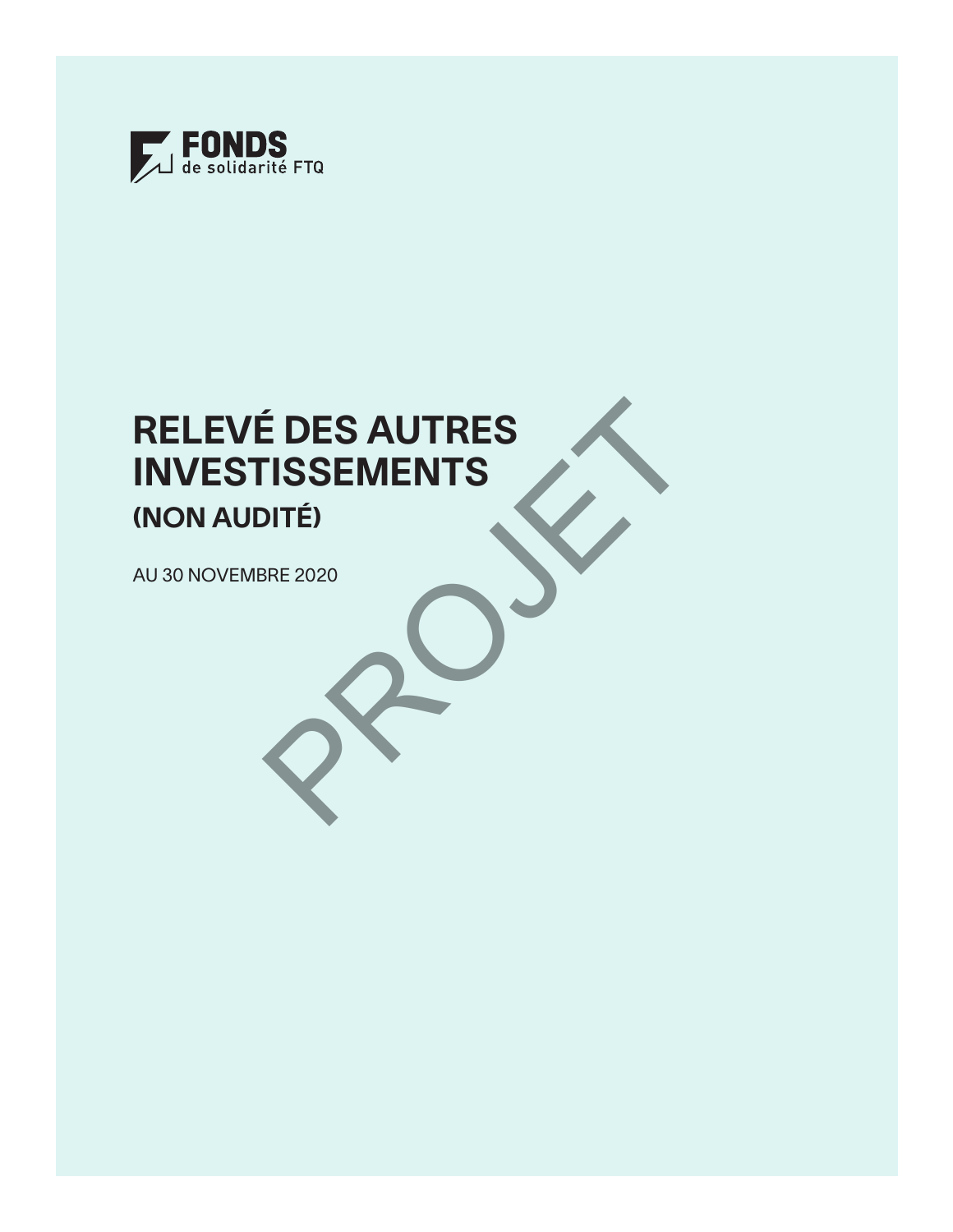| <b>Description</b>                             | Quantité | Coût<br>(en milliers \$) | Juste<br>valeur<br>(en milliers \$) |
|------------------------------------------------|----------|--------------------------|-------------------------------------|
| <b>Actions et parts</b>                        |          |                          |                                     |
| 3i Group plc                                   | 31 629   | 411                      | 586                                 |
| 3M Co.                                         | 55 900   | 10 940                   | 12 513                              |
| A.P. Moller - Maersk AS, classe A              | 316      | 599                      | 778                                 |
| <b>ABB Ltd</b>                                 | 45 501   | 1 1 5 5                  | 1561                                |
| <b>Abbott Laboratories</b>                     | 44 000   | 4 8 3 5                  | 6 171                               |
| AbbVie inc.                                    | 37 684   | 3 2 7 5                  | 5 107                               |
| ABC-Mart inc.                                  | 7700     | 520                      | 521                                 |
| Abiomed inc.                                   | 973      | 323                      | 346                                 |
| Accenture plc                                  | 57 300   | 11 322                   | 18 4 96                             |
| Accor SA                                       | 1716     | 72                       | 76                                  |
| Activision Blizzard inc.                       | 34 500   | 3 4 2 0                  | 3 5 5 3                             |
| Adidas AG                                      | 14 010   | 3861                     | 5805                                |
| Adobe Systems inc.                             | 28 4 9 0 | 11 4 65                  | 17 665                              |
| Advance Auto Parts inc.                        | 2 3 0 0  | 408                      | 440                                 |
| Advanced Micro Devices inc.                    | 52 619   | 2857                     | 6318                                |
| Advantest Corp.                                | 10 500   | 486                      | 947                                 |
| Aegon NV                                       |          | 1 0 8 9                  | 1 0 2 5                             |
|                                                | 210751   |                          |                                     |
| Aena SA                                        | 4839     | 1 0 3 4                  | 1 0 2 5                             |
| Aeon Co. Ltd                                   | 57 200   | 1411                     | 2 2 0 7                             |
| AES Corp.                                      | 30 500   | 529                      | 808                                 |
| Agilent Technologies inc.                      | 53 000   | 5 2 5 4                  | 8 0 2 9                             |
| Agnico Eagle Mines Ltd                         | 129 873  | 9 1 8 8                  | 11 054                              |
| AIA Group Ltd                                  | 380 600  | 3 6 5 0                  | 5 4 0 4                             |
| Air Canada                                     | 144 932  | 2829                     | 3580                                |
| Air Products & Chemicals inc.                  | 14 900   | 4418                     | 5409                                |
| Airbus Group SE                                | 17 787   | 1753                     | 2419                                |
| Ajinomoto Co. inc.                             | 23 300   | 465                      | 631                                 |
| Akamai Technologies inc.                       | 13 800   | 1992                     | 1851                                |
| Akzo Nobel NV                                  | 29 518   | 3 3 1 4                  | 4 0 7 5                             |
| Albemarle Corp.                                | 3 3 0 0  | 430                      | 581                                 |
| Alcon inc.                                     | 16 473   | 1 0 4 1                  | 1 3 6 7                             |
| Alexandria Real Estate Equities inc.           | 800      | 170                      | 170                                 |
| Alfa Laval AB                                  | 9802     | 274                      | 321                                 |
| Alfresa Holdings Corp.                         | 38 400   | 1 0 6 0                  | 997                                 |
| Algonquin Power & Utilities Corp.              | 259 871  | 4 5 6 6                  | 5 2 8 8                             |
| Align Technology inc.                          | 1 100    | 354                      | 686                                 |
| Alimentation Couche-Tard inc., classe B        | 210 442  | 8685                     | 9 0 7 7                             |
| Allegion plc                                   | 13 400   | 1782                     | 1980                                |
| Alliant Energy Corp.                           | 10 900   | 694                      | 743                                 |
| Allianz SE                                     | 43725    | 11 655                   | 13 3 98                             |
| Allied Properties Real Estate Investment Trust | 63 000   | 2 4 3 7                  | 2572                                |
| Allstate Corp.                                 | 26 400   | 2777                     | 3 5 0 2                             |
| Ally Financial inc.                            | 51 600   | 1782                     | 1983                                |
| Alphabet inc., classe A                        | 5458     | 5938                     | 12 409                              |
| Alphabet inc., classe C                        | 8920     | 10 693                   | 20 353                              |
| Alstom SA                                      | 3746     | 206                      | 260                                 |
| AltaGas Ltd                                    | 499 786  | 10 150                   | 9316                                |
| Amadeus IT Holding SA                          | 12 4 9 5 | 1018                     | 1 1 1 3                             |
| Amazon.com inc.                                | 10 196   | 20 022                   | 41859                               |
| Amcor Ltd                                      | 28 777   | 392                      | 418                                 |
| Amcor plc                                      | 211720   | 2838                     | 3 1 0 8                             |
|                                                |          |                          |                                     |
| Amerco                                         | 4 100    | 2 0 6 4                  | 2 2 0 1                             |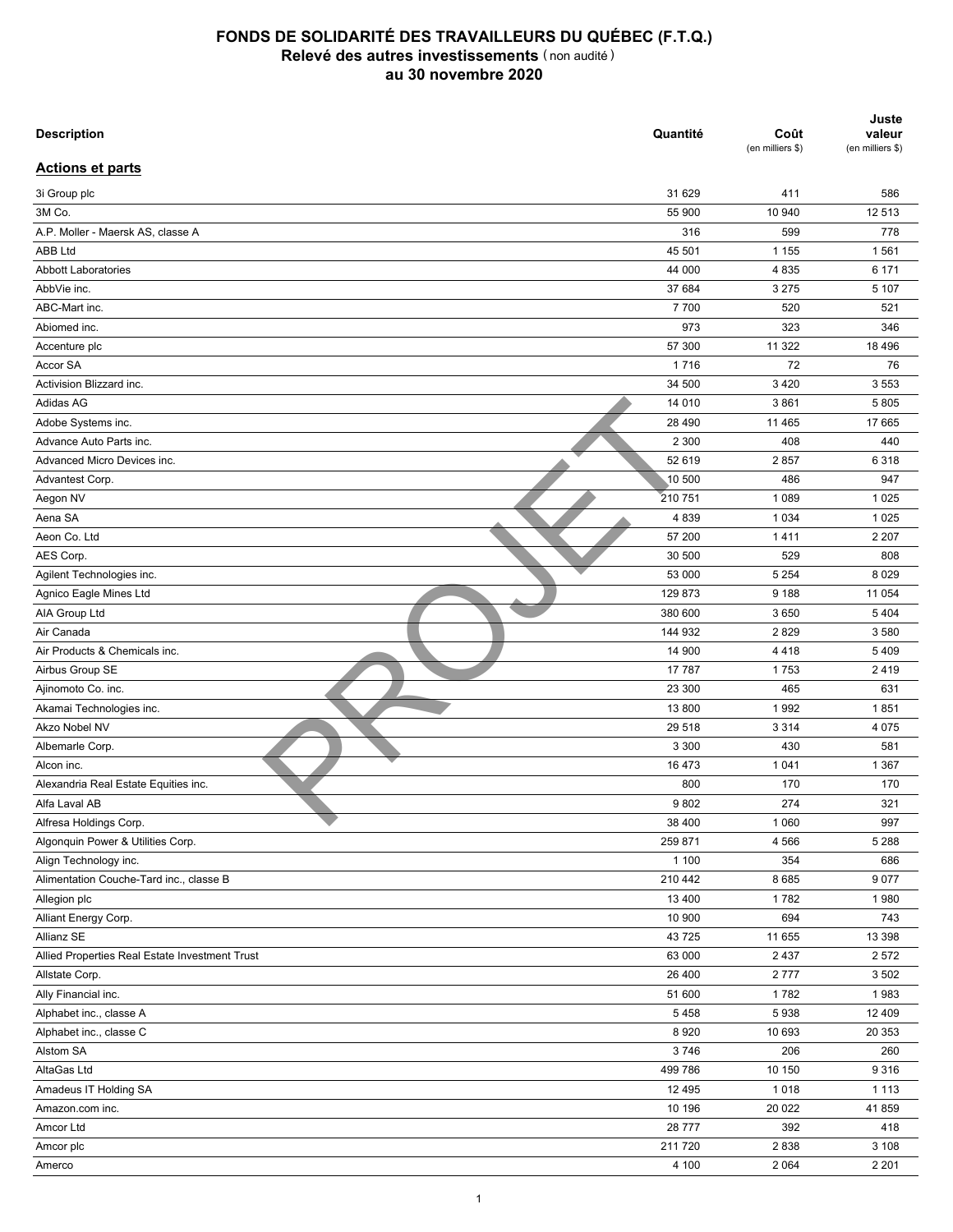| <b>Description</b>                          | Quantité | Coût<br>(en milliers \$) | Juste<br>valeur<br>(en milliers \$) |
|---------------------------------------------|----------|--------------------------|-------------------------------------|
| <b>Actions et parts</b>                     |          |                          |                                     |
| Ameren Corp.                                | 9 500    | 872                      | 958                                 |
| American Electric Power Co. inc.            | 39 800   | 3 3 8 5                  | 4 3 7 8                             |
| American Express Co.                        | 57 700   | 7 5 0 2                  | 8867                                |
| American Tower Corp.                        | 32 469   | 7 1 4 5                  | 9729                                |
| American Water Works Co. inc.               | 10 500   | 1 2 7 3                  | 2 0 8 7                             |
| AmerisourceBergen Corp.                     | 2 2 0 0  | 226                      | 294                                 |
| Amgen inc.                                  | 27 098   | 6 0 7 7                  | 7798                                |
| Amphenol Corp., classe A                    | 40 200   | 4 2 6 0                  | 6814                                |
| <b>Amplifon SPA</b>                         | 5 6 3 5  | 294                      | 293                                 |
| Amundi SA                                   | 7 2 9 0  | 734                      | 755                                 |
| ANA Holdings inc.                           | 22 100   | 928                      | 691                                 |
| Anheuser-Busch InBev NV                     | 47 492   | 4 0 1 7                  | 4 1 1 4                             |
| Anthem inc.                                 | 9 1 6 3  | 2 3 9 8                  | 3700                                |
| Aon plc                                     | 8860     | 1715                     | 2 3 5 2                             |
| <b>APA Group</b>                            | 253 259  | 2414                     | 2 5 0 3                             |
| Apple inc.                                  | 782 120  | 42 412                   | 120 663                             |
| Applied Materials inc.                      | 96 700   | 4 9 8 1                  | 10 336                              |
| Aptiv plc                                   | 26 298   | 3 2 6 1                  | 4 0 4 5                             |
| <b>ARC Resources Ltd</b>                    | 978 200  | 7 2 2 1                  | 6 300                               |
| ArcelorMittal                               | 37 24 2  | 856                      | 886                                 |
| Archer-Daniels-Midland Co.                  | 2 4 0 0  | 155                      | 155                                 |
| Aristocrat Leisure Ltd                      | 34 4 13  | 860                      | 1 0 5 4                             |
| Arthur J. Gallagher & Co.                   | 14 000   | 1676                     | 2 0 9 4                             |
| Asahi Glass Co. Ltd                         | 5 0 0 0  | 187                      | 216                                 |
| Asahi Intecc Co. Ltd                        | 9 9 0 0  | 470                      | 471                                 |
| Asahi Kasei Corp.                           | 98 200   | 1 1 1 3                  | 1 1 6 8                             |
| Ashtead Group plc                           | 6784     | 375                      | 373                                 |
| ASM Pacific Technology Ltd                  | 11 300   | 175                      | 183                                 |
| <b>ASML Holding NV</b>                      | 37 836   | 9597                     | 21 340                              |
| Assicurazioni Generali SPA                  | 44 140   | 955                      | 980                                 |
| Astellas Pharma inc.                        | 38 700   | 613                      | 713                                 |
| AstraZeneca plc                             | 74 541   | 6990                     | 10 066                              |
|                                             |          | 418                      | 457                                 |
| <b>ASX Ltd</b><br>AT&T inc.                 | 6 2 0 1  |                          |                                     |
| Atlas Copco AB, classe A                    | 84 645   | 3 3 7 0                  | 3 1 5 4                             |
|                                             | 13 164   | 504                      | 862                                 |
| Atlas Copco AB, classe B<br>Atos SE         | 34 177   | 1 1 7 7                  | 1962                                |
|                                             | 17972    | 1925                     | 2 142                               |
| Auckland International Airport Ltd          | 265 455  | 1852                     | 1881                                |
| Aurizon Holdings Ltd                        | 150 142  | 634                      | 609                                 |
| Australia and New Zealand Banking Group Ltd | 22 259   | 558                      | 481                                 |
| Autodesk inc.                               | 10 400   | 2 1 3 2                  | 3777                                |
| Autoliv inc.                                | 2 100    | 182                      | 242                                 |
| Automatic Data Processing inc.              | 41 000   | 6970                     | 9 2 3 8                             |
| Autozone inc.                               | 1 2 9 9  | 1 0 8 5                  | 1915                                |
| Avery Dennison Corp.                        | 3 3 0 0  | 558                      | 639                                 |
| AVEVA Group plc                             | 3 1 5 9  | 226                      | 214                                 |
| Aviva plc                                   | 84 740   | 529                      | 471                                 |
| Axa SA                                      | 295 376  | 8 0 6 7                  | 9026                                |
| Axalta Coating Systems Ltd                  | 53 334   | 1746                     | 1978                                |
| Azbil Corp.                                 | 34 500   | 2019                     | 2 0 0 9                             |
| B2Gold Corp.                                | 765 900  | 4 1 2 6                  | 5 5 4 5                             |
| Baker Hughes Co.                            | 141 600  | 3973                     | 3 4 3 5                             |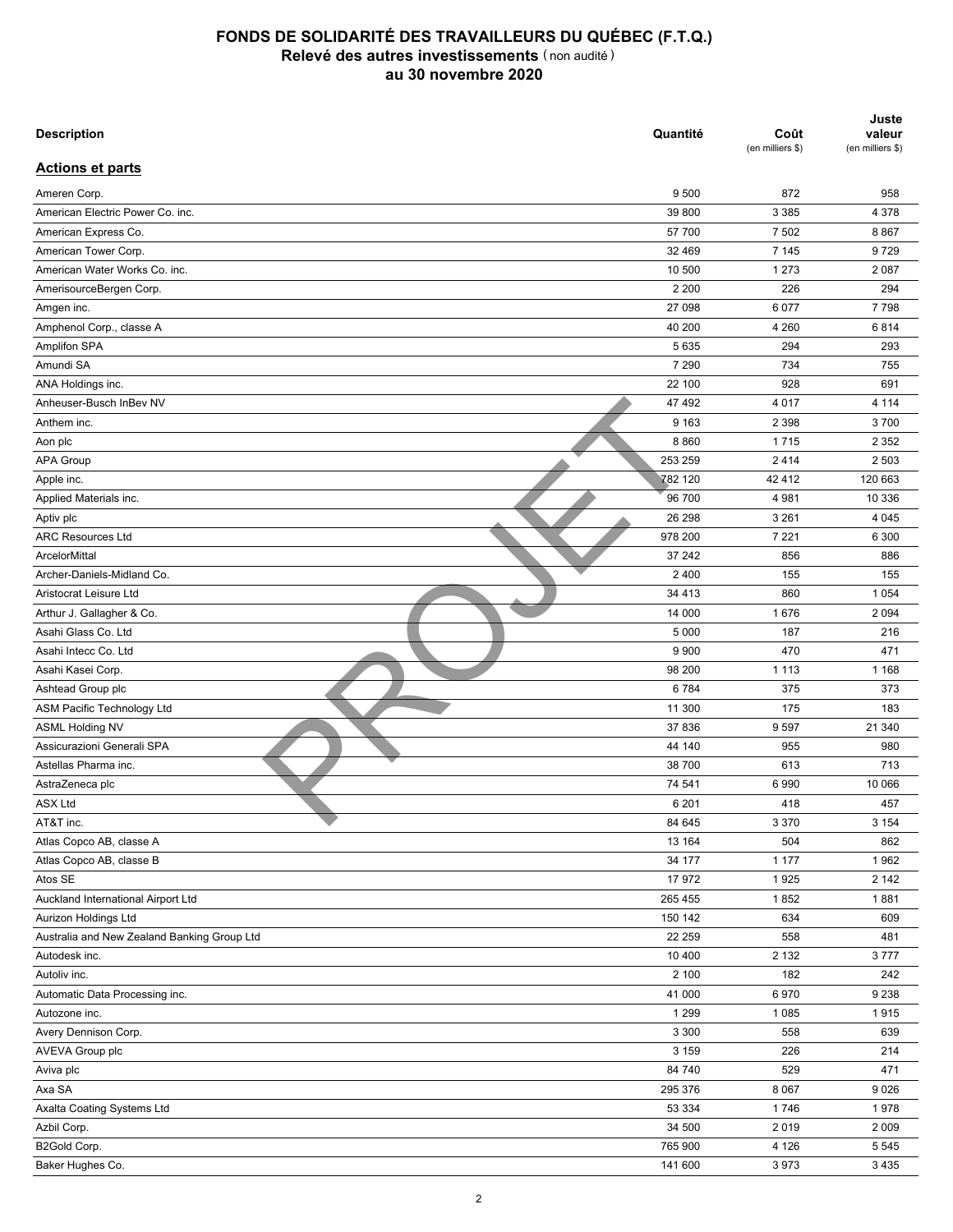| <b>Description</b>                         | Quantité  | Coût<br>(en milliers \$) | Juste<br>valeur<br>(en milliers \$) |
|--------------------------------------------|-----------|--------------------------|-------------------------------------|
| <b>Actions et parts</b>                    |           |                          |                                     |
| Ball Corp.                                 | 13 188    | 1018                     | 1641                                |
| Ballard Power Systems inc.                 | 126 000   | 2950                     | 3 3 7 2                             |
| Banco Bilbao Vizcaya Argentaria SA         | 1 157 640 | 7 7 8 4                  | 7 0 5 2                             |
| <b>Banco Santander SA</b>                  | 541 573   | 3795                     | 2 0 3 0                             |
| Bank Hapoalim BM                           | 325 712   | 2863                     | 2768                                |
| Bank Leumi Le-Israel BM                    | 107 463   | 752                      | 783                                 |
| Bank of America Corp.                      | 60 200    | 1 2 9 7                  | 2 197                               |
| Bank of East Asia Ltd                      | 160 800   | 463                      | 463                                 |
| Banque Canadienne Impériale de Commerce    | 138 647   | 13 117                   | 15 179                              |
| Banque de Montréal                         | 162 065   | 12 374                   | 15 1 26                             |
| Banque Nationale du Canada                 | 174 890   | 10 886                   | 12 582                              |
| Banque Royale du Canada                    | 596 707   | 51 790                   | 63 286                              |
| <b>Banque Toronto-Dominion</b>             | 418 461   | 25 652                   | 28 991                              |
| Barratt Developments plc                   | 102 723   | 934                      | 1 1 0 2                             |
| <b>Barry Callebaut AG</b>                  | 274       | 597                      | 765                                 |
| Baxter International inc.                  | 23 500    | 1583                     | 2 3 1 7                             |
| Bayerische Motoren Werke AG                | 9764      | 1 0 5 6                  | 1 1 0 6                             |
| Bayerische Motoren Werke AG - PRF          | 1819      | 118                      | 156                                 |
| BCE inc.                                   | 153 239   | 8529                     | 8628                                |
| Becton Dickinson and Co.                   | 9944      | 2 4 8 9                  | 3 0 26                              |
| <b>Beiersdorf AG</b>                       | 12 681    | 1877                     | 1843                                |
| Berkshire Hathaway inc., classe B          | 9400      | 1690                     | 2788                                |
| Best Buy Co. inc.                          | 34 600    | 3 4 9 3                  | 4878                                |
| Biogen inc.                                | 3852      | 1 1 8 9                  | 1 1 9 9                             |
| BioMarin Pharmaceutical inc.               | 4 4 0 0   | 449                      | 449                                 |
| Bio-Rad Laboratories inc.                  | 2 0 0 0   | 1 3 9 6                  | 1 3 9 6                             |
| Black Knight inc.                          | 42 000    | 3833                     | 4 9 8 7                             |
| BlackRock inc.                             | 9734      | 5 9 5 0                  | 8809                                |
| <b>BNP Paribas</b>                         | 28 278    | 1889                     | 1883                                |
| <b>BOC Hong Kong Holdings Ltd</b>          | 759 500   | 3 4 5 8                  | 3 2 0 6                             |
| <b>Boliden AB</b>                          | 57 718    | 1779                     | 2 5 8 5                             |
| Booz Allen Hamilton Holding Corp.          | 17 100    | 1 704                    | 1923                                |
| Boralex inc.                               | 60 000    | 2 2 0 1                  | 2462                                |
| BorgWarner inc.                            | 14 069    | 714                      | 708                                 |
| Boyd Group Services inc.                   | 21893     | 3 5 5 1                  | 4 6 3 8                             |
| <b>Brambles Ltd</b>                        | 276 618   | 2895                     | 2895                                |
|                                            | 30 400    | 1 506                    |                                     |
| Bridgestone Corp.                          |           |                          | 1 3 7 7<br>6 2 1 2                  |
| Bristol Myers Squibb Co.                   | 76 831    | 5 3 5 6                  |                                     |
| British Land Co. plc                       | 191 413   | 1637                     | 1562                                |
| Broadcom inc.                              | 13 092    | 3 5 2 5                  | 6813                                |
| Broadridge Financial Solutions inc.        | 9 0 0 0   | 1 2 1 0                  | 1713                                |
| Brookfield Asset Management inc., classe A | 521 352   | 21816                    | 27 346                              |
| Brookfield Infrastructure Partners L.P.    | 209 421   | 11 702                   | 13 516                              |
| Brookfield Renewable Corp.                 | 10 857    | 736                      | 1 1 0 7                             |
| Brookfield Renewable Partners L.P.         | 207 094   | 12 104                   | 17 092                              |
| Brown & Brown inc.                         | 33 500    | 1762                     | 1955                                |
| Brown-Forman Corp., classe B               | 17 250    | 1 2 0 9                  | 1803                                |
| BRP inc.                                   | 58 280    | 3 1 2 5                  | 4 3 1 8                             |
| <b>BT</b> Group plc                        | 655 851   | 2 1 3 9                  | 1 3 2 5                             |
| Budweiser Brewing Co. APAC Ltd             | 110 400   | 477                      | 493                                 |
| <b>Bunge Ltd</b>                           | 34 700    | 2 4 3 9                  | 2649                                |
| Bunzl plc                                  | 23 775    | 804                      | 970                                 |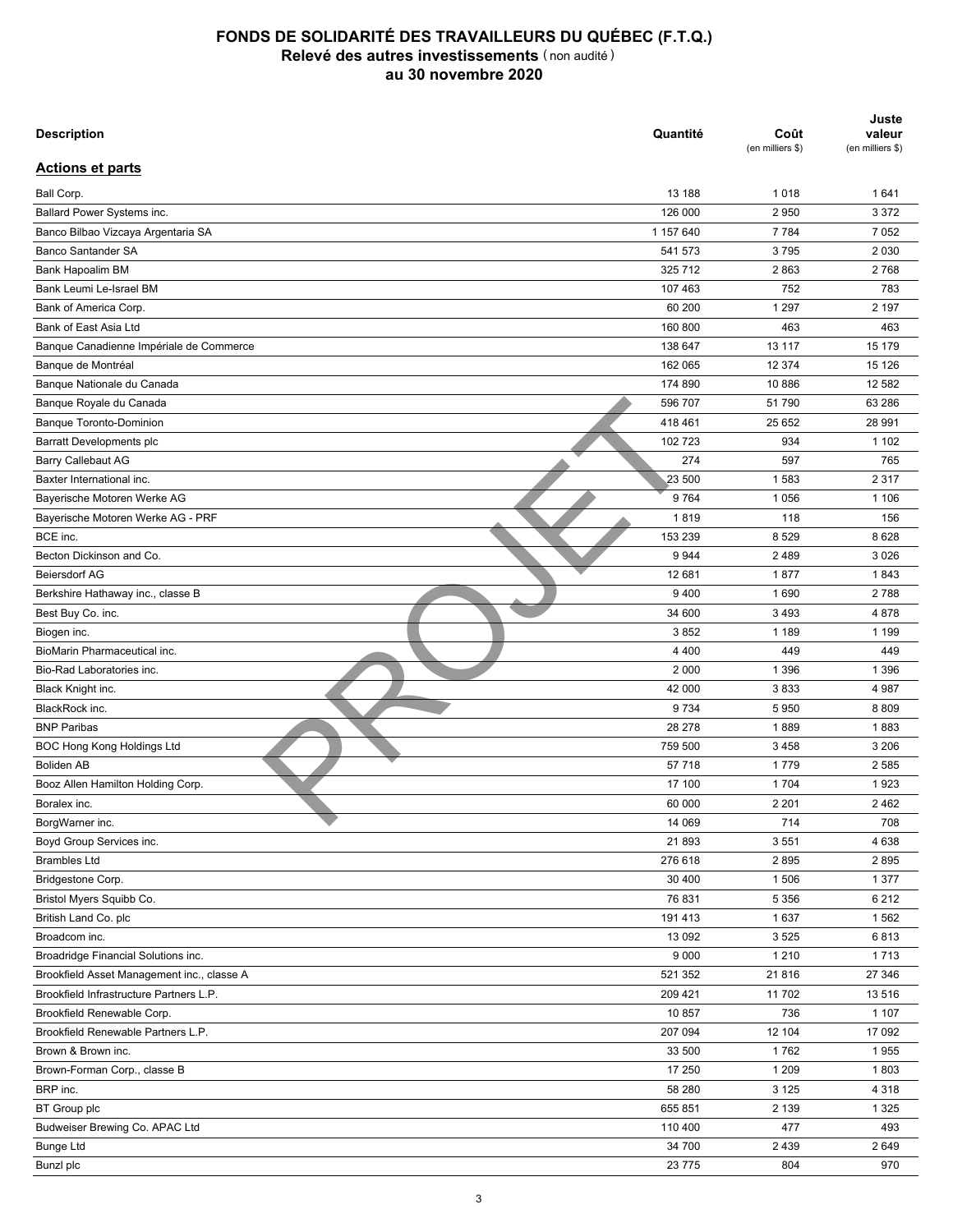| <b>Description</b>                                         | Quantité      | Coût<br>(en milliers \$) | Juste<br>valeur<br>(en milliers \$) |
|------------------------------------------------------------|---------------|--------------------------|-------------------------------------|
| <b>Actions et parts</b>                                    |               |                          |                                     |
| <b>Burberry Group plc</b>                                  | 86 193        | 2 3 6 2                  | 2578                                |
| <b>Bureau Veritas SA</b>                                   | 4 2 8 0       | 127                      | 144                                 |
| Burlington Stores inc.                                     | 1700          | 397                      | 481                                 |
| Cable One inc.                                             | 100           | 257                      | 257                                 |
| Cabot Oil & Gas Corp.                                      | 48 300        | 1 5 5 5                  | 1 0 9 7                             |
| Cadence Design Systems inc.                                | 30 200        | 3 2 4 7                  | 4 5 5 2                             |
| CAE inc.                                                   | 127 216       | 3 3 1 5                  | 3 9 9 7                             |
| CaixaBank SA                                               | 216 190       | 720                      | 720                                 |
| <b>Camden Property Trust</b>                               | 10 200        | 1 2 2 2                  | 1 3 0 6                             |
| Cameco Corp.                                               | 7 300         | 99                       | 95                                  |
| Campbell Soup Co.                                          | 44 800        | 2 3 5 8                  | 2 9 0 4                             |
| Canadian Apartment Properties Real Estate Investment Trust | 150 475       | 6488                     | 7699                                |
| Canadian National Railway Co.                              | 61 557        | 7 0 4 9                  | 8 3 7 2                             |
| Canadian Pacific Railway Ltd                               | 53 218        | 15 3 32                  | 22 329                              |
| Canadian Tire Corp., classe A                              | 28 000        | 3764                     | 4 6 4 7                             |
| Canadian Western Bank                                      | 83 014        | 2 2 6 3                  | 2 5 0 5                             |
| Canon inc.                                                 | 196 600       | 6713                     | 4 5 29                              |
| CapitaLand Ltd                                             | 644 813       | 1983                     | 1952                                |
| Cardinal Health inc.                                       | 47 300        | 3 0 3 3                  | 3 3 4 6                             |
| Cargojet inc.                                              | 13 000        | 1788                     | 2888                                |
| Carlsberg AS, classe B                                     | 25 637        | 4835                     | 4 9 5 7                             |
| Carrefour SA                                               | 43 563        | 1 0 2 3                  | 927                                 |
| Carrier Global Corp.                                       | 24 271        | 614                      | 1 1 9 7                             |
| Casio Computer Co. Ltd                                     | 3 0 0 0       | 62                       | 70                                  |
| Caterpillar inc.                                           | 26 118        | 3 5 4 3                  | 5875                                |
| Cboe Global Markets inc.                                   | 7700          | 1 1 3 0                  | 911                                 |
| CBRE Group inc.                                            | 48 100        | 2949                     | 3811                                |
| CCL Industries inc., classe B                              | 123 607       | 6523                     | 7078                                |
| Celanese Corp., série A                                    | 4 3 0 0       | 454                      | 721                                 |
| Central Japan Railway Co.                                  | 4700          | 1 0 0 5                  | 777                                 |
| Cerner Corp.                                               | 23 200        | 2 2 3 4                  | 2 2 5 0                             |
| CGI inc., classe A                                         | 47 729        | 4 4 0 9                  | 4578                                |
| CH Robinson Worldwide inc.                                 | 42 000        | 4 6 5 6                  | 5 1 1 5                             |
| Champion Iron Ltd                                          | 750 163       | 1567                     | 3 2 4 8                             |
| <b>Chartwell Retirement Residences</b>                     | 283 700       | 3 3 0 1                  | 3 2 0 3                             |
| Check Point Software Technologies Ltd                      | 3 3 2 7       | 499                      | 507                                 |
| Cheniere Energy inc.                                       | 12 700        | 981                      | 933                                 |
| Chevron Corp.                                              | 25 300        | 2865                     | 2858                                |
| Chipotle Mexican Grill inc.                                | 133           | 115                      | 222                                 |
| Chocoladefabriken Lindt & Sprungli AG                      |               |                          | 2776                                |
|                                                            | 24<br>6 1 2 5 | 2 170<br>725             | 771                                 |
| Chr. Hansen Holding AS                                     |               |                          |                                     |
| Chubb Ltd                                                  | 22 204        | 3613                     | 4 2 5 4                             |
| Chugai Pharmaceutical Co. Ltd                              | 94 700        | 5 5 4 0                  | 5936                                |
| Church & Dwight Co. inc.                                   | 21 800        | 1 3 9 5                  | 2 4 8 0                             |
| Cigna Corp.                                                | 16 634        | 3 4 5 0                  | 4 5 0 8                             |
| Cisco Systems inc.                                         | 222 392       | 10 168                   | 12 3 98                             |
| Citigroup inc.                                             | 76 718        | 4 6 6 9                  | 5475                                |
| Citrix Systems inc.                                        | 33 700        | 4 8 4 6                  | 5412                                |
| <b>City Developments Ltd</b>                               | 99 400        | 785                      | 750                                 |
| CK Hutchison Holdings Ltd                                  | 215 500       | 2816                     | 2026                                |
| <b>Clariant AG</b>                                         | 12 6 20       | 313                      | 330                                 |
| Clorox Co.                                                 | 26 400        | 4 6 6 8                  | 6944                                |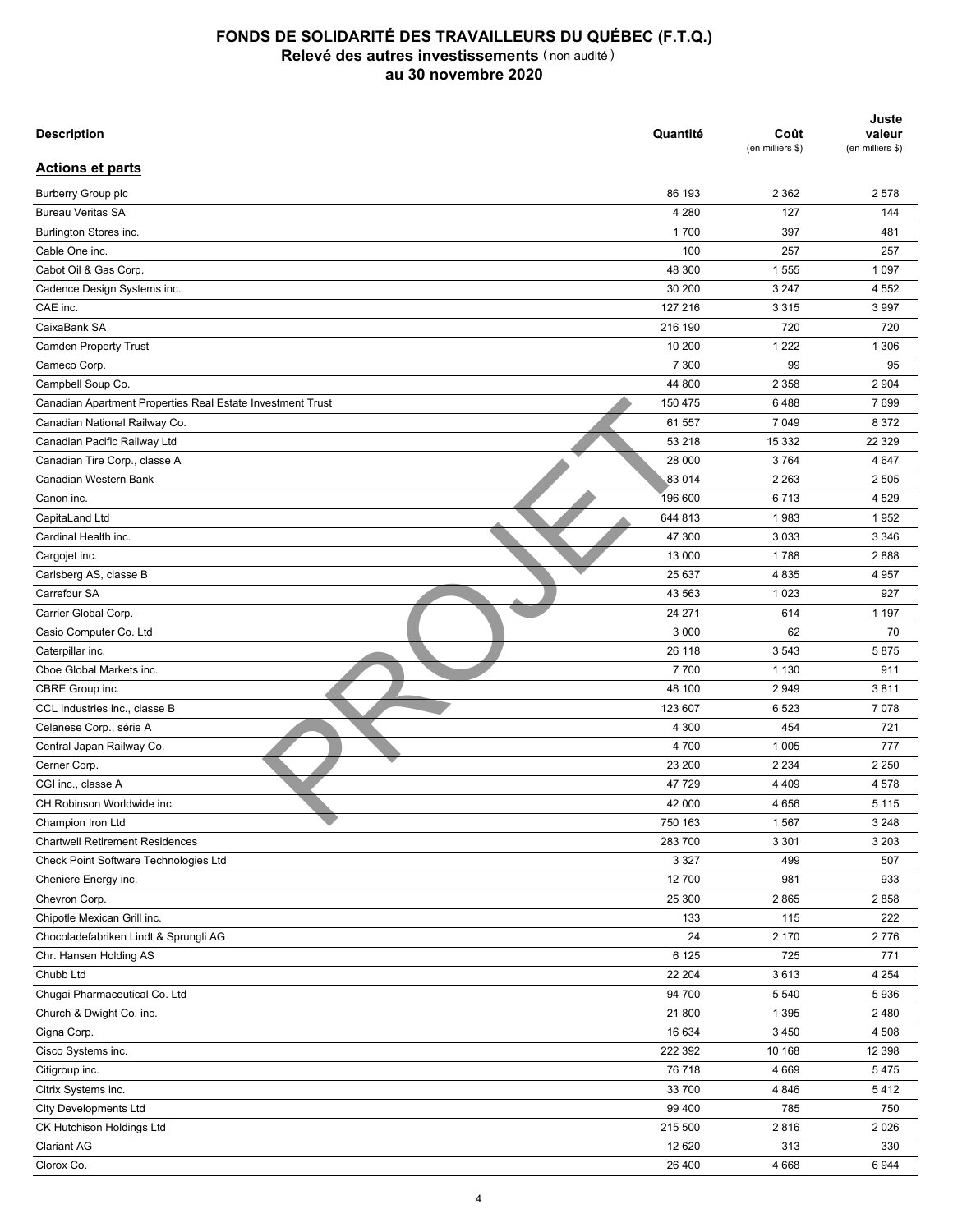| <b>Description</b>                                          | Quantité          | Coût<br>(en milliers \$) | Juste<br>valeur<br>(en milliers \$) |
|-------------------------------------------------------------|-------------------|--------------------------|-------------------------------------|
| <b>Actions et parts</b>                                     |                   |                          |                                     |
| CME Group inc.                                              | 10 400            | 1809                     | 2 3 5 9                             |
| CMS Energy Corp.                                            | 26 000            | 1882                     | 2073                                |
| CNH Industrial NV                                           | 67 787            | 777                      | 963                                 |
| <b>CNP Assurances</b>                                       | 36 274            | 924                      | 751                                 |
| Coca-Cola Amatil Ltd                                        | 22 9 24           | 226                      | 277                                 |
| Coca-Cola Co.                                               | 275 624           | 15 580                   | 18 4 31                             |
| Coca-Cola European Partners plc                             | 23 0 22           | 1486                     | 1 3 3 3                             |
| Coca-Cola HBC AG                                            | 38 904            | 1461                     | 1455                                |
| Cochlear Ltd                                                | 3 4 8 4           | 549                      | 733                                 |
| Cogeco Communications inc.                                  | 6 0 62            | 648                      | 570                                 |
| Cognex Corp.                                                | 16 100            | 1 300                    | 1568                                |
| Cognizant Technology Solutions Corp., classe A              | 24 600            | 2 2 2 5                  | 2 4 9 1                             |
| Colgate-Palmolive Co.                                       | 112 300           | 9 1 4 2                  | 12 4 63                             |
| Colliers International Group inc.                           | 36 559            | 3 0 1 0                  | 4 2 3 5                             |
| Coloplast AS                                                | 32 171            | 5837                     | 6 2 4 2                             |
| Colruyt SA                                                  | 15 149            | 1 0 6 1                  | 1 1 7 5                             |
| Comcast Corp., classe A                                     | 27 100            | 1 3 6 9                  | 1764                                |
| Commonwealth Bank of Australia                              | 23 950            | 1784                     | 1808                                |
| Compagnie Financière Richemont SA                           | 23 598            | 2 2 5 3                  | 2 5 6 7                             |
| ConocoPhillips                                              | 50 000            | 3 1 7 6                  | 2 5 6 3                             |
| Consolidated Edison inc.                                    | 92 600            | 8 4 7 5                  | 9 1 5 0                             |
| Constellation Software inc.                                 | 9403              | 11 687                   | 15 122                              |
| Cooper Companies inc.                                       | 2 3 0 0           | 757                      | 999                                 |
| Copart inc.                                                 | 2 2 0 0           | 217                      | 329                                 |
| Corning inc.                                                | 64 700            | 1977                     | 3 1 3 7                             |
| Corteva inc.                                                | 17876             | 604                      | 888                                 |
| Costco Wholesale Corp.                                      | 2 4 0 0           | 557                      | 1 2 1 8                             |
| Covestro AG                                                 | 7 1 1 1           | 547                      | 515                                 |
| Covivio                                                     | 2 3 9 8           | 311                      | 255                                 |
| CRH plc                                                     | 14 667            | 532                      | 746                                 |
|                                                             | 35 24 2           | 2 9 0 9                  | 3632                                |
| Croda International plc<br>Crown Castle International Corp. | 14 100            | 1895                     | 3 0 6 2                             |
|                                                             |                   | 505                      |                                     |
| Crown Holdings inc.<br>CSL Ltd                              | 5 5 0 0           | 693                      | 672<br>1 3 2 9                      |
| CSX Corp.                                                   | 4 6 7 9<br>18 600 |                          | 2 171                               |
|                                                             |                   | 1 1 7 1                  |                                     |
| Cummins inc.                                                | 21 400            | 4928                     | 6411                                |
| CVS Health Corp.                                            | 29 687            | 2 1 9 5                  | 2608                                |
| CyberArk Software Ltd                                       | 2700              | 402                      | 402                                 |
| Daifuku Co. Ltd                                             | 5 600             | 440                      | 843                                 |
| Daiichi Sankyo Co. Ltd                                      | 32 000            | 481                      | 1469                                |
| Daikin Industries Ltd                                       | 9700              | 1 1 2 4                  | 2852                                |
| Daiwa House Industry Co. Ltd                                | 49 600            | 1707                     | 1973                                |
| Daiwa House REIT Investment Co.                             | 273               | 867                      | 853                                 |
| Danaher Corp.                                               | 28 800            | 6 1 3 5                  | 8 3 8 4                             |
| Danone SA                                                   | 44 738            | 3 9 4 9                  | 3735                                |
| Darden Restaurants inc.                                     | 1 900             | 231                      | 266                                 |
| Dassault Systèmes SE                                        | 2 4 9 1           | 528                      | 599                                 |
| DaVita HealthCare Partners inc.                             | 7 200             | 669                      | 1 0 2 5                             |
| DBS Group Holdings Ltd                                      | 133 973           | 2 5 8 8                  | 3 2 6 6                             |
| DCC plc                                                     | 14 502            | 1 5 5 1                  | 1426                                |
| Deere & Co.                                                 | 8700              | 1 5 3 0                  | 2 9 5 0                             |
| Delivery Hero AG                                            | 4 2 5 7           | 335                      | 668                                 |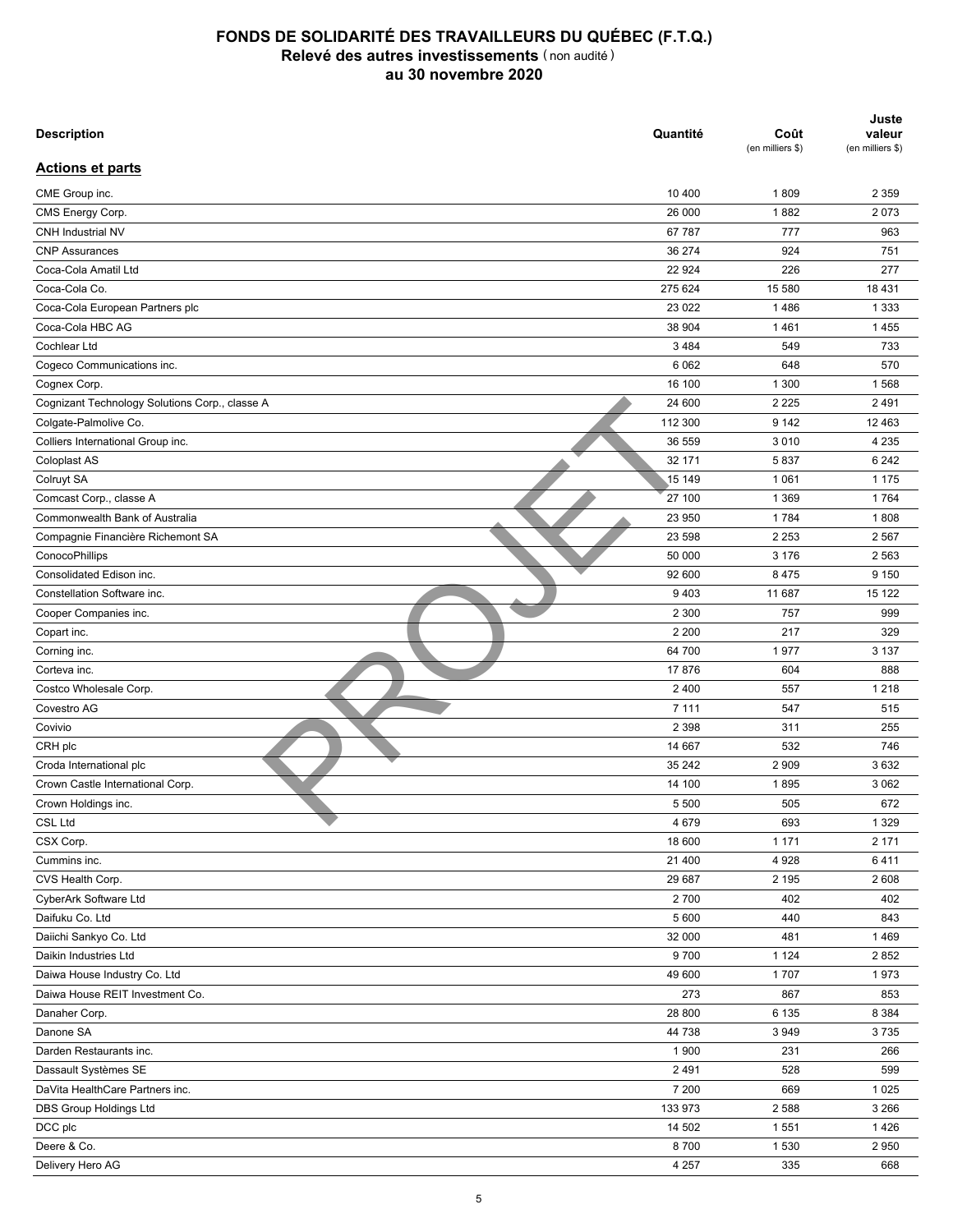| <b>Description</b>               | Quantité  | Coût<br>(en milliers \$) | Juste<br>valeur<br>(en milliers \$) |
|----------------------------------|-----------|--------------------------|-------------------------------------|
| <b>Actions et parts</b>          |           |                          |                                     |
| Dentsply Sirona inc.             | 8 9 0 0   | 627                      | 587                                 |
| Deutsche Börse Group             | 19 299    | 3 5 5 8                  | 4 181                               |
| Deutsche Post AG                 | 16 768    | 757                      | 1 0 5 3                             |
| Deutsche Telekom AG              | 365 355   | 8 1 0 4                  | 8 5 6 0                             |
| DexCom inc.                      | 3 2 0 0   | 1 0 9 4                  | 1 3 2 6                             |
| <b>DEXUS Property Group</b>      | 236 732   | 2478                     | 2 2 0 9                             |
| Diageo plc                       | 220 325   | 9 1 6 6                  | 10 978                              |
| DiaSorin SPA                     | 2675      | 734                      | 732                                 |
| Disco Corp.                      | 1 100     | 297                      | 455                                 |
| DocuSign inc.                    | 800       | 236                      | 236                                 |
| Dollar General Corp.             | 20 900    | 4 5 9 3                  | 5920                                |
| Dollar Tree inc.                 | 4 0 20    | 390                      | 569                                 |
| Dominion Resources inc.          | 51 500    | 4613                     | 5 2 3 8                             |
| Domino's Pizza inc.              | 3700      | 1882                     | 1882                                |
| Dow inc.                         | 18 976    | 1 0 0 0                  | 1 3 0 4                             |
| Drone Delivery Canada Corp.      | 241 600   | 337                      | 240                                 |
| DTE Energy Co.                   | 8 2 0 0   | 1 1 8 4                  | 1 3 3 7                             |
| Duke Energy Corp.                | 66 314    | 6 277                    | 7963                                |
| Duke Realty Corp.                | 16 500    | 655                      | 814                                 |
| Dundee Precious Metals inc.      | 146 043   | 1 0 8 7                  | 1 2 4 1                             |
| DuPont de Nemours inc.           | 24 701    | 1806                     | 2 0 3 0                             |
| East Japan Railway Co.           | 25 100    |                          | 2 0 2 4                             |
| Eastman Chemical Co.             | 4 500     | 2 5 7 4<br>568           | 568                                 |
|                                  | 46 125    | 9 2 9 5                  | 13 279                              |
| Ecolab inc.                      |           |                          |                                     |
| Edenred                          | 5 2 3 4   | 257                      | 389                                 |
| Edwards Lifesciences Corp.       | 40 900    | 3 3 7 0                  | 4 4 4 6                             |
| Eisai Co. Ltd                    | 10 900    | 816                      | 1 0 6 8                             |
| Electronic Arts inc.             | 24 700    | 4 0 8 9                  | 4 0 8 9                             |
| Element Fleet Management Corp.   | 1 373 150 | 13817                    | 18 140                              |
| Eli Lilly & Co.                  | 51 515    | 7 10 6                   | 9723                                |
| Elia Group SA/NV                 | 2 0 4 5   | 301                      | 301                                 |
| Elisa Co.                        | 45 064    | 2887                     | 3 1 4 3                             |
| Emera inc.                       | 34 400    | 1844                     | 1852                                |
| Empire Co. Ltd, classe A         | 125 600   | 4 6 9 3                  | 4 4 6 4                             |
| Ems-Chemie Holding AG            | 973       | 939                      | 1 1 5 7                             |
| Enagas SA                        | 17 998    | 627                      | 570                                 |
| Enbridge inc.                    | 608 456   | 25 688                   | 24 679                              |
| Endeavour Mining Corp.           | 164 241   | 4 4 6 2                  | 5 0 3 1                             |
| Endesa SA                        | 14 160    | 471                      | 526                                 |
| Entergy Corp.                    | 9 3 0 0   | 1 1 0 2                  | 1 3 1 2                             |
| Epiroc AB, classe A              | 28 736    | 411                      | 621                                 |
| Epiroc AB, classe B              | 9674      | 200                      | 200                                 |
| Equinix inc.                     | 7 3 9 9   | 5 6 6 3                  | 6691                                |
| <b>Equinor ASA</b>               | 94 584    | 2 1 4 7                  | 1940                                |
| Equitable group inc.             | 18 832    | 1566                     | 1791                                |
| Equity LifeStyle Properties inc. | 21 200    | 1875                     | 1610                                |
| <b>Equity Residential</b>        | 44 200    | 3 4 3 9                  | 3 3 1 7                             |
| Ericsson LM, classe B            | 165 879   | 2 2 6 1                  | 2636                                |
| Ero Copper Corp.                 | 87 4 29   | 1482                     | 1948                                |
| Erste Group Bank AG              | 29 044    | 1 1 6 2                  | 1 0 8 5                             |
| ESR Cayman Ltd                   | 4 800     | 19                       | 19                                  |
| Essity Aktiebolag, classe B      | 115 316   | 4 5 0 2                  | 4 7 5 3                             |
|                                  |           |                          |                                     |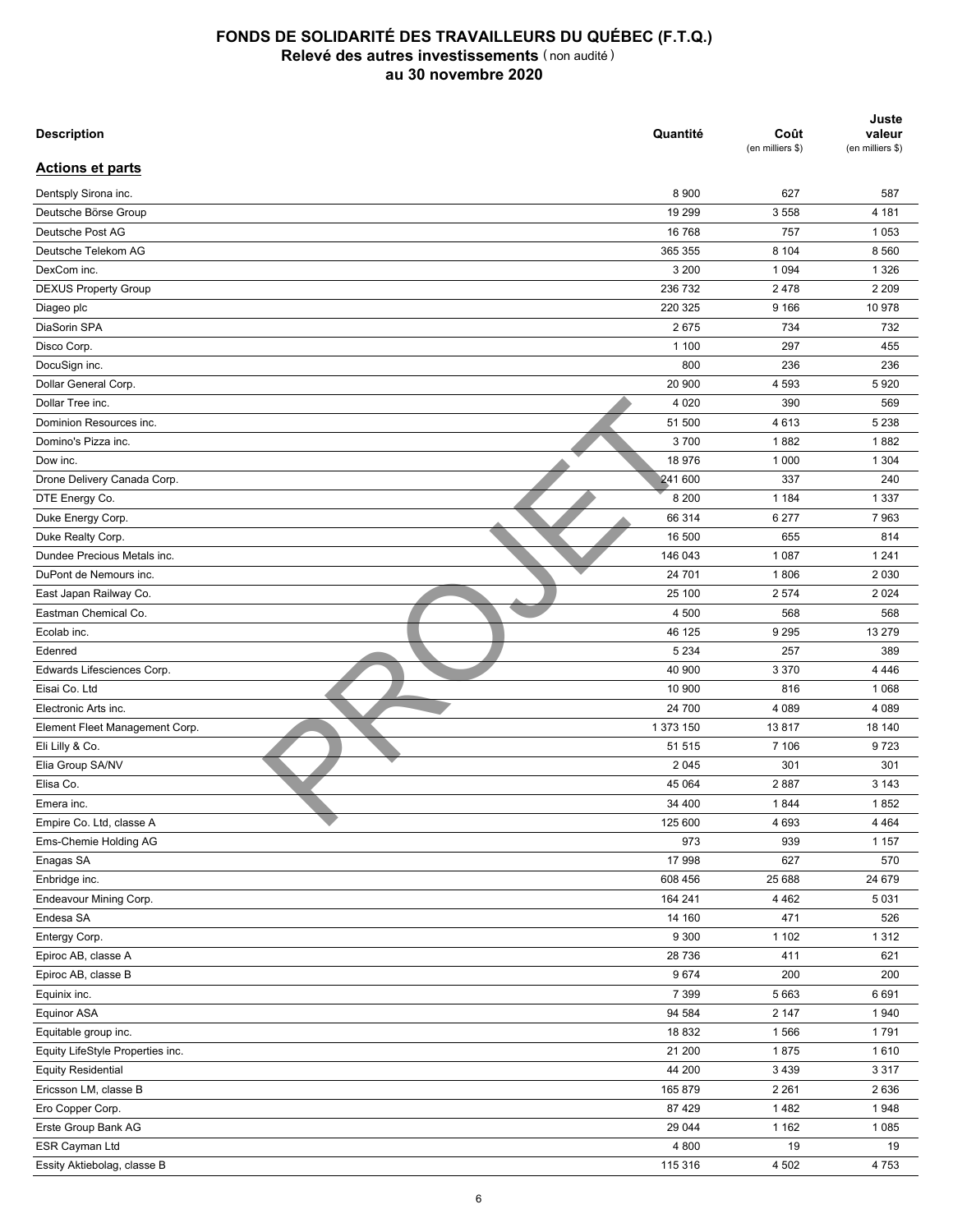| <b>Description</b>                          | Quantité | Coût<br>(en milliers \$) | Juste<br>valeur<br>(en milliers \$) |
|---------------------------------------------|----------|--------------------------|-------------------------------------|
| <b>Actions et parts</b>                     |          |                          |                                     |
| Etsy inc.                                   | 1 300    | 271                      | 271                                 |
| Eurazeo SA                                  | 3869     | 332                      | 310                                 |
| Everest Re Group Ltd                        | 8 600    | 2 2 5 1                  | 2 5 3 4                             |
| Evergy inc.                                 | 36 400   | 2822                     | 2614                                |
| <b>Eversource Energy</b>                    | 55 889   | 6086                     | 6 3 3 8                             |
| Evolution Gaming Group AB                   | 2631     | 292                      | 292                                 |
| Evraz plc                                   | 121 393  | 867                      | 811                                 |
| Exelon Corp.                                | 111 300  | 6513                     | 5924                                |
| Expeditors International of Washington inc. | 40 500   | 3781                     | 4 6 9 0                             |
| Extra Space Storage inc.                    | 19 100   | 2674                     | 2790                                |
| Exxon Mobil Corp.                           | 28 700   | 2 1 3 6                  | 1418                                |
| F5 Networks inc.                            | 7700     | 1450                     | 1625                                |
| Facebook inc., classe A                     | 47 246   | 7778                     | 16 957                              |
| FactSet Research Systems inc.               | 5 4 0 0  | 2 0 6 6                  | 2 3 3 6                             |
| Fairfax Financial Holdings Ltd              | 1 4 0 0  | 729                      | 624                                 |
| Fanuc Corp.                                 | 4 9 0 0  | 1014                     | 1545                                |
| Fast Retailing Co. Ltd                      | 1 900    | 1 607                    | 2 0 2 9                             |
| Fastenal Co.                                | 32 000   | 1492                     | 2 0 5 1                             |
| FedEx Corp.                                 | 400      | 149                      | 149                                 |
| Ferguson plc                                | 19675    | 1947                     | 2867                                |
| Ferrari NV                                  | 1 3 7 3  | 376                      | 376                                 |
| <b>Ferrovial SA</b>                         | 14 935   | 536                      | 540                                 |
| Fidelity National Information Services inc. | 23 000   | 2639                     | 4 4 2 3                             |
| Financière Sun Life inc.                    | 417 387  | 21 534                   | 24 071                              |
| First Quantum Minerals Ltd                  | 834 416  | 9899                     | 15 379                              |
| FirstService Corp.                          | 37 849   | 5 0 7 3                  | 6703                                |
| Fisery inc.                                 | 20 300   | 1 505                    | 3 0 3 0                             |
| Fisher & Paykel Healthcare Corp. Ltd        | 12 891   | 288                      | 422                                 |
| FleetCor Technologies inc.                  | 2 100    | 736                      | 722                                 |
| Flutter Entertainment plc                   | 2871     | 441                      | 692                                 |
| FMC Corp.                                   | 5 500    | 526                      | 827                                 |
| Fortescue Metals Group Ltd                  | 139 534  | 931                      | 2 4 2 9                             |
| Fortinet inc.                               | 2 500    | 283                      | 399                                 |
| Fortis inc.                                 | 135 635  | 6779                     | 7 0 9 2                             |
| Fortive Corp.                               | 6 0 0 0  | 545                      | 545                                 |
| Fortum OYJ                                  | 22 917   | 524                      | 682                                 |
| Fortune Brands Home & Security inc.         | 7 300    | 565                      | 790                                 |
| Franco-Nevada Corp.                         | 131 210  | 16 4 63                  | 22 682                              |
| Franklin Resources inc.                     | 11700    | 454                      | 333                                 |
| Fresnillo plc                               | 34 524   | 632                      | 629                                 |
| Fuchs Petrolub SE                           | 3 1 7 9  | 180                      | 236                                 |
|                                             |          |                          | 3 0 27                              |
| FUJIFILM Holgings Corp.                     | 43 300   | 2 3 9 6                  |                                     |
| Fujitsu Ltd                                 | 9800     | 915                      | 1767                                |
| Galaxy Entertainment Group Ltd              | 132 000  | 1 1 7 2                  | 1 3 0 2                             |
| Galp Energia SGPS, SA                       | 108 060  | 1892                     | 1515                                |
| Garmin Ltd                                  | 5 600    | 634                      | 847                                 |
| <b>GEA Group AG</b>                         | 3 9 9 6  | 180                      | 178                                 |
| Geberit AG                                  | 921      | 616                      | 721                                 |
| Gecina SA                                   | 9826     | 1810                     | 1939                                |
| Generac Holdings inc.                       | 500      | 140                      | 140                                 |
| General Electric Co.                        | 404 517  | 6628                     | 5 3 3 6                             |
| General Mills inc.                          | 71 600   | 4 4 9 6                  | 5 6 4 3                             |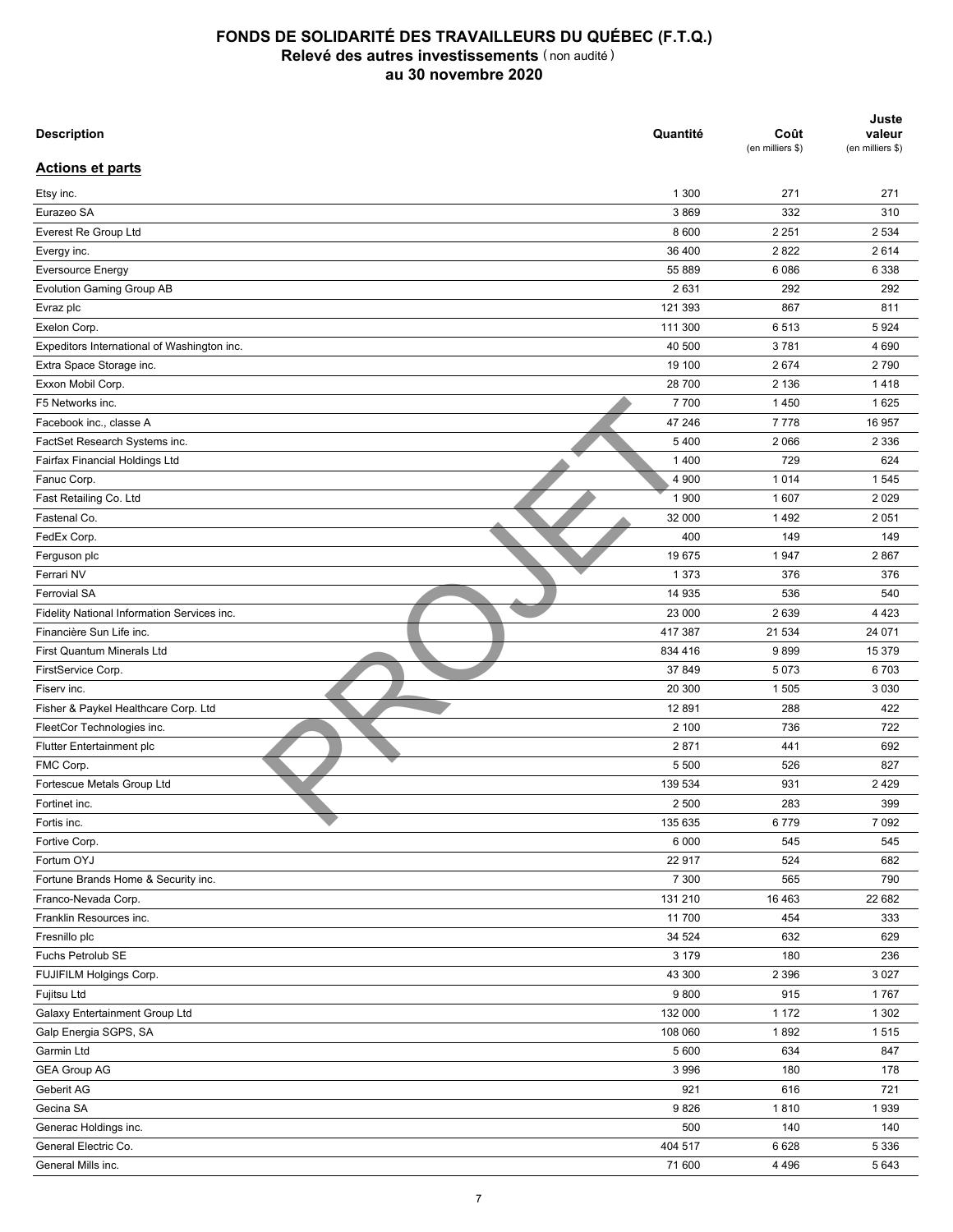| <b>Description</b>                                      | Quantité | Coût<br>(en milliers \$) | Juste<br>valeur<br>(en milliers \$) |
|---------------------------------------------------------|----------|--------------------------|-------------------------------------|
| <b>Actions et parts</b>                                 |          |                          |                                     |
| Genuine Parts Co.                                       | 9 2 0 0  | 1 0 0 4                  | 1 1 7 3                             |
| George Weston Ltd                                       | 12 8 29  | 1 2 5 1                  | 1 2 3 3                             |
| Gibson Energy inc.                                      | 132 900  | 3 2 0 9                  | 2772                                |
| Gilead Sciences inc.                                    | 159 800  | 14 110                   | 12 5 64                             |
| Givaudan SA                                             | 2 3 1 6  | 7 203                    | 12 280                              |
| Glaxosmithkline plc                                     | 148 551  | 3816                     | 3521                                |
| <b>GN Store Nord AS</b>                                 | 4 0 7 2  | 356                      | 431                                 |
| <b>Granite Real Estate Investment Trust</b>             | 92 621   | 6462                     | 7 0 9 0                             |
| Great Canadian Gaming Corp.                             | 30 430   | 974                      | 1 1 7 5                             |
| Groupe Bruxelles Lambert SA                             | 1974     | 230                      | 250                                 |
| <b>Groupe Eurotunnel SE</b>                             | 50 580   | 1 0 3 0                  | 1 0 9 4                             |
| Groupe SNC-Lavalin inc.                                 | 91 600   | 3656                     | 2 1 8 4                             |
| Groupe TMX Limitée                                      | 2 4 4 4  | 310                      | 312                                 |
| H&R Real Estate Investment Trust                        | 150 750  | 2765                     | 2 1 3 5                             |
| H. Lundbeck AS                                          | 9711     | 451                      | 386                                 |
| Halliburton Co.                                         | 25 800   | 848                      | 555                                 |
| Hamamatsu Photonics K.K.                                | 38 300   | 2 2 8 5                  | 2 7 9 4                             |
| Hang Lung Properties Ltd                                | 78 000   | 242                      | 251                                 |
| Hang Seng Bank Ltd                                      | 265 800  | 6081                     | 6 0 0 3                             |
| Hankyu Hanshin Holdings inc.                            | 58 300   | 2 9 0 5                  | 2 4 7 0                             |
| Hasbro inc.                                             | 14 800   | 1 643                    | 1784                                |
| HCA Holdings inc.                                       | 10 900   | 1 5 5 4                  | 2 1 2 0                             |
| Healthpeak Properties inc.                              | 84 900   | 3547                     | 3 1 7 5                             |
| HeidelbergCement AG                                     | 7 2 1 1  | 666                      | 666                                 |
| Heineken Holding NV                                     | 5 0 21   | 517                      | 603                                 |
| Heineken NV                                             | 9474     | 1 0 0 9                  | 1 300                               |
| Henkel AG & Co. KGaA                                    | 9474     | 1 1 4 7                  | 1 2 8 2                             |
| Hennes & Mauritz AB, classe B                           | 33 561   | 814                      | 924                                 |
| Henry Schein inc.                                       | 42 100   | 3 3 8 6                  | 3509                                |
| Hermès International                                    | 1 900    | 1614                     | 2 4 0 7                             |
| Hess Corp.                                              | 40 300   | 2631                     | 2 4 6 4                             |
| Hewlett Packard Enterprise Co.                          | 257 000  | 3764                     | 3677                                |
| Hexagon AB                                              | 6792     | 429                      | 733                                 |
| Hirose Electric Co. Ltd                                 | 3019     | 534                      | 554                                 |
| Hitachi Construction Machinery Co. Ltd                  | 2 500    | 72                       | 90                                  |
| HK Electric Investments and HK Electric Investments Ltd | 718 470  | 891                      | 937                                 |
| <b>HKT Trust and HKT Ltd</b>                            | 1011700  | 1668                     | 1715                                |
| Hologic inc.                                            | 21 500   | 1755                     | 1926                                |
| Home Depot inc.                                         | 42 187   | 8974                     | 15 166                              |
| Honeywell International inc.                            | 46 300   | 9 3 0 8                  | 12 2 36                             |
| Hong Kong and China Gas Co. Ltd                         | 926 438  | 1888                     | 1850                                |
| Hong Kong Exchanges and Clearing Ltd                    | 32 362   | 1 2 7 8                  | 2 0 8 5                             |
| Hongkong Land Holdings Ltd                              | 144 100  | 1 1 9 1                  | 760                                 |
| Hormel Foods Corp.                                      | 90 700   | 4561                     | 5 5 4 5                             |
| Host Hotels & Resorts inc.                              | 42 200   | 848                      | 767                                 |
|                                                         |          |                          |                                     |
| HP inc.                                                 | 98 001   | 2076                     | 2785                                |
| <b>HSBC Holdings plc</b>                                | 163 638  | 1 3 6 7                  | 1 100                               |
| HubSpot inc.                                            | 1 300    | 664                      | 664                                 |
| HudBay Minerals inc.                                    | 298 952  | 2079                     | 2 4 5 7                             |
| Humana inc.                                             | 7 141    | 2 4 6 0                  | 3707                                |
| Hydro One Limited                                       | 142 136  | 3767                     | 4 3 0 7                             |
| IA Financial Corp. inc.                                 | 176 031  | 8636                     | 10 011                              |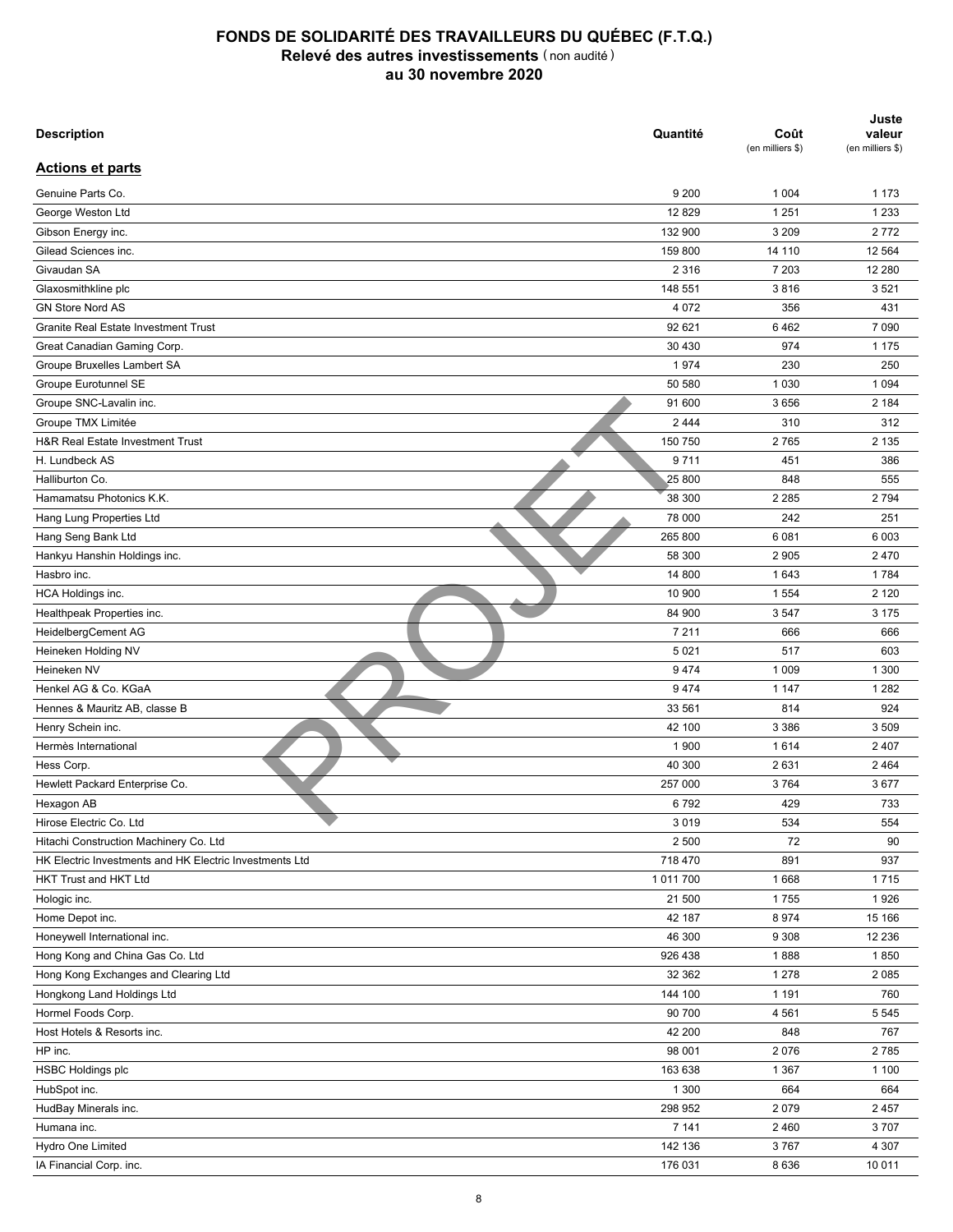| <b>Description</b>                      | Quantité      | Coût<br>(en milliers \$) | Juste<br>valeur<br>(en milliers \$) |
|-----------------------------------------|---------------|--------------------------|-------------------------------------|
| <b>Actions et parts</b>                 |               |                          |                                     |
| <b>IBIDEN Co. Ltd</b>                   | 22 600        | 1 3 7 4                  | 1 3 7 3                             |
| ICA Gruppen AB                          | 21 577        | 1 2 3 4                  | 1 3 5 6                             |
| <b>IDEX Corporation</b>                 | 1 500         | 281                      | 375                                 |
| IDEXX Laboratories inc.                 | 6438          | 2 3 2 2                  | 3846                                |
| <b>IHS Markit Ltd</b>                   | 35 646        | 2949                     | 4 5 9 4                             |
| Illinois Tool Works inc.                | 1 100         | 179                      | 301                                 |
| Illumina inc.                           | 4 4 0 0       | 1837                     | 1837                                |
| Incyte Corp.                            | 12 600        | 1 506                    | 1 3 8 0                             |
| Industria de Diseño Textil SA           | 127 289       | 4818                     | 5495                                |
| Infineon Technologies AG                | 71 780        | 1780                     | 3 2 8 4                             |
| Informa plc                             | 64 502        | 770                      | 592                                 |
| Ing Groep NV                            | 46 429        | 506                      | 588                                 |
| Innergex énergie renouvelable inc.      | 26 351        | 677                      | 677                                 |
| Inpex Corp.                             | 54 800        | 620                      | 398                                 |
| Insurance Australia Group Ltd           | 177 462       | 999                      | 873                                 |
| Intact Financial Corp.                  | 131 302       | 15 0 75                  | 19013                               |
| Intel Corp.                             | 245 100       | 11 096                   | 15 358                              |
| Intercontinental Exchange inc.          | 9576          | 1 100                    | 1 3 0 9                             |
| International Business Machines Corp.   | 58 900        | 10 635                   | 9428                                |
| International Flavors & Fragrances inc. | 15 000        | 2 3 8 2                  | 2 1 7 9                             |
| Intertek Group plc                      | 6 3 6 0       | 504                      | 608                                 |
| Intesa Sanpaolo SPA                     | 2 9 2 4 4 6 5 | 7 5 3 5                  | 8729                                |
| Intuit inc.                             | 9579          | 2720                     | 4 3 7 0                             |
| Invesco Ltd                             | 61 600        | 1 2 0 5                  | 1 2 9 6                             |
| IPG Photonics Corp.                     | 1 500         | 383                      | 402                                 |
| <b>Israel Chemicals Ltd</b>             | 17486         | 89                       | 108                                 |
| <b>Isuzu Motors Ltd</b>                 | 17 900        | 225                      | 226                                 |
| Ivanhoe Mines Ltd                       | 480 000       | 2 4 4 1                  | 2918                                |
| J Sainsbury plc                         | 392 174       | 1453                     | 1432                                |
| Jack Henry & Associates inc.            | 19 700        | 3 5 2 6                  | 4 107                               |
| Jacobs Engineering Group inc.           | 3 2 0 0       | 316                      | 447                                 |
| Japan Airlines Co. Ltd                  | 32 800        | 1 2 1 6                  | 806                                 |
| Japan Post Bank Co. Ltd                 | 106 500       | 1 5 4 3                  | 1 0 8 8                             |
| Japan Post Holdings Co. Ltd             | 341 300       | 4 6 5 0                  | 3 2 7 7                             |
| Japan Real Estate Investment Corp.      | 351           | 2 3 1 6                  | 2 3 6 4                             |
| Japan Retail Fund Investment Corp.      | 295           | 611                      | 610                                 |
| Jardine Matheson Holdings Ltd           | 69 800        |                          |                                     |
| Jardine Strategic Holdings Ltd          | 60 100        | 5 0 3 0<br>2689          | 4 8 0 1<br>1860                     |
|                                         |               |                          |                                     |
| Jeronimo Martins SGPS SA                | 21 802        | 459                      | 485                                 |
| Johnson & Johnson                       | 93 400        | 13 222                   | 17 512                              |
| Johnson Controls International plc      | 127 476       | 6407                     | 7606                                |
| Johnson Matthey plc                     | 41 589        | 1936                     | 1600                                |
| JPMorgan Chase & Co.                    | 4 9 0 0       | 590                      | 749                                 |
| Juniper Networks inc.                   | 66 300        | 2 179                    | 1870                                |
| Kansai Paint Co. Ltd                    | 28 600        | 777                      | 1 1 2 5                             |
| Kansas City Southern                    | 15 100        | 2 5 2 9                  | 3643                                |
| Kao Corp.                               | 3 800         | 235                      | 369                                 |
| <b>KBC Groep NV</b>                     | 54 277        | 4 4 4 7                  | 4913                                |
| KDDI Corp.                              | 135 100       | 3923                     | 5 0 0 8                             |
| Keihan Electric Railway Co. Ltd         | 26 900        | 1641                     | 1643                                |
| Keio Corp.                              | 22 200        | 1864                     | 2 0 4 4                             |
| Kellogg Co.                             | 90 600        | 6931                     | 7 5 0 4                             |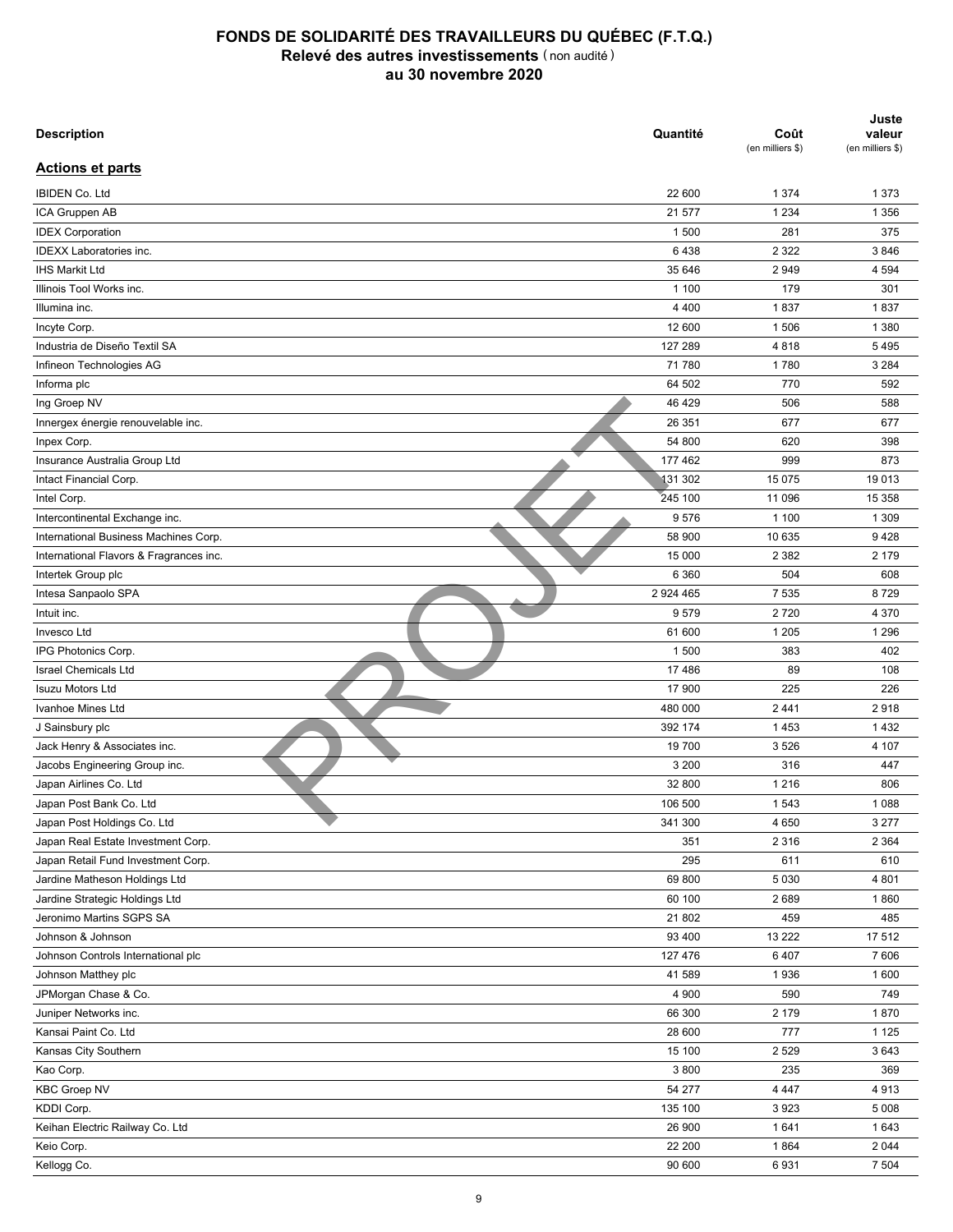| <b>Description</b>                   | Quantité | Coût<br>(en milliers \$) | Juste<br>valeur<br>(en milliers \$) |
|--------------------------------------|----------|--------------------------|-------------------------------------|
| <b>Actions et parts</b>              |          |                          |                                     |
| Keppel Corp. Ltd                     | 322 000  | 1948                     | 1579                                |
| Kering                               | 3 2 0 8  | 1 3 4 4                  | 3 0 0 9                             |
| Kerry Group plc, classe A            | 29 4 93  | 3642                     | 5 3 6 8                             |
| Kesko Oyj, classe B                  | 58 265   | 1987                     | 1987                                |
| Keurig Dr Pepper inc.                | 31 100   | 1 207                    | 1 2 2 7                             |
| KeyCorp                              | 70 400   | 1 5 0 5                  | 1410                                |
| Keyence Corp.                        | 12 100   | 7016                     | 8 0 1 4                             |
| Keyera Corp.                         | 256 060  | 6629                     | 5739                                |
| Keysight Technologies inc.           | 56 900   | 7570                     | 8852                                |
| Kimberly-Clark Corp.                 | 42 800   | 6 2 7 9                  | 7727                                |
| Kinaxis inc.                         | 24 160   | 3 1 2 1                  | 4730                                |
| Kingfisher plc                       | 418767   | 1638                     | 1982                                |
| Kinross Gold Corp.                   | 482 800  | 3 1 1 7                  | 4 4 6 6                             |
| Kintetsu Corp.                       | 11 900   | 636                      | 685                                 |
| Kirkland Lake Gold Ltd               | 41 500   | 1927                     | 2 2 0 8                             |
| KKR & Co. inc., classe A             | 17 200   | 679                      | 845                                 |
| KLA-Tencor Corp.                     | 6800     | 971                      | 2 2 2 0                             |
| Komatsu Ltd                          | 68 300   | 1973                     | 2 1 5 6                             |
| Kone OYJ, classe B                   | 11 467   | 746                      | 1 2 5 0                             |
| Koninklijke Ahold Delhaize NV        | 37 962   | 1 3 0 4                  | 1412                                |
| Koninklijke DSM NV                   | 13842    | 1798                     | 2946                                |
| Koninklijke KPN NV                   | 764 230  | 2755                     | 2 9 6 0                             |
| Koninklijke Philips NV               | 21 955   | 977                      | 1476                                |
| Koninklijke Vopak NV                 | 15 209   | 912                      | 1 0 38                              |
| Kroger Co.                           | 122 900  | 4 9 3 4                  | 5 2 5 6                             |
| Kuehne + Nagel International AG      | 17 0 20  | 3 2 5 5                  | 5011                                |
| Kyushu Railway Co.                   | 64 509   | 2511                     | 1762                                |
| La Banque de Nouvelle-Écosse         | 473 107  | 29 001                   | 29 901                              |
| La Française des Jeux                | 6 0 4 3  | 329                      | 327                                 |
| Laboratory Corp. of America Holdings | 6 0 0 0  | 965                      | 1 5 5 4                             |
| Lam Research Corp.                   | 13 271   | 3521                     | 7785                                |
| Lamb Weston Holdings inc.            | 8 5 4 7  | 806                      | 802                                 |
| Lanxess AG                           | 4 8 6 5  | 337                      | 442                                 |
| Las Vegas Sands Corp.                | 13 900   | 1 0 5 2                  | 1 0 0 4                             |
| Lasertec Corp.                       | 2 600    | 295                      | 355                                 |
| Lawson inc.                          | 15 300   | 1 1 8 8                  | 899                                 |
| Lear Corp.                           | 1 900    | 304                      | 352                                 |
| Legal & General Group plc            | 518 298  | 1891                     | 2 2 6 6                             |
| Leidos Holdings inc.                 | 6 900    | 834                      | 900                                 |
| LendLease Group                      | 61 235   | 807                      | 828                                 |
| Lennox International inc.            | 800      | 268                      | 298                                 |
|                                      |          |                          |                                     |
| Les Vêtements de Sport Gildan inc.   | 152 100  | 5 1 1 7                  | 5 1 6 5                             |
| Liberty Broadband Corp.              | 2 3 0 0  | 469                      | 469                                 |
| Lightspeed POS inc.                  | 12 298   | 828                      | 830                                 |
| Linde plc                            | 33 601   | 8 1 6 8                  | 11 165                              |
| LINE Corp.                           | 8 8 0 0  | 604                      | 588                                 |
| LKQ Corp.                            | 10 700   | 488                      | 488                                 |
| Loblaw Companies Ltd                 | 80 144   | 5 3 9 1                  | 5 1 4 5                             |
| Lonza Group AG                       | 6702     | 3 2 8 6                  | 5465                                |
| L'Oreal SA                           | 24 712   | 8995                     | 11753                               |
| Lowe's Cos inc.                      | 27 700   | 3925                     | 5 5 9 3                             |
| Lululemon Athletica inc.             | 2 2 0 0  | 941                      | 1 0 5 5                             |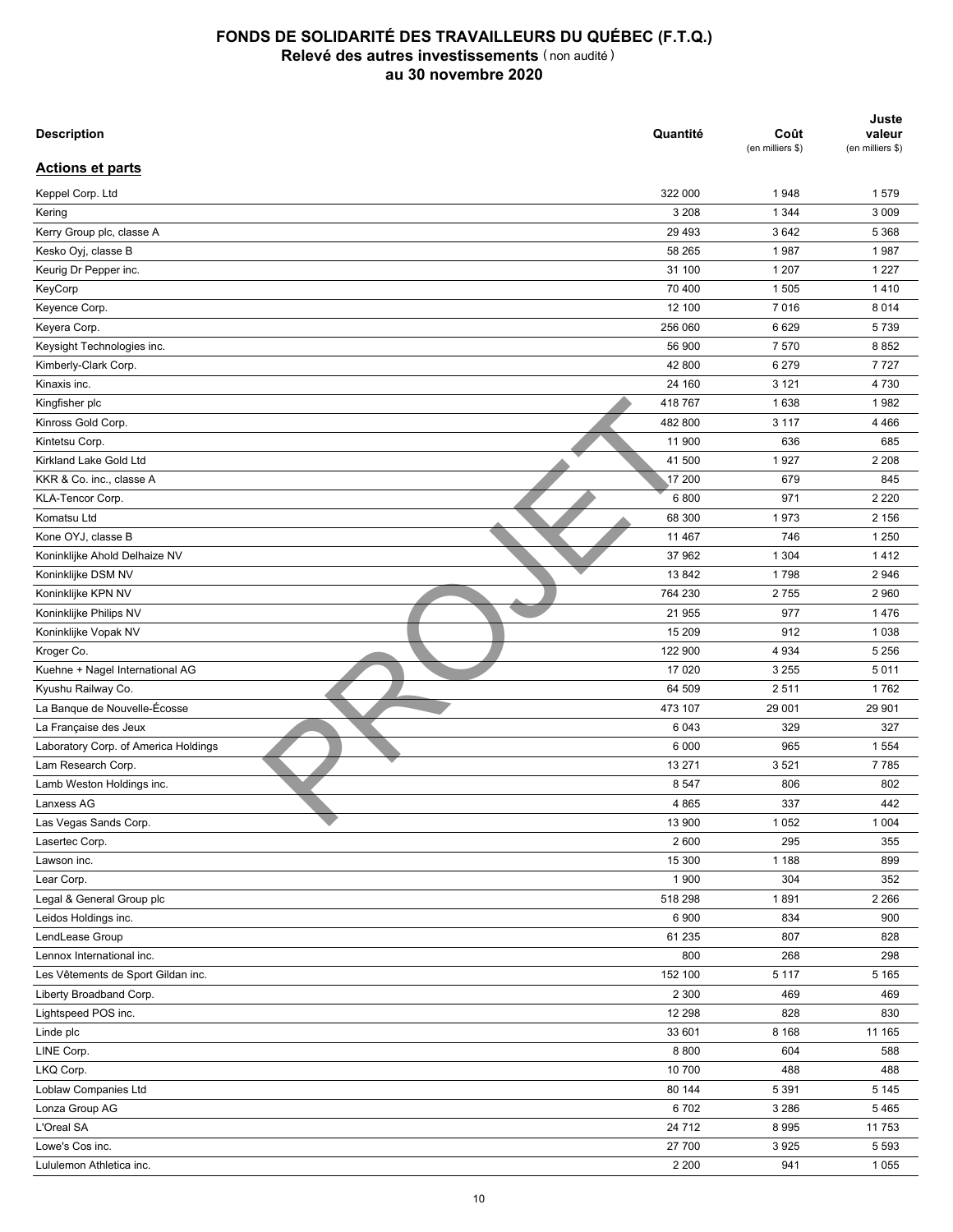| <b>Description</b>                                | Quantité | Coût<br>(en milliers \$) | Juste<br>valeur<br>(en milliers \$) |
|---------------------------------------------------|----------|--------------------------|-------------------------------------|
| <b>Actions et parts</b>                           |          |                          |                                     |
| Lundin Energy AB                                  | 12 200   | 380                      | 380                                 |
| Lundin Mining Corp.                               | 217 000  | 1925                     | 2 2 5 3                             |
| LVMH Moet Hennessy Louis Vuitton SA               | 7 1 3 9  | 2 3 4 5                  | 5 3 4 4                             |
| Macquarie Group Ltd                               | 15 7 62  | 1 4 9 5                  | 2 0 8 7                             |
| Magna International inc.                          | 116 580  | 7855                     | 9 2 8 4                             |
| Manulife Financial Corp.                          | 325 160  | 6419                     | 7 1 9 6                             |
| Maple Leaf Foods inc.                             | 196 825  | 5 2 2 1                  | 5 2 1 0                             |
| Markel Corp.                                      | 1 3 4 0  | 1720                     | 1691                                |
| Marsh & McLennan Cos inc.                         | 56 600   | 6018                     | 8 4 0 8                             |
| Marvell Technology Group Ltd                      | 38 600   | 1 0 2 5                  | 2 3 1 6                             |
| Masco Corp.                                       | 2 9 0 0  | 155                      | 202                                 |
| Masimo Corp.                                      | 3800     | 1 2 5 3                  | 1 2 5 3                             |
| MasterCard inc., classe A                         | 47 699   | 14 541                   | 20 801                              |
| Maxim Integrated Products inc.                    | 10 200   | 575                      | 1 0 9 8                             |
| McCormick & Co. inc.                              | 14 000   | 2 0 8 2                  | 3 3 9 2                             |
| McDonald's Corp.                                  | 18 300   | 3 1 0 2                  | 5 1 5 7                             |
| McDonald's Holdings Co. Japan Ltd                 | 15 900   | 603                      | 1 0 0 2                             |
| Medtronic plc                                     | 35 844   | 3 4 5 3                  | 5 2 8 1                             |
| MEIJI Holdings Co. Ltd                            | 15 600   | 1472                     | 1431                                |
| Melco Resorts & Entertainment Ltd                 | 27 061   | 628                      | 636                                 |
| MercadoLibre inc.                                 | 3971     | 2 4 4 7                  | 7993                                |
| Merck & Co. inc.                                  | 128 300  | 11853                    | 13 366                              |
| Merck KGaA                                        | 26 223   | 3843                     | 5 4 4 1                             |
| Meridian Energy Ltd                               | 144 361  | 555                      | 845                                 |
| Methanex Corp.                                    | 50 000   | 2 5 8 2                  | 2718                                |
| Metro inc.                                        | 158 540  | 8 2 2 7                  | 9459                                |
| Mettler-Toledo International inc.                 | 2943     | 2698                     | 4 3 8 6                             |
| <b>MGM Resorts International</b>                  | 9 9 0 0  | 292                      | 362                                 |
| Microchip Technology inc.                         | 8 2 0 0  | 699                      | 1428                                |
| Micron Technology inc.                            | 23 300   | 989                      | 1935                                |
| Microsoft Corp.                                   | 217 580  | 28 373                   | 60 360                              |
| Mid-America Apartment Communities inc.            | 7 100    | 1 0 9 6                  | 1 1 6 1                             |
| Minebea Co. Ltd                                   | 10 300   | 203                      | 278                                 |
| Mirvac Group                                      | 845 026  | 2 2 1 4                  | 2 0 8 2                             |
| Mitsubishi Gas Chemical Co. inc.                  | 7 4 0 0  | 145                      | 204                                 |
| Mitsui & Co. Ltd                                  | 24 800   | 513                      | 549                                 |
| Miura Co. Ltd                                     | 11 100   | 757                      | 757                                 |
| Mizrahi Tefahot Bank Ltd                          | 34 366   | 779                      | 952                                 |
|                                                   |          |                          |                                     |
| Mizuho Financial Group inc.                       | 128 760  | 2 5 5 4                  | 2 1 2 4                             |
| Molson Coors Brewing Co., classe B<br>Moncler SPA | 35 000   | 2 188                    | 2086                                |
|                                                   | 5013     | 250                      | 320                                 |
| Mondelez International inc., classe A             | 91 128   | 4883                     | 6784                                |
| Mondi plc                                         | 96 908   | 2670                     | 2780                                |
| Monolithic Power Systems inc.                     | 1 4 0 0  | 580                      | 580                                 |
| MonotaRO Co. Ltd                                  | 13 900   | 1 1 0 1                  | 1 100                               |
| Moody's Corp.                                     | 7 100    | 1 549                    | 2 5 9 8                             |
| Morgan Stanley                                    | 54 100   | 2956                     | 4 3 3 5                             |
| Motorola Solutions inc.                           | 28 518   | 4 3 8 1                  | 6 3 3 9                             |
| MS&AD Insurance Group Holdings inc.               | 96 100   | 3786                     | 3625                                |
| MTR Corp. Ltd                                     | 755 934  | 4 8 7 4                  | 5313                                |
| MTU Aero Engines AG                               | 2 4 8 1  | 620                      | 761                                 |
| Muenchener Rueckver AG                            | 5983     | 1735                     | 2 1 6 7                             |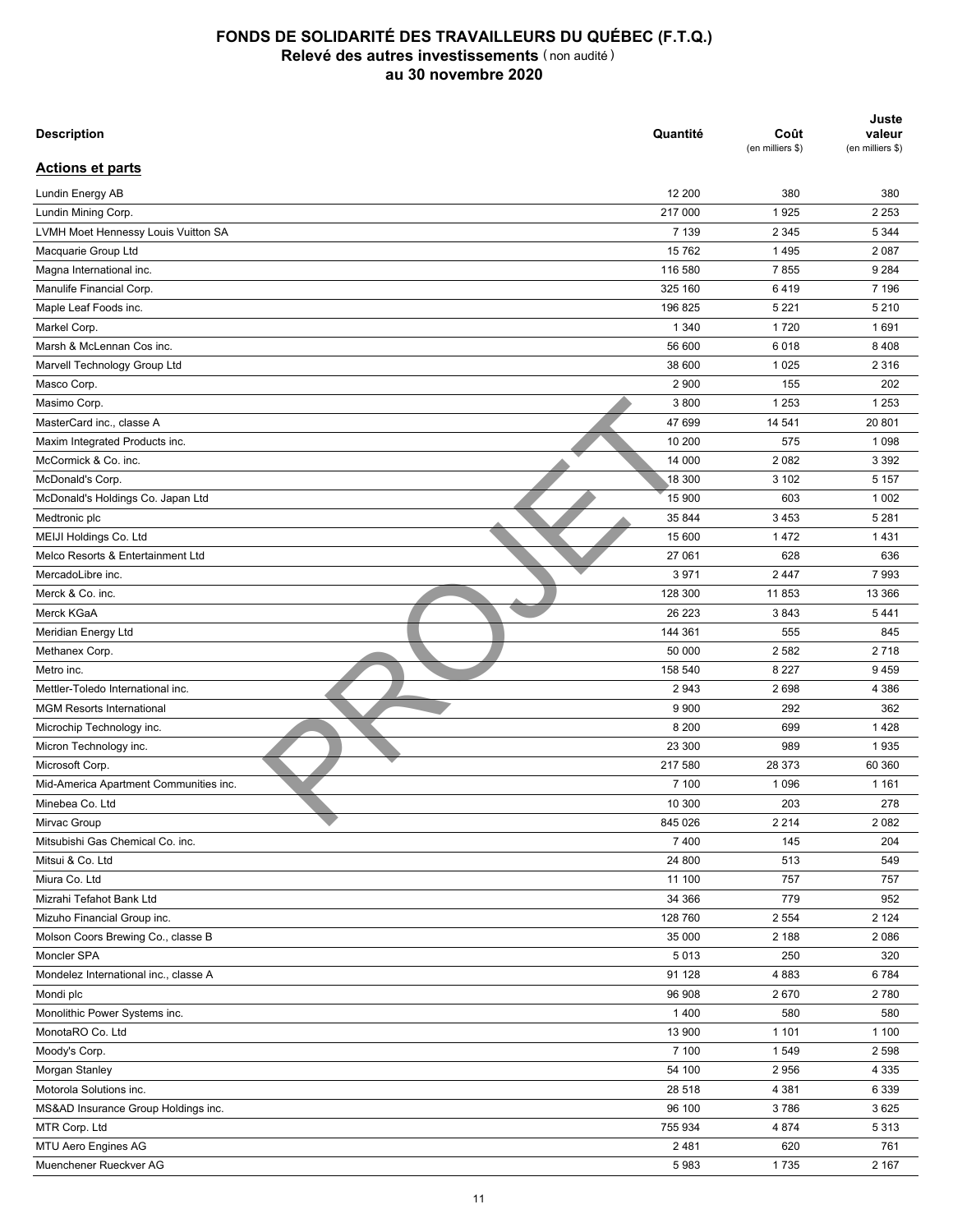| <b>Description</b>                                              | Quantité | Coût<br>(en milliers \$) | Juste<br>valeur<br>(en milliers \$) |
|-----------------------------------------------------------------|----------|--------------------------|-------------------------------------|
| <b>Actions et parts</b>                                         |          |                          |                                     |
| Murata Manufacturing Co. Ltd                                    | 37 200   | 1970                     | 4 2 2 0                             |
| Nagoya Railroad Co. Ltd                                         | 50 800   | 1414                     | 1813                                |
| National Grid plc                                               | 225 021  | 3 2 4 5                  | 3 3 0 3                             |
| Natixis SA                                                      | 203 112  | 1 0 8 2                  | 812                                 |
| Naturgy Energy Group SA                                         | 15 507   | 438                      | 465                                 |
| Nec Corp.                                                       | 60 100   | 2782                     | 4 2 0 5                             |
| Neste Oil OYJ                                                   | 37 125   | 1734                     | 3 2 3 3                             |
| Nestlé SA                                                       | 188 911  | 18 6 19                  | 27 362                              |
| Netflix inc.                                                    | 4 300    | 1 0 5 3                  | 2 7 3 4                             |
| New World Development Co. Ltd                                   | 53 285   | 310                      | 350                                 |
| Newcrest Mining Ltd                                             | 90 620   | 1678                     | 2 3 3 0                             |
| Newell Brands inc.                                              | 51 393   | 1466                     | 1416                                |
| Newmont Corp.                                                   | 167 049  | 10 4 8 5                 | 12 734                              |
| Nexon Co. Ltd                                                   | 26 000   | 434                      | 1019                                |
| NextEra Energy inc.                                             | 92 500   | 4 4 2 5                  | 8821                                |
| NICE Sytems Ltd                                                 | 2726     | 522                      | 850                                 |
| Nidec Corp.                                                     | 11 600   | 678                      | 1918                                |
| NIKE inc., classe B                                             | 58 600   | 6 540                    | 10 229                              |
| Nintendo Co. Ltd                                                | 5400     | 2879                     | 3977                                |
| Nippon Building Fund inc.                                       | 345      | 2 4 3 4                  | 2 4 7 4                             |
| Nippon Express Co. Ltd                                          | 7 500    | 574                      | 651                                 |
| Nippon Paint Co. Ltd                                            | 17 300   | 2 3 2 8                  | 2875                                |
| Nippon Prologis Real Estate Investment Trust inc.               | 547      | 1649                     | 2 2 2 6                             |
| Nippon Telegraph and Telephone Corp.                            | 195 400  | 4 8 5 5                  | 5986                                |
| Nissan Motor Co. Ltd                                            | 310 600  | 3 0 9 3                  | 1 9 0 1                             |
| Nitori Holdings Co. Ltd                                         | 4 500    | 1 2 0 2                  | 1 2 4 3                             |
| Nitto Denko Corp.                                               | 21 700   | 1 4 3 4                  | 2 3 3 0                             |
| NN Group NV                                                     | 4 3 5 8  | 230                      | 230                                 |
| Nokia OYJ                                                       | 366 354  | 2 3 1 5                  | 1901                                |
| Nomura Real Estate Master Fund inc.                             | 360      | 604                      | 608                                 |
| Nomura Research Institute Ltd                                   | 48 400   | 1709                     | 2 1 2 0                             |
| Norbord inc.                                                    | 46 954   | 1419                     | 2 2 8 6                             |
|                                                                 |          |                          |                                     |
| Norfolk Southern Corp.                                          | 7800     | 1416                     | 2 3 9 6                             |
| Northern Trust Corp.                                            | 27 300   | 2914                     | 3 2 9 4                             |
| Northland Power inc.                                            | 193 900  | 5 6 4 2                  | 8 6 3 0                             |
| Northwest Healcare Properties Real Estate Investment Trust inc. | 126 164  | 1446                     | 1537                                |
| NortonLifeLock inc.                                             | 45 500   | 1 3 5 8                  | 1075                                |
| Novartis AG                                                     | 34 549   | 3 3 9 2                  | 4 0 6 9                             |
| Novo Nordisk AS, classe B                                       | 113 755  | 7791                     | 9943                                |
| Novozymes AS, classe B                                          | 20 031   | 1 1 7 2                  | 1489                                |
| <b>NSK Ltd</b>                                                  | 9700     | 134                      | 102                                 |
| NTT Data Corp.                                                  | 27 800   | 395                      | 480                                 |
| Nutrien Ltd                                                     | 208 940  | 11 562                   | 13 392                              |
| Nuvei Corp.                                                     | 36 695   | 1586                     | 2 2 2 4                             |
| NVIDIA Corp.                                                    | 45 723   | 11 132                   | 31763                               |
| <b>NXP Semiconductors NV</b>                                    | 9 1 5 1  | 1 2 3 4                  | 1879                                |
| OBIC Co. Ltd                                                    | 12 000   | 3411                     | 3 500                               |
| Odakyu Electric Railway Co. Ltd                                 | 63 800   | 2 3 2 6                  | 2510                                |
| Oil Search Ltd                                                  | 225 993  | 1 0 3 0                  | 786                                 |
| Okta inc.                                                       | 5700     | 1436                     | 1810                                |
| Omnicom Group inc.                                              | 9800     | 831                      | 800                                 |
| OMRON Corp.                                                     | 39 600   | 3 0 5 3                  | 4 641                               |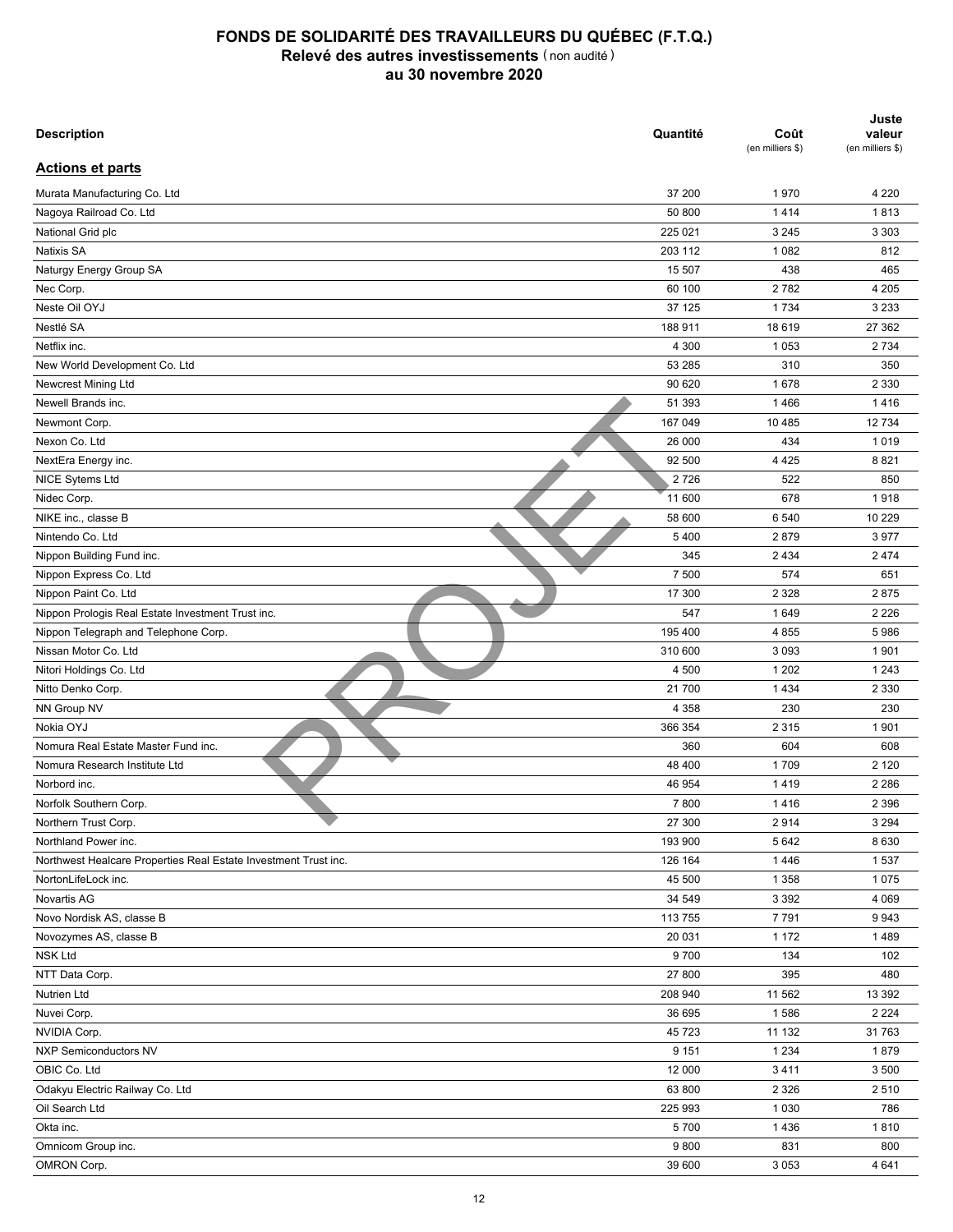| <b>Description</b>                              | Quantité     | Coût<br>(en milliers \$) | Juste<br>valeur<br>(en milliers \$) |
|-------------------------------------------------|--------------|--------------------------|-------------------------------------|
| <b>Actions et parts</b>                         |              |                          |                                     |
| OMV AG                                          | 13 536       | 664                      | 596                                 |
| ON Semiconductor Corp.                          | 21 800       | 812                      | 812                                 |
| Oneok inc.                                      | 26 500       | 1712                     | 1 2 3 2                             |
| Open Text Corp.                                 | 56 400       | 3 0 5 1                  | 3 2 3 3                             |
| Oracle Corp.                                    | 35 000       | 2 0 8 8                  | 2618                                |
| Oracle Corp. Japan                              | 10 100       | 1 2 6 0                  | 1452                                |
| Orange SA                                       | 386 034      | 7645                     | 6 3 3 7                             |
| O'Reilly Automotive inc.                        | 2 600        | 726                      | 1491                                |
| Oriental Land Co. Ltd                           | 16 600       | 2819                     | 3 6 6 5                             |
| Orkla ASA                                       | 262 029      | 3 0 5 6                  | 3 2 6 7                             |
| Otis Worldwide Corp.                            | 12 100       | 894                      | 1 0 5 0                             |
| Oversea-Chinese Banking Corp. Ltd               | 486 751      | 4 5 4 5                  | 4747                                |
| Owens Corning                                   | 7 600        | 593                      | 718                                 |
| Palo Alto Networks inc.                         | 1400         | 398                      | 533                                 |
| Pan American Silver Corp.                       | 18 100       | 735                      | 692                                 |
| Pan Pacific International Holdings Corp.        | 77 500       | 2 3 3 4                  | 2 3 7 6                             |
| Panasonic Corp.                                 | 85 800       | 914                      | 1 1 8 6                             |
| Pandora AS                                      | 8775         | 623                      | 1 1 4 2                             |
| Parex Resources inc.                            | 213 964      | 3 4 8 6                  | 3809                                |
| Park Lawn Corp.                                 | 61780        | 1627                     | 1735                                |
| Parker Hannifin Corp.                           | 3 0 0 0      | 475                      | 1 0 3 9                             |
| Parkland Fuel Corp.                             | 284 068      | 9630                     | 11 301                              |
| Paychex inc.                                    | 49 000       | 4 197                    | 5915                                |
| Paycom Software inc.                            | 610          | 238                      | 330                                 |
| PayPal Holdings inc.                            | 27 900       | 3 0 7 0                  | 7742                                |
| <b>PCCW Ltd</b>                                 | 1 187 341    | 895                      | 935                                 |
| Pembina Pipeline Corp.                          | 150 100      | 5 1 9 1                  | 4 9 7 1                             |
| Pepsico inc.                                    | 111 800      | 14 440                   | 20 896                              |
| PeptiDream inc.                                 | 11 000       | 727                      | 727                                 |
| PerkinElmer inc.                                | 2 500        | 285                      | 431                                 |
| Pernod Ricard SA                                | 11 616       | 1838                     | 2881                                |
| Pfizer inc.                                     | 57 900       | 2 0 5 2                  | 2874                                |
| Pigeon Corp.                                    | 4 0 0 0      | 219                      | 232                                 |
| Pinnacle Renewable Energy inc.                  | 147 435      | 979                      | 1 2 2 7                             |
| Pinnacle West Capital Corp.                     | 26 000       | 3 0 4 3                  | 2758                                |
| PNC Financial Services Group                    | 26 000       | 3710                     | 4 6 5 2                             |
| Pool Corp.                                      | 4 4 0 0      |                          | 1974                                |
| Portefeuille d'un fonds d'infrastructures privé | $\mathbf{1}$ | 1971                     |                                     |
|                                                 |              | 19 4 46                  | 11 159                              |
| Power Assets Holdings Ltd                       | 52 500       | 509                      | 358                                 |
| PPG Industries inc.                             | 19 800       | 3 0 5 0                  | 3766                                |
| PrairieSky Royalty Ltd                          | 777 130      | 7 0 5 0                  | 8 0 1 2                             |
| Premium Brands Holdings Corp.                   | 25 4 46      | 2 3 9 3                  | 2 5 2 9                             |
| Prologis inc.                                   | 32 155       | 3 4 3 0                  | 4 1 6 9                             |
| Prosus NV                                       | 17 037       | 2 1 2 4                  | 2 3 9 9                             |
| Proximus SA                                     | 38 885       | 1 3 3 2                  | 1 0 5 5                             |
| Prudential Financial inc.                       | 29 300       | 2843                     | 2871                                |
| Prudential plc                                  | 81 224       | 1710                     | 1643                                |
| Public Service Enterprise Group inc.            | 11 000       | 565                      | 831                                 |
| Public Storage                                  | 17 600       | 4780                     | 5 1 1 9                             |
| Puma SE                                         | 18 4 8 1     | 1740                     | 2 3 8 8                             |
| QBE Insurance Group Ltd                         | 70 567       | 674                      | 674                                 |
| Qorvo inc.                                      | 3 5 6 7      | 416                      | 724                                 |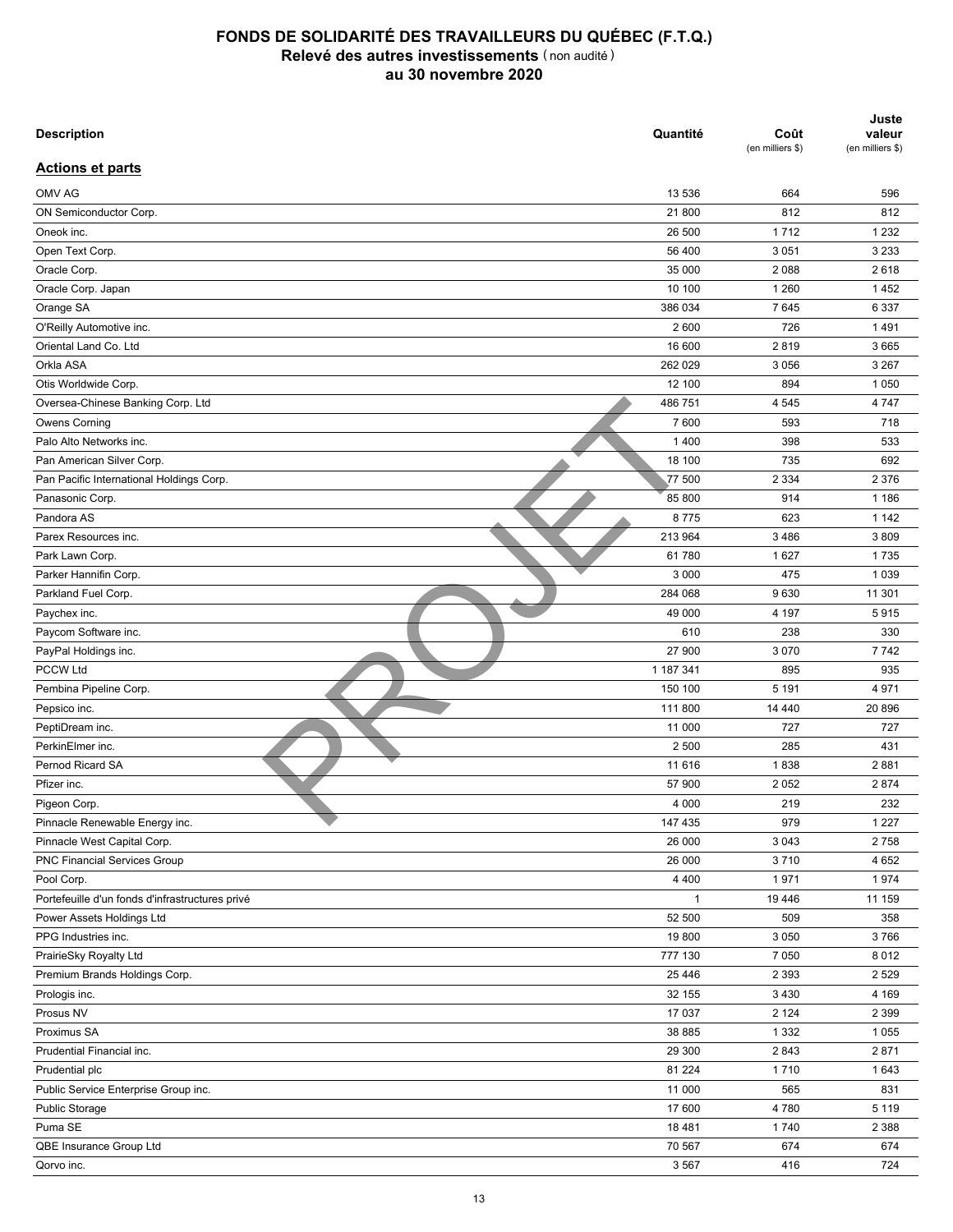| <b>Description</b>                   | Quantité           | Coût<br>(en milliers \$) | Juste<br>valeur<br>(en milliers \$) |
|--------------------------------------|--------------------|--------------------------|-------------------------------------|
| <b>Actions et parts</b>              |                    |                          |                                     |
| Qualcomm inc.                        | 46 800             | 4 6 24                   | 8926                                |
| Québecor inc., classe B              | 143 953            | 4 4 4 3                  | 4656                                |
| Quest Diagnostics inc.               | 30 200             | 3864                     | 4 8 5 2                             |
| Ramsay Health Care Ltd               | 21 7 18            | 1 3 7 7                  | 1 3 0 7                             |
| Raytheon Technologies Corp.          | 46 171             | 3 4 7 4                  | 4 2 9 1                             |
| Real Matters inc.                    | 150 000            | 1660                     | 2874                                |
| Reckitt Benckiser Group plc          | 28 841             | 2 7 7 1                  | 3 2 8 5                             |
| Recruit Holdings Co. Ltd             | 5 9 0 0            | 323                      | 323                                 |
| Red Electrica Corp. SA               | 93 146             | 2 5 0 2                  | 2 4 7 4                             |
| Regeneron Pharmaceuticals inc.       | 10 900             | 8694                     | 7 2 8 9                             |
| Regions Financial Corp.              | 126 500            | 1989                     | 2 5 0 3                             |
| RELX plc                             | 146 832            | 4 0 5 1                  | 4 4 3 9                             |
| Rémy Cointreau SA                    | 461                | 108                      | 106                                 |
| RenaissanceRe Holdings Ltd           | 12 200             | 1781                     | 2 603                               |
| <b>Renault SA</b>                    | 3697               | 272                      | 191                                 |
| Renesas Electronics Corp.            | 17 700             | 132                      | 204                                 |
| Republic Services inc.               | 56 174             | 5411                     | 7 0 4 1                             |
| ResMed inc.                          | 8 100              | 1 3 5 1                  | 2 2 0 0                             |
| Resona Holdings inc.                 | 446 000            | 2 2 2 6                  | 2 0 2 7                             |
| Restaurant Brands International inc. | 40 000             | 3 0 4 8                  | 2 9 6 0                             |
| Ricoh Co. Ltd                        | 53 100             | 615                      | 460                                 |
| Rinnai Corp.                         | 7700               | 946                      | 1 1 6 6                             |
| Rio Tinto Ltd                        | 62 864             | 5789                     | 6086                                |
| Rio Tinto plc                        | 106 145            | 8 0 6 5                  | 8877                                |
| RioCan Real Estate Investment Trust  | 117 900            | 2881                     | 2 0 6 8                             |
| Ritchie Bros. Auctioneers inc.       | 61834              | 4 0 4 4                  | 5776                                |
| Robert Half International inc.       | 24 700             | 1874                     | 2 0 5 4                             |
|                                      |                    |                          |                                     |
| Roche Holding AG                     | 31 578             | 11 997                   | 13518                               |
| Rockwell Automation inc.             | 3 3 0 0<br>156 210 | 610                      | 1 0 9 3                             |
| Rogers Communications inc., classe B |                    | 8628                     | 9569                                |
| Rohm Co. Ltd                         | 2 4 0 0            | 178                      | 260                                 |
| Rollins inc.                         | 6 200              | 459                      | 459                                 |
| Roper Industries inc.                | 636                | 240                      | 352                                 |
| Royal Dutch Shell plc, classe A      | 101 510            | 3 3 4 4                  | 2 2 3 3                             |
| Royal Dutch Shell plc, classe B      | 130 282            | 3988                     | 2782                                |
| Ryman Healthcare Ltd                 | 41 245             | 553                      | 553                                 |
| S&P Global inc.                      | 5 9 0 0            | 2 0 0 5                  | 2690                                |
| Safran SA                            | 3 0 5 5            | 581                      | 579                                 |
| Salesforce.com inc.                  | 39 300             | 7 900                    | 12 518                              |
| Sands China Ltd                      | 394 800            | 2 3 5 4                  | 2 0 9 8                             |
| Sandvik AB                           | 30 4 21            | 584                      | 887                                 |
| Sanofi                               | 4 4 9 0            | 523                      | 590                                 |
| SAP SE                               | 47 100             | 6811                     | 7446                                |
| SBA Communications Corp., classe A   | 3 3 4 5            | 976                      | 1 2 4 5                             |
| Schindler Holding AG                 | 1 600              | 489                      | 561                                 |
| Schlumberger Ltd                     | 85 503             | 4 0 4 2                  | 2 3 0 4                             |
| Schneider Electric SA                | 48 29 2            | 5 2 6 8                  | 8733                                |
| Schroders plc                        | 27 038             | 1311                     | 1506                                |
| SEB SA                               | 332                | 74                       | 77                                  |
| Secom Co. Ltd                        | 15 700             | 1 2 9 6                  | 2028                                |
| Seek Ltd                             | 50 868             | 947                      | 1 2 6 5                             |
| SEGRO plc                            | 235 521            | 3 0 3 4                  | 3716                                |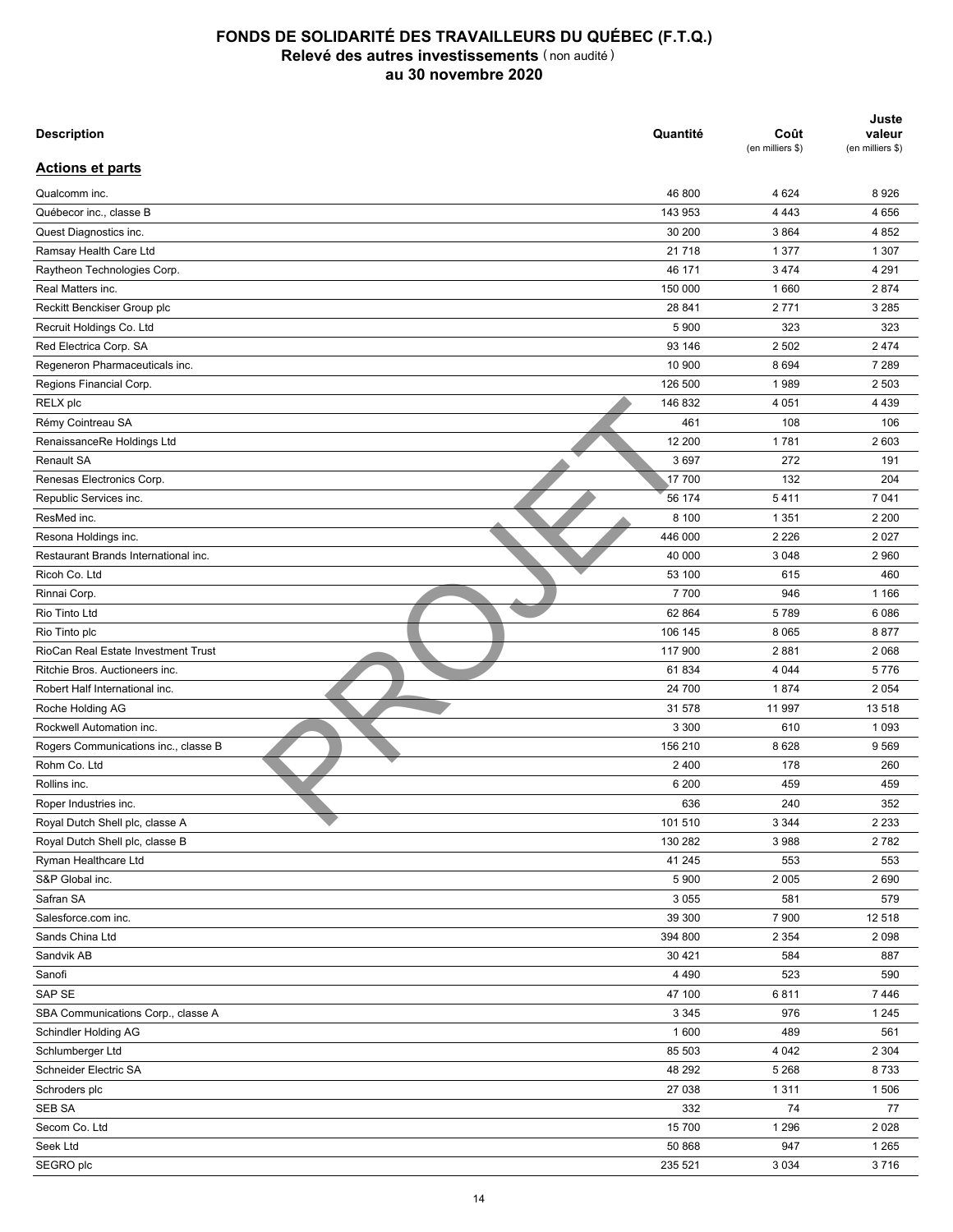| <b>Description</b>                         | Quantité  | Coût<br>(en milliers \$) | Juste<br>valeur<br>(en milliers \$) |
|--------------------------------------------|-----------|--------------------------|-------------------------------------|
| <b>Actions et parts</b>                    |           |                          |                                     |
| Seiko Epson Corp.                          | 40 300    | 705                      | 780                                 |
| Sekisui Chemical Co. Ltd                   | 77 400    | 1542                     | 1 7 3 4                             |
| Sekisui House Ltd                          | 50 500    | 1 1 2 8                  | 1 1 7 9                             |
| Sempra Energy                              | 6 100     | 860                      | 1 0 0 7                             |
| ServiceNow inc.                            | 5 2 2 2   | 1 608                    | 3617                                |
| Seven & I Holdings Co. Ltd                 | 16 500    | 814                      | 679                                 |
| SG Holdings Co. Ltd                        | 78 900    | 2 2 3 9                  | 3 0 5 9                             |
| <b>SGS SA</b>                              | 1 2 2 1   | 4 2 7 4                  | 4 5 2 5                             |
| Sharp Corp.                                | 5400      | 129                      | 94                                  |
| Shaw Communications inc., classe B         | 351 175   | 8 2 2 5                  | 7930                                |
| Shimano inc.                               | 5 200     | 1 1 3 4                  | 1599                                |
| Shimizu Corp.                              | 74 500    | 796                      | 734                                 |
| Shin-Etsu Chemical Co. Ltd                 | 9 2 0 0   | 1519                     | 1959                                |
| Shionogi & Co. Ltd                         | 12 900    | 851                      | 897                                 |
| Shiseido Co. Ltd                           | 8 4 0 0   | 768                      | 768                                 |
| Shopify inc., classe A                     | 25 294    | 15 271                   | 35 354                              |
| Siemens AG                                 | 62 349    | 8 1 1 9                  | 10 825                              |
| Siemens Energy AG                          | 8 4 5 7   | 266                      | 326                                 |
| Siemens Healthineers AG                    | 10 634    | 659                      | 635                                 |
| Sika AG                                    | 4 0 21    | 942                      | 1 3 3 5                             |
| Silvercrest Metals inc.                    | 63 398    | 704                      | 723                                 |
| Singapore Airlines Ltd                     | 67 427    | 206                      | 283                                 |
| Singapore Exchange Ltd                     | 84 300    | 667                      | 725                                 |
| Singapore Technologies Engineering Ltd     | 46 100    | 159                      | 172                                 |
| Singapore Telecommunications Ltd           | 1 378 155 | 4 0 1 7                  | 3 186                               |
| <b>SJM Holdings Ltd</b>                    | 83 000    | 169                      | 126                                 |
| Skandinaviska Enskilda Banken AB, classe A | 48 187    | 567                      | 662                                 |
| Skanska AB                                 | 42 790    | 1 0 5 6                  | 1 3 2 2                             |
| SKF AB, classe B                           | 8 4 9 1   | 214                      | 272                                 |
| Skyworks Solutions inc.                    | 6 3 5 0   | 674                      | 1 1 6 2                             |
| Slack Technologies inc.                    | 16 000    | 889                      | 889                                 |
| SMC Corp.                                  | 1 4 0 0   | 583                      | 1 1 5 4                             |
| Smiths Group plc                           | 16 337    | 367                      | 412                                 |
| Snap inc.                                  | 4 0 0 0   | 230                      | 230                                 |
| Société Générale SA                        | 60 40 5   | 1 3 0 3                  | 1562                                |
| SoftBank Corp.                             | 379 200   | 6 3 6 9                  | 6 0 5 3                             |
| SoftBank Group Corp.                       | 15 400    |                          | 1 3 9 2                             |
| Sohgo Security Services Co. Ltd            | 5 0 0 0   | 533<br>347               | 347                                 |
|                                            |           |                          |                                     |
| Solvay SA                                  | 1 3 8 9   | 206                      | 206                                 |
| Sompo Japan Nipponkoa Holdings inc.        | 36 700    | 1731                     | 1829                                |
| Sonic Healthcare Ltd                       | 80 499    | 1844                     | 2 5 3 2                             |
| Sonova Holding AG                          | 1 544     | 488                      | 498                                 |
| Sony Corp.                                 | 52 900    | 3615                     | 6 3 8 0                             |
| Spark New Zealand Ltd                      | 380 891   | 1 3 5 7                  | 1582                                |
| Spirax-Sarco Engineering plc               | 2939      | 436                      | 566                                 |
| Splunk inc.                                | 5 200     | 1 0 8 0                  | 1 3 7 6                             |
| Square inc.                                | 5 500     | 759                      | 1 504                               |
| SSR Mining inc.                            | 20 400    | 491                      | 490                                 |
| St. James's Place plc                      | 30 596    | 543                      | 540                                 |
| Standard Chartered plc                     | 256 256   | 3 0 0 3                  | 2 0 0 5                             |
| Standard Life Aberdeen plc                 | 145 001   | 683                      | 679                                 |
| Stanley Electric Co. Ltd                   | 18 400    | 679                      | 702                                 |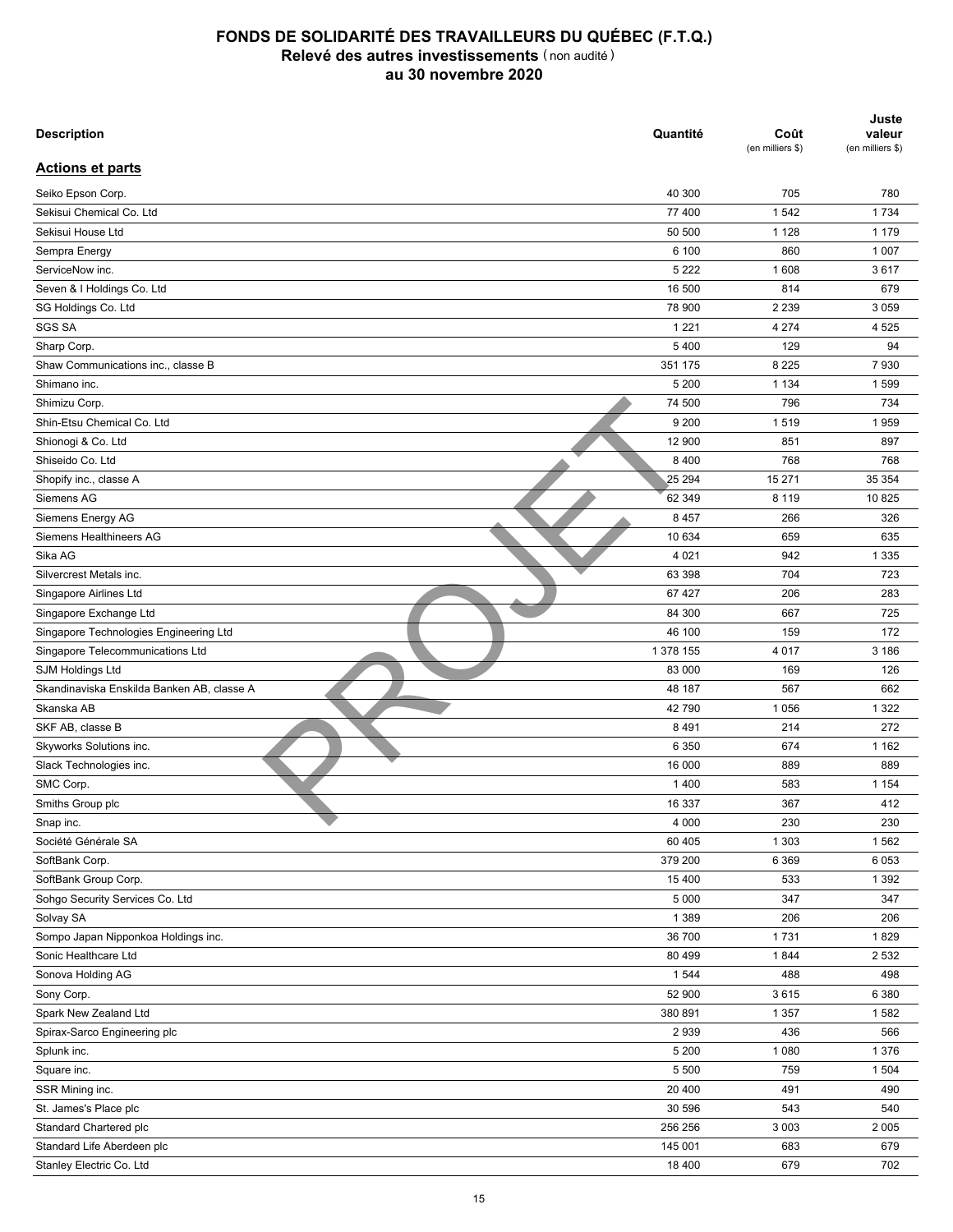| <b>Description</b>                   | Quantité  | Coût<br>(en milliers \$) | Juste<br>valeur<br>(en milliers \$) |
|--------------------------------------|-----------|--------------------------|-------------------------------------|
| <b>Actions et parts</b>              |           |                          |                                     |
| Starbucks Corp.                      | 12 500    | 763                      | 1588                                |
| State Street Corp.                   | 36 800    | 3 0 9 7                  | 3 3 6 1                             |
| Steris plc                           | 2 3 0 0   | 507                      | 578                                 |
| STMicroelectronics NV                | 20 700    | 524                      | 1 0 5 3                             |
| Stockland                            | 490 549   | 1959                     | 2 1 3 1                             |
| Straumann Holding AG                 | 241       | 278                      | 359                                 |
| Stryker Corp.                        | 7 300     | 1 3 1 9                  | 2 2 0 8                             |
| Sumco Corp.                          | 7700      | 172                      | 202                                 |
| Sumitomo Chemical Co. Ltd            | 392 700   | 1974                     | 1805                                |
| Sumitomo Mitsui Financial Group inc. | 11 400    | 462                      | 430                                 |
| Sumitomo Mitsui Trust Holdings inc.  | 72 300    | 3 0 9 3                  | 2741                                |
| Sun Communities inc.                 | 2 500     | 524                      | 450                                 |
| Suntory Beverage & Food Ltd          | 33 794    |                          | 1 602                               |
|                                      | 25 972    | 1538<br>293              | 316                                 |
| Superior Plus Corp.                  |           |                          |                                     |
| Suzuki Motor Corp.                   | 18 800    | 1 0 0 6                  | 1 3 1 0                             |
| <b>SVB Financial Group</b>           | 4 200     | 1 2 6 3                  | 1877                                |
| Svenska Cellulosa AB SCA, classe B   | 98 833    | 1727                     | 2077                                |
| Svenska Handelsbanken AB, classe A   | 44 779    | 568                      | 591                                 |
| Swire Pacific Ltd. classe A          | 28 000    | 334                      | 208                                 |
| <b>Swire Properties Ltd</b>          | 249 200   | 1 2 4 2                  | 985                                 |
| Swiss Prime Site AG                  | 14 541    | 1 4 0 8                  | 1703                                |
| Swiss Re AG                          | 40 593    | 4 502                    | 4 8 24                              |
| Swisscom AG                          | 12 608    | 8 4 5 8                  | 8 6 6 3                             |
| <b>Sydney Airport</b>                | 239 481   | 1517                     | 1 5 3 4                             |
| Symrise AG                           | 4 0 6 7   | 440                      | 662                                 |
| Sysco Corp.                          | 5 3 0 5   | 272                      | 490                                 |
| Sysmex Corp.                         | 21 300    | 2 3 6 3                  | 2893                                |
| T&D Holdings inc.                    | 16 800    | 235                      | 255                                 |
| T. Rowe Price Group inc.             | 19 600    | 2966                     | 3643                                |
| <b>Tabcorp Holdings Ltd</b>          | 63 638    | 262                      | 233                                 |
| Takeda Pharmaceutical Co. Ltd        | 17 090    | 679                      | 795                                 |
| Take-Two Interactive Software inc.   | 15 500    | 3 1 6 6                  | 3 6 2 6                             |
| Target Corp.                         | 17 300    | 1942                     | 4 0 25                              |
| Taylor Wimpey plc                    | 139 424   | 401                      | 371                                 |
| TC Energy Corp.                      | 255 243   | 15 20 2                  | 14 581                              |
| TDK Corp.                            | 6 0 0 0   | 496                      | 1 0 9 8                             |
| <b>TE Connectivity Ltd</b>           | 33 869    | 3686                     | 5 0 0 2                             |
| TeamViewer AG                        | 4 9 0 4   | 304                      | 304                                 |
| Teladoc Health inc.                  | 6 900     | 1746                     | 1777                                |
| Tele2 AB, classe B                   | 106 973   | 1881                     | 1788                                |
| Telefonica Deutschland Holding AG    | 454 864   | 1679                     | 1632                                |
| Telefonica SA                        | 373 129   | 4 2 1 7                  | 2 1 1 5                             |
| <b>Telenor ASA</b>                   | 297 304   | 7 0 4 8                  | 6588                                |
| Teleperformance SE                   | 7 3 5 3   | 2 0 2 1                  | 3 1 8 2                             |
| Telia Co. AB                         | 665 551   | 3635                     | 3668                                |
| Telstra Corp. Ltd                    | 259 484   | 972                      | 761                                 |
| TELUS Corp.                          | 1 133 469 | 25 332                   | 28 393                              |
| Temenos AG                           | 971       | 185                      | 160                                 |
| Tenaris SA                           | 6646      | 74                       | 67                                  |
| Teradyne inc.                        | 6 600     | 594                      | 944                                 |
| Teranga Gold Corp.                   | 146 560   | 2 147                    | 2 102                               |
| Terna - Rete Elettrica Nazionale SPA | 56 633    | 466                      | 551                                 |
|                                      |           |                          |                                     |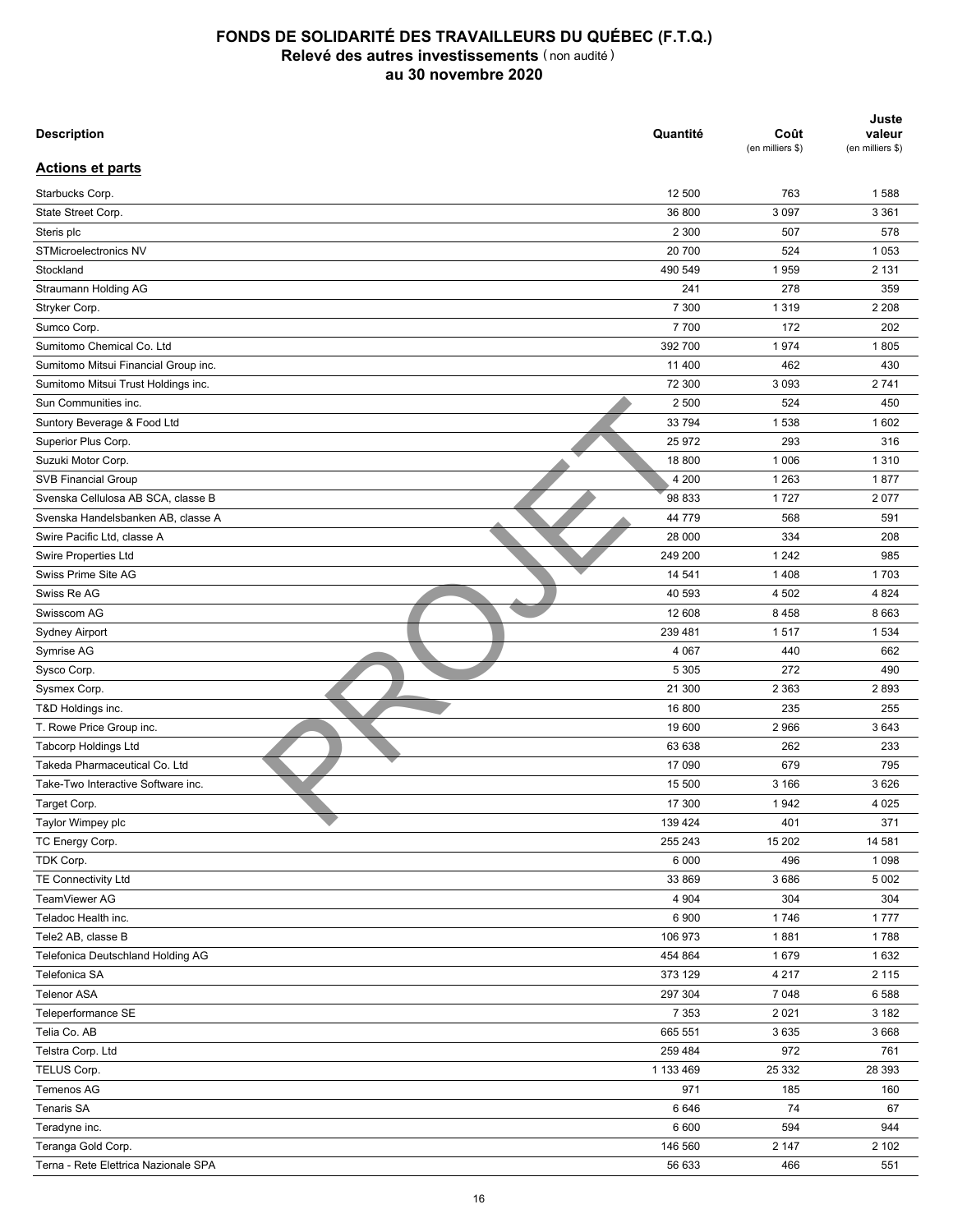| <b>Description</b>                    | Quantité | Coût<br>(en milliers \$) | Juste<br>valeur<br>(en milliers \$) |
|---------------------------------------|----------|--------------------------|-------------------------------------|
| <b>Actions et parts</b>               |          |                          |                                     |
| Tesco plc                             | 80 0 25  | 332                      | 314                                 |
| Tesla Motors inc.                     | 16 975   | 2973                     | 12 4 8 6                            |
| Texas Instruments inc.                | 83 800   | 9475                     | 17511                               |
| TFI International inc.                | 64 000   | 3 0 8 7                  | 4 2 1 8                             |
| The Bank of New York Mellon Corp.     | 63 300   | 3 0 7 1                  | 3 2 0 9                             |
| The Berkeley Group Holdings plc       | 27 251   | 1923                     | 2 180                               |
| The Charles Schwab Corp.              | 7 0 0 0  | 443                      | 442                                 |
| The Dai-ichi Life Insurance Co. Ltd   | 17 000   | 348                      | 347                                 |
| The Descartes Systems Group inc.      | 36 000   | 1615                     | 2772                                |
| The Estée Lauder Cos. inc., classe A  | 6 300    | 1 0 6 7                  | 2 0 0 3                             |
| The Hershey Co.                       | 30 000   | 4 6 9 8                  | 5750                                |
|                                       | 17 100   |                          |                                     |
| The J.M. Smucker Co.                  |          | 2 2 8 4                  | 2 5 9 7                             |
| The Link Real Estate Investment Trust | 406 600  | 4 4 0 0                  | 4 6 22                              |
| The Mosaic Co.                        | 23 4 83  | 739                      | 668                                 |
| The Procter & Gamble Co.              | 105 526  | 11 849                   | 18 991                              |
| The Progressive Corp.                 | 11 600   | 869                      | 1 3 0 9                             |
| The Southern Co.                      | 84 600   | 4 9 6 5                  | 6 5 6 2                             |
| The Swatch Group AG                   | 1 2 3 1  | 340                      | 395                                 |
| The Travelers Cos. inc.               | 25 700   | 3692                     | 4 3 1 8                             |
| The Western Union Co.                 | 147 000  | 4 0 4 6                  | 4 2 9 8                             |
| Thermo Fisher Scientific inc.         | 6 300    | 2988                     | 3796                                |
| Thomson Reuters Corp.                 | 132 658  | 12 633                   | 13 656                              |
| Tiffany & Co.                         | 49 500   | 7 9 9 4                  | 8 4 3 4                             |
| TJX Cos. inc.                         | 40 700   | 2 1 2 6                  | 3 3 5 0                             |
| T-Mobile US inc.                      | 36 200   | 4 6 5 3                  | 6 2 3 6                             |
| Tobu Railway Co. Ltd                  | 25 900   | 844                      | 1 0 0 7                             |
| Toho Gas Co. Ltd                      | 5 600    | 475                      | 475                                 |
| Tokio Marine Holdings inc.            | 7700     | 389                      | 497                                 |
| Tokyo Century Corp.                   | 9400     | 807                      | 807                                 |
| <b>Tokyo Electron Ltd</b>             | 10 200   | 2836                     | 4 4 9 6                             |
| Tokyo Gas Co. Ltd                     | 24 000   | 714                      | 699                                 |
| Tokyu Corp.                           | 107 500  | 2 0 7 1                  | 1693                                |
| Toray Industries inc.                 | 128 100  | 1 0 0 2                  | 902                                 |
| <b>Toromont Industries Ltd</b>        | 84 651   | 6 2 3 2                  | 7 5 21                              |
| <b>TOTAL SA</b>                       | 26 294   | 1724                     | 1 4 6 0                             |
| Tourmaline Oil Corp.                  | 434 534  | 6 3 2 2                  | 7856                                |
| Toyo Suisan Kaisha Ltd                | 18 600   | 886                      | 1 1 8 6                             |
| Toyota Tsusho Corp.                   | 5 4 0 0  | 189                      | 242                                 |
| <b>Tractor Supply Company</b>         | 1 300    | 152                      | 237                                 |
|                                       |          |                          |                                     |
| Trane Technologies plc                | 29 000   | 4 205                    | 5496                                |
| Transurban Group                      | 176 521  | 2078                     | 2 3 6 3                             |
| <b>Trimble Navigation Ltd</b>         | 33 200   | 1802                     | 2576                                |
| Trisura Group Ltd                     | 69 771   | 5 1 1 1                  | 5728                                |
| Tryg AS                               | 39 7 21  | 1 4 0 3                  | 1497                                |
| Twilio inc.                           | 2 800    | 595                      | 1 1 6 1                             |
| Tyler Technologies inc.               | 9019     | 4 3 8 9                  | 4 9 9 8                             |
| <b>UBS Group AG</b>                   | 47 686   | 742                      | 880                                 |
| <b>UCB SA</b>                         | 5948     | 683                      | 826                                 |
| UDR inc.                              | 20 000   | 997                      | 997                                 |
| Umicore SA                            | 27 229   | 1 2 8 3                  | 1586                                |
| Unibail-Rodamco-Westfield             | 13 634   | 1707                     | 1 2 5 8                             |
| Unicharm Corp.                        | 12 700   | 564                      | 799                                 |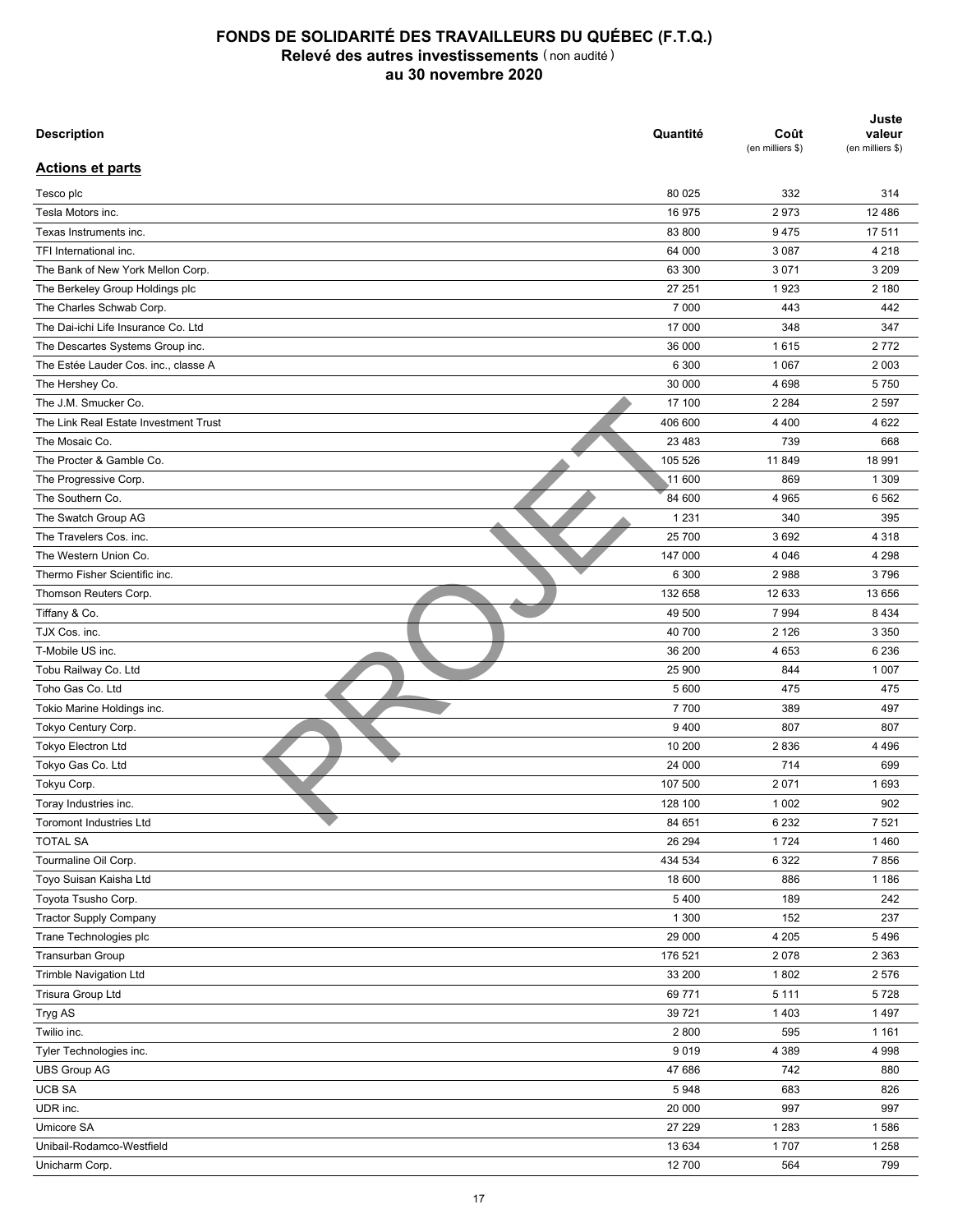| <b>Description</b>                       | Quantité       | Coût<br>(en milliers \$) | Juste<br>valeur<br>(en milliers \$) |
|------------------------------------------|----------------|--------------------------|-------------------------------------|
| <b>Actions et parts</b>                  |                |                          |                                     |
| Unilever plc                             | 87 541         | 5 9 6 0                  | 6917                                |
| United Overseas Bank Ltd                 | 63 786         | 1 3 6 9                  | 1 3 8 9                             |
| United Parcel Service inc., classe B     | 6 100          | 769                      | 1 3 5 2                             |
| UnitedHealth Group inc.                  | 18 600         | 3 6 2 5                  | 8 107                               |
| Universal Health Services inc., classe B | 2 600          | 391                      | 440                                 |
| UPM-Kymmene OYJ                          | 65 251         | 2413                     | 2794                                |
| US Bancorp                               | 7600           | 385                      | 426                                 |
| Vail Resorts inc.                        | 4 4 0 0        | 1 2 5 2                  | 1573                                |
| Valeo SA                                 | 29 164         | 1 2 3 6                  | 1471                                |
| Ventas inc.                              | 6800           | 399                      | 422                                 |
| Venture Corp. Ltd                        | 6 600          | 117                      | 120                                 |
| VeriSign inc.                            | 2 100          | 415                      | 546                                 |
| Verisk Analytics inc., classe A          | 3800           | 747                      | 977                                 |
| Verizon Communications inc.              | 205 329        | 13 672                   | 16 074                              |
| Vertex Pharmaceuticals inc.              | 50 453         | 15 7 53                  | 14 890                              |
| Vestas Wind Systems AS                   | 11 775         | 1460                     | 3 1 2 8                             |
| VF Corp.                                 | 25 400         | 2 1 5 7                  | 2745                                |
| <b>Vicinity Centres</b>                  | 89 689         | 141                      | 141                                 |
| Visa inc., classe A                      | 55 900         | 7490                     | 15 238                              |
| VMware inc.                              | 6495           | 1 3 2 3                  | 1 1 7 7                             |
| Vodafone Group plc                       | 807 467        | 2 4 9 7                  | 1728                                |
| Walt Disney Co.                          | 39 515         | 4795                     | 7 5 8 0                             |
| Wartsila OYJ Abp                         | 110 044        | 1749                     | 1 3 4 4                             |
| Waste Connections inc.                   | 114 817        | 12 587                   | 15 4 95                             |
| Waste Management inc.                    | 29 000         | 2661                     | 4 4 7 7                             |
| Waters Corp.                             | 7 900          | 2 0 0 7                  | 2 3 7 5                             |
| Wayfair inc., classe A                   | 700            | 185                      | 231                                 |
| WEC Energy Group inc.                    | 36 113         | 2936                     | 4 4 4 4                             |
| Wells Fargo & Co.                        | 16 500         | 922                      | 585                                 |
| Welltower inc.                           | 12 800         | 1 1 1 5                  | 1 0 4 5                             |
| Wendel SE                                | 1929           | 284                      | 283                                 |
| <b>Wesfarmers Ltd</b>                    | 55 109         | 1843                     | 2 6 0 2                             |
| West Fraser Timber Co. Ltd               | 48 800         | 3 1 4 6                  | 3 5 0 9                             |
| West Japan Railway Co.                   | 42 100         | 3582                     | 2 4 9 3                             |
| West Pharmaceutical Services inc.        | 15 900         | 4 5 4 7                  | 5670                                |
| Western Digital Corp.                    | 8 3 4 4        | 613                      | 485                                 |
| Weyerhaeuser Co.                         | 45 985         | 1460                     | 1731                                |
| WH Group Ltd                             | 458 186        | 476                      | 485                                 |
| Wheaton Precious Metals Corp.            | 300 405        | 11 990                   | 15 0 59                             |
| Whitbread plc                            | 9944           | 541                      | 521                                 |
| Whitecap Resources inc.                  | 750 000        | 2743                     | 2 9 4 0                             |
| William Morrison Supermarkets plc        | 231 762        | 818                      | 721                                 |
| Willis Towers Watson plc                 | 5888           | 1459                     | 1588                                |
| Wilmar International Ltd                 | 157 800        | 507                      | 643                                 |
| WiseTech Global Ltd                      | 7 9 0 2        | 167                      | 233                                 |
| Wix.com Ltd                              |                |                          | 596                                 |
| Wolters Kluwer NV                        | 1800<br>36 271 | 351<br>3974              | 3953                                |
|                                          |                |                          |                                     |
| Woodside Petroleum Ltd                   | 286 215        | 6969                     | 6 1 1 4                             |
| Woolworths Ltd                           | 90 586         | 2686                     | 3 1 9 9                             |
| Workday inc.                             | 8 8 0 0        | 2079                     | 2 5 6 3                             |
| WPP plc                                  | 35 536         | 433                      | 446                                 |
| WR Berkley Corp.                         | 26 900         | 1 6 2 7                  | 2 2 7 1                             |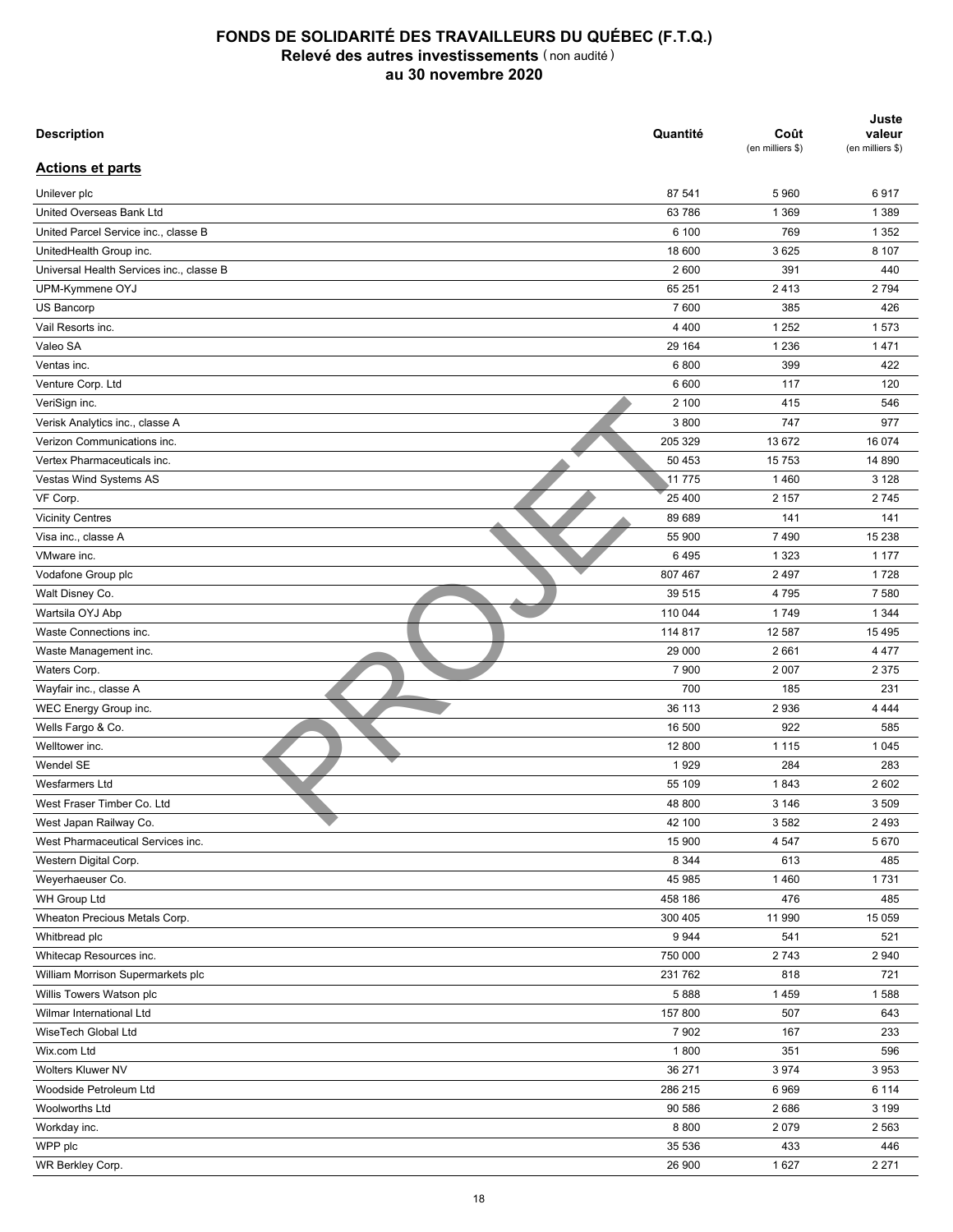| <b>Description</b>             | Quantité | Coût<br>(en milliers \$) | Juste<br>valeur<br>(en milliers \$) |
|--------------------------------|----------|--------------------------|-------------------------------------|
| <b>Actions et parts</b>        |          |                          |                                     |
| WSP Global inc.                | 56 320   | 4676                     | 5432                                |
| WW Grainger inc.               | 5400     | 2 1 8 3                  | 2927                                |
| Wynn Macau Ltd                 | 91 600   | 331                      | 202                                 |
| Wynn Resort Ltd                | 4 100    | 704                      | 534                                 |
| Xcel Energy inc.               | 71 600   | 3796                     | 6 2 5 0                             |
| Xilinx inc.                    | 7 100    | 670                      | 1 3 3 9                             |
| Xinyi Glass Holdings Ltd       | 34 000   | 99                       | 99                                  |
| Xylem inc.                     | 38 800   | 3936                     | 4 8 2 5                             |
| Yahoo Japan Corp.              | 28 600   | 234                      | 234                                 |
| Yamada Denki Co. Ltd           | 191 000  | 1 2 4 8                  | 1 1 7 7                             |
| Yamaha Corp.                   | 13 300   | 778                      | 985                                 |
| Yamaha Motor Co. Ltd           | 11 700   | 263                      | 292                                 |
| Yamana Gold inc.               | 85 700   | 632                      | 581                                 |
| Yara International ASA         | 10 378   | 503                      | 546                                 |
| Yaskawa Electric Corp.         | 14 000   | 606                      | 875                                 |
| Yokogawa Electric Corp.        | 26 400   | 593                      | 605                                 |
| Yum! Brands inc.               | 15 182   | 1933                     | 2082                                |
| Zebra Technologies Corp.       | 3772     | 1 6 5 4                  | 1850                                |
| Zimmer Biomet Holdings inc.    | 3 3 0 0  | 529                      | 638                                 |
| Zoetis inc.                    | 16 200   | 2 0 5 9                  | 3 3 6 7                             |
| Zoom Video Communications inc. | 4 0 0 0  | 2480                     | 2 4 8 0                             |
| Zurich Insurance Group AG      | 8 1 3 2  | 3 2 6 0                  | 4 2 9 4                             |
| Total - actions et parts       |          | 2752736                  | 3 498 256                           |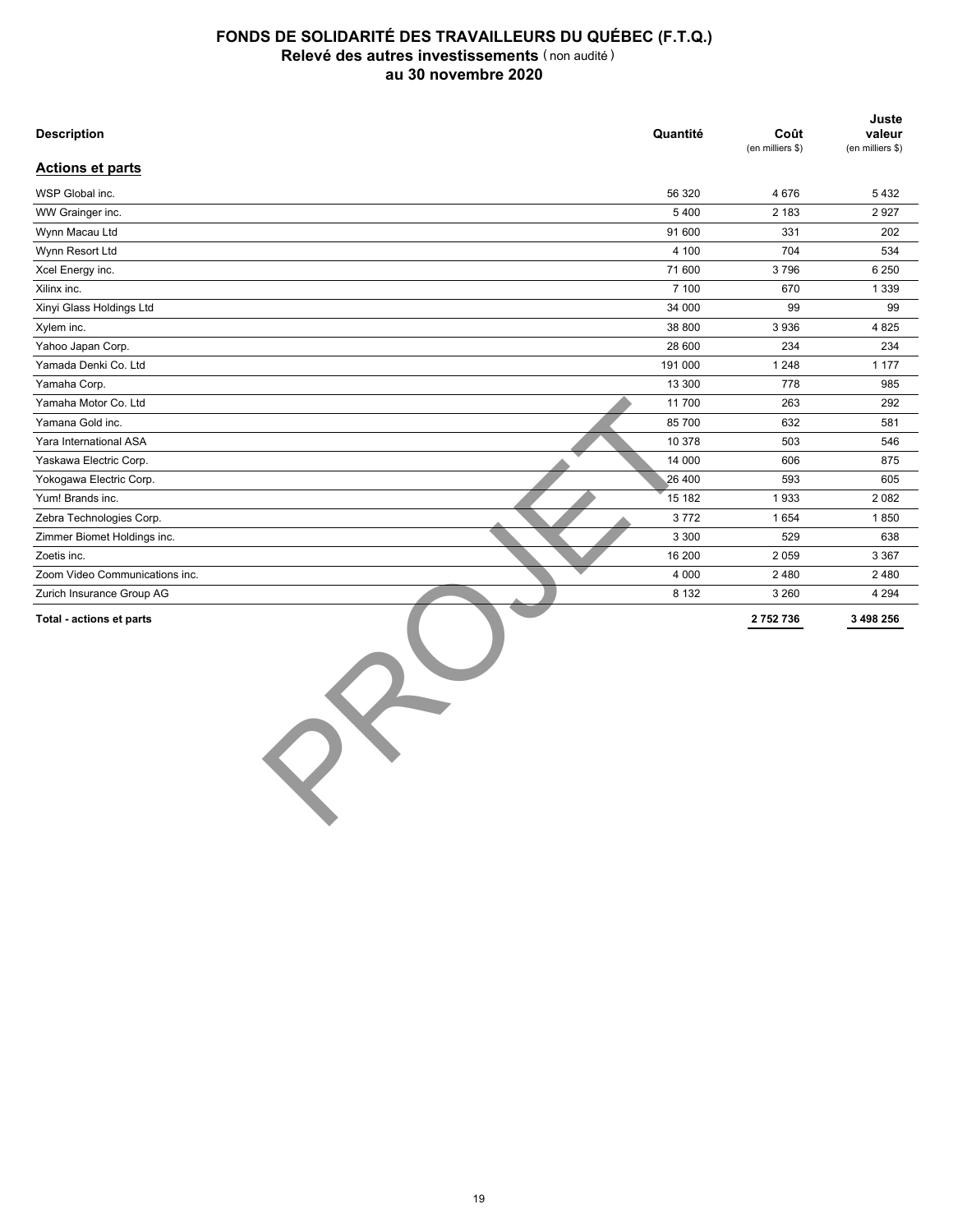| <b>Description</b>                             |                                                      | Valeur<br>nominale<br>(en milliers \$) | Coût<br>(en milliers \$) | Juste<br>valeur<br>(en milliers \$) |
|------------------------------------------------|------------------------------------------------------|----------------------------------------|--------------------------|-------------------------------------|
| <b>Obligations</b>                             |                                                      |                                        |                          |                                     |
| Merrill Lynch Canada inc. (NHA MBS)            | 1.25 % 2020-12-01                                    | 932                                    | 928                      | 934                                 |
| Cadillac Fairview Finance Trust                | 4,31 % 2021-01-25                                    | 3 0 0 0                                | 3 0 0 0                  | 3018                                |
| Merrill Lynch Canada inc. (NHA MBS)            | 1,40 % 2021-05-01                                    | 7519                                   | 7518                     | 7 5 4 9                             |
| Saputo inc.                                    | 2,20 % 2021-06-23                                    | 1915                                   | 1915                     | 1933                                |
| Choice Properties L.P.                         | 3,60 % 2021-09-20                                    | 1 500                                  | 1 500                    | 1 5 2 4                             |
| Merrill Lynch Canada inc. (NHA MBS)            | 1,37 % 2021-11-01                                    | 6728                                   | 6711                     | 6780                                |
| Metro inc.                                     | 3.20 % 2021-12-01 Rachetable à compter du 2021-11-01 | 4 0 2 5                                | 4 0 2 5                  | 4 1 2 2                             |
| <b>OPB Finance Trust</b>                       | 1,88 % 2022-02-24                                    | 16 130                                 | 16 071                   | 16 4 25                             |
| Banque Laurentienne du Canada (NHA MBS)        | 1,35 % 2022-03-01                                    | 9611                                   | 9597                     | 9706                                |
| Merrill Lynch Canada inc. (NHA MBS)            | 1,62 % 2022-03-01                                    | 4 4 9 5                                | 4 4 9 1                  | 4 5 5 1                             |
| Banque Canadienne Impériale de Commerce        | 2,04 % 2022-03-21                                    | 3 3 7 5                                | 3 3 3 8                  | 3446                                |
| Banque Nationale du Canada                     | 1,96 % 2022-06-30                                    | 11 065                                 | 10 894                   | 11 329                              |
| Bangue de Montréal                             | 2.27 % 2022-07-11                                    | 19 3 25                                | 19417                    | 19886                               |
| Gouvernement du Canada                         | 0.25 % 2022-08-01                                    | 16 000                                 | 16 013                   | 16 007                              |
| Fédération des caisses Desjardins du Québec    | 2,39 % 2022-08-25                                    | 18 000                                 | 18 149                   | 18 597                              |
| Exportation et développement Canada            | 1,80 % 2022-09-01                                    | 12 150                                 | 12 145                   | 12 470                              |
| Gouvernement du Canada                         | 1,00 % 2022-09-01                                    | 103 655                                | 105 085                  | 105 081                             |
| Banque HSBC Canada                             | 2,25 % 2022-09-15                                    | 1 0 8 0                                | 1 0 8 0                  | 1 1 1 1                             |
| La Banque de Nouvelle-Écosse                   | 2.36 % 2022-11-08                                    | 12 550                                 | 12 672                   | 12 998                              |
|                                                |                                                      | 1941                                   | 1934                     | 1988                                |
| Merrill Lynch Canada inc. (NHA MBS)            | 1,84 % 2022-12-01                                    |                                        | 1850                     | 1908                                |
| Banque Royale du Canada                        | 2,36 % 2022-12-05                                    | 1840                                   |                          |                                     |
| First Capital Realty inc.                      | 3,95 % 2022-12-05                                    | 10 650                                 | 10898                    | 11 117                              |
| Metro inc.                                     | 2,68 % 2022-12-05 Rachetable à compter du 2022-11-05 | 2 2 5 0                                | 2 2 3 6                  | 2 3 3 8                             |
| Canada Housing Trust No 1                      | 2,40 % 2022-12-15                                    | 90 500                                 | 92 652                   | 94 333                              |
| AltaGas Ltd                                    | 2,61 % 2022-12-16                                    | 420                                    | 420                      | 435                                 |
| Hydro One inc.                                 | 0.71 % 2023-01-16                                    | 1975                                   | 1975                     | 1983                                |
| Province de Québec                             | 2,45 % 2023-03-01                                    | 44 295                                 | 44 573                   | 46 381                              |
| Choice Properties Real Estate Investment Trust | 3,20 % 2023-03-07 Rachetable à compter du 2023-02-07 | 3745                                   | 3823                     | 3927                                |
| La Banque de Nouvelle-Écosse                   | 2,38 % 2023-05-01                                    | 4 5 5 5                                | 4 5 8 4                  | 4736                                |
| <b>EPCOR Utilities inc.</b>                    | 1,30 % 2023-05-19                                    | 400                                    | 400                      | 407                                 |
| <b>Banque Toronto-Dominion</b>                 | 3.01 % 2023-05-30                                    | 11 650                                 | 11791                    | 12 348                              |
| Pembina Pipeline Corp.                         | 2,56 % 2023-06-01                                    | 3 2 1 5                                | 3 2 3 0                  | 3 3 3 6                             |
| Province de l'Ontario                          | 2,85 % 2023-06-02                                    | 18 000                                 | 19 068                   | 19 085                              |
| Banque Canadienne Impériale de Commerce        | 2,43 % 2023-06-09                                    | 12 880                                 | 12919                    | 13 4 27                             |
| Ivanhoe Cambridge II inc.                      | 2,91 % 2023-06-27 Rachetable à compter du 2023-05-27 | 1 0 0 0                                | 1 0 0 0                  | 1 0 5 3                             |
| Banque Canadienne Impériale de Commerce        | 2,97 % 2023-07-11                                    | 2 0 0 0                                | 2 0 3 9                  | 2 1 2 1                             |
| Toyota Credit Canada inc.                      | 3,04 % 2023-07-12                                    | 2750                                   | 2750                     | 2914                                |
| Canada Housing Trust No 1                      | 2,35 % 2023-09-15                                    | 20 510                                 | 20 860                   | 21 623                              |
| Canada Housing Trust No 1                      | 3,15 % 2023-09-15                                    | 18 000                                 | 18 648                   | 19 375                              |
| Banque Royale du Canada                        | 3,30 % 2023-09-26                                    | 6420                                   | 6631                     | 6874                                |
| Wells Fargo & Co.                              | 2,51 % 2023-10-27                                    | 2800                                   | 2866                     | 2922                                |
| AltaLink L.P.                                  | 3,67 % 2023-11-06                                    | 6 2 5 0                                | 6452                     | 6811                                |
| Dollarama inc.                                 | 3,55 % 2023-11-06 Rachetable à compter du 2023-10-06 | 815                                    | 813                      | 877                                 |
| Bankers Hall L.P.                              | 4,38 % 2023-11-20                                    | 564                                    | 564                      | 587                                 |
| Saputo inc.                                    | 2,83 % 2023-11-21 Rachetable à compter du 2023-09-21 | 1525                                   | 1 5 2 3                  | 1608                                |
| PSP Capital inc.                               | 2,09 % 2023-11-22                                    | 9600                                   | 9599                     | 10 052                              |
| Banque Royale du Canada                        | 2,33 % 2023-12-05                                    | 5 200                                  | 5 3 6 0                  | 5460                                |
| Central 1 Credit Union                         | 2,58 % 2023-12-06                                    | 3925                                   | 3854                     | 4 104                               |
| Fortis inc.                                    | 2,85 % 2023-12-12 Rachetable à compter du 2023-10-12 | 2 9 0 0                                | 2 900                    | 3 0 6 6                             |
| Scotia Capital inc. (NHA MBS)                  | 2,05 % 2024-01-01                                    | 7947                                   | 7928                     | 8 2 4 4                             |
| Banque Canadienne Impériale de Commerce        | 3,29 % 2024-01-15                                    | 2490                                   | 2 5 6 2                  | 2677                                |
| Wells Fargo & Co.                              | 3,18 % 2024-02-08 Rachetable à compter du 2024-01-08 | 4 0 0 0                                | 4 0 0 0                  | 4 257                               |
|                                                |                                                      |                                        |                          |                                     |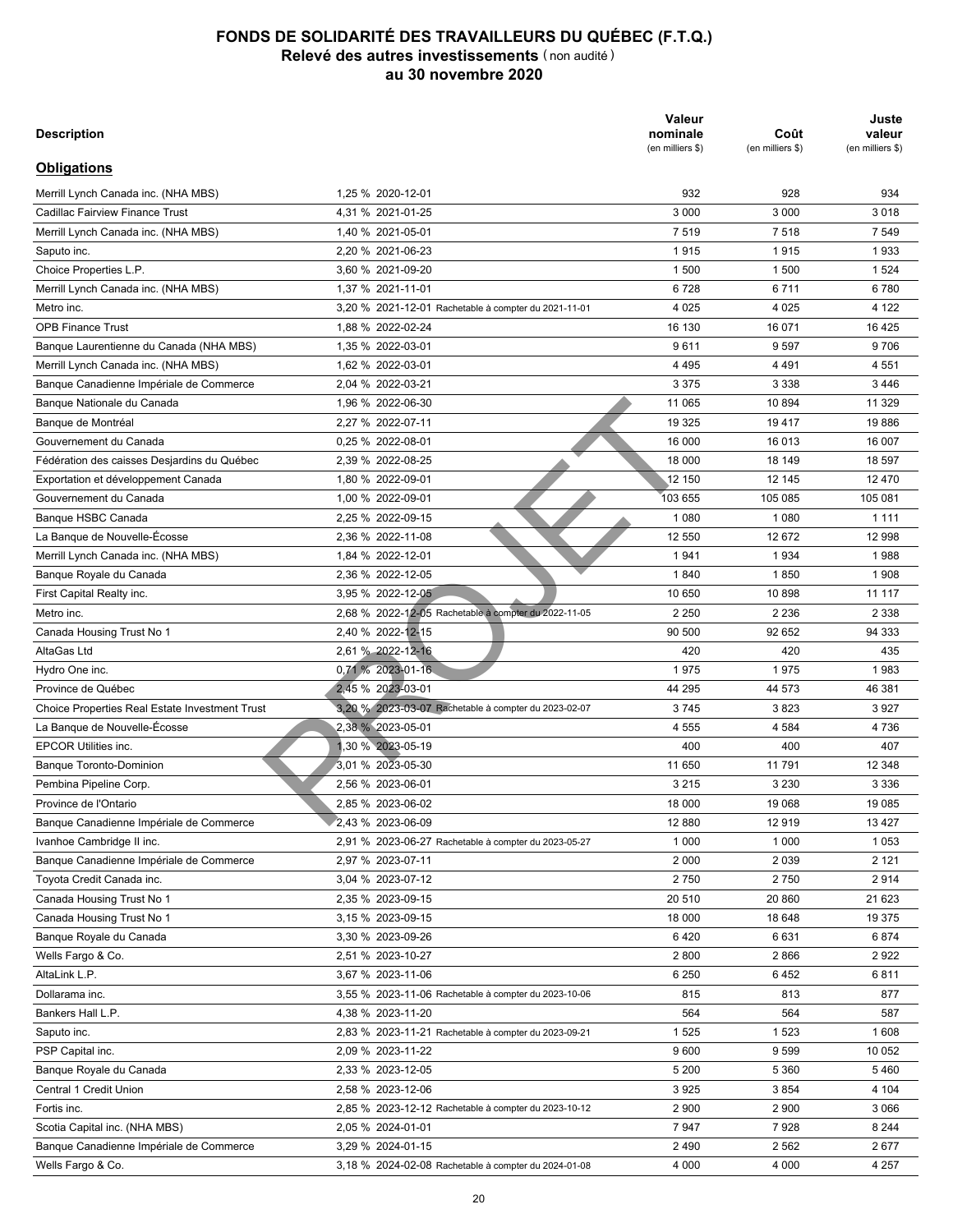| <b>Description</b>                                    |                                                                  | Valeur<br>nominale<br>(en milliers \$) | Coût<br>(en milliers \$) | Juste<br>valeur<br>(en milliers \$) |
|-------------------------------------------------------|------------------------------------------------------------------|----------------------------------------|--------------------------|-------------------------------------|
| <b>Obligations</b>                                    |                                                                  |                                        |                          |                                     |
| West Edmonton Mall Property inc.                      | 4,06 % 2024-02-13                                                | 1 5 5 1                                | 1 5 6 4                  | 1560                                |
| IPL Energy inc.                                       | 8,20 % 2024-02-15                                                | 756                                    | 855                      | 918                                 |
| Province de Québec                                    | 2,25 % 2024-02-22                                                | 31 250                                 | 31 246                   | 33 036                              |
| <b>OMERS Realty Corp.</b>                             | 2,86 % 2024-02-23 Rachetable à compter du 2024-01-23             | 400                                    | 400                      | 426                                 |
| Banque de Montréal                                    | 2,85 % 2024-03-06                                                | 6 600                                  | 6627                     | 7 0 24                              |
| <b>Banque Toronto-Dominion</b>                        | 2,85 % 2024-03-08                                                | 3655                                   | 3798                     | 3896                                |
| Rogers Communications inc.                            | 4,00 % 2024-03-13                                                | 2 0 0 0                                | 2 0 8 9                  | 2 186                               |
| Toyota Credit Canada inc.                             | 2,64 % 2024-03-27                                                | 4 2 5 0                                | 4 2 5 5                  | 4 4 9 9                             |
| Genworth MI Canada inc.                               | 4,24 % 2024-04-01                                                | 1 3 9 5                                | 1410                     | 1501                                |
| TELUS Corp.                                           | 3,35 % 2024-04-01 Rachetable à compter du 2024-01-02             | 2 9 0 0                                | 2886                     | 3 1 1 5                             |
| Ventas Canada Finance Ltd                             | 2,80 % 2024-04-12 Rachetable à compter du 2024-03-12             | 1 0 3 5                                | 1 0 3 5                  | 1078                                |
| Merrill Lynch Canada inc. (NHA MBS)                   | 1,75 % 2024-06-01                                                | 8675                                   | 8647                     | 8 9 6 1                             |
| Province du Nouveau-Brunswick                         | 3.65 % 2024-06-03                                                | 19 800                                 | 20 289                   | 21 898                              |
| Loblaw Companies Ltd                                  | 3,92 % 2024-06-10 Rachetable à compter du 2024-05-10             | 8 0 0 0                                | 8019                     | 8 8 0 3                             |
| Banque Royale du Canada                               | 2,35 % 2024-07-02                                                | 10 750                                 | 11 093                   | 11 310                              |
| Banque de Montréal                                    | 2,28 % 2024-07-29                                                | 17 310                                 | 17 554                   | 18 160                              |
| Exportation et développement Canada                   | 1,65 % 2024-07-31                                                | 35 000                                 | 34 970                   | 36 495                              |
| Merrill Lynch Canada inc. (NHA MBS)                   | 1,80 % 2024-09-01                                                | 27 209                                 | 27 157                   | 28 193                              |
| Province de Québec                                    | 3,75 % 2024-09-01                                                | 15 000                                 | 16 751                   | 16768                               |
| La Banque de Nouvelle-Écosse                          | 2,49 % 2024-09-23                                                | 1 300                                  | 1 300                    | 1 3 7 6                             |
| Fédération des caisses Desjardins du Québec           | 2,42 % 2024-10-04                                                | 7 5 5 0                                | 7650                     | 7961                                |
|                                                       | 2,61 % 2024-11-01                                                | 10 600                                 | 11 104                   | 11 280                              |
| Banque Royale du Canada                               | 3,95 % 2024-11-19 Rachetable à compter du 2024-08-19             | 5 600                                  | 5812                     | 6 157                               |
| Enbridge inc.                                         |                                                                  | 5 600                                  | 5 602                    | 5987                                |
| Saputo inc.                                           | 2,88 % 2024-11-19 Rachetable à compter du 2024-10-19             |                                        |                          |                                     |
| <b>Banque Toronto-Dominion</b>                        | 2,50 % 2024-12-02                                                | 6 185                                  | 6 2 3 3                  | 6 5 6 7                             |
| Ivanhoe Cambridge II inc.                             | 2,30 % 2024-12-12 Rachetable à compter du 2024-11-12             | 1 900                                  | 1 900                    | 2 0 0 0                             |
| Canada Housing Trust No 1                             | 1,80 % 2024-12-15                                                | 9 200                                  | 9 1 9 6                  | 9664                                |
| Scotia Capital inc. (NHA MBS)                         | 1,74 % 2025-01-01                                                | 6091                                   | 6 0 4 4                  | 6 3 0 8                             |
| <b>Choice Properties Real Estate Investment Trust</b> | 3,55 % 2025-01-10 Rachetable à compter du 2024-11-10             | 4 4 0 0                                | 4 3 7 6                  | 4788                                |
| <b>Bell Canada</b>                                    | 2,75 % 2025-01-29 Rachetable à compter du 2024-12-29             | 1950                                   | 1954                     | 2078                                |
| La Banque de Nouvelle-Écosse                          | 2,16 % 2025-02-03                                                | 5 100                                  | 5 0 9 9                  | 5 3 4 7                             |
| Province de l'Ontario                                 | 2,65 % 2025-02-05                                                | 78 000                                 | 78 236                   | 84 4 29                             |
| RioCan Real Estate Investment Trust                   | 2.58 % 2025-02-12 Rachetable à compter du 2025-01-12             | 550                                    | 550                      | 565                                 |
| Hydro One inc.                                        | 1.76 % 2025-02-28 Rachetable à compter du 2025-01-28             | 6 500                                  | 6630                     | 6759                                |
| <b>Banque Toronto-Dominion</b>                        | 1,94 % 2025-03-13 Rachetable à compter du 2025-03-01             | 28 400                                 | 29 375                   | 29 556                              |
| Canada Housing Trust No 1                             | 2,55 % 2025-03-15                                                | 12 700                                 | 12 849                   | 13765                               |
| Reliance L.P.                                         | 3,84 % 2025-03-15 Rachetable à compter du 2025-01-15             | 1905                                   | 1 906                    | 2073                                |
| Banque Canadienne Impériale de Commerce               | 2,00 % 2025-04-17                                                | 3 2 3 0                                | 3 2 2 8                  | 3 3 5 9                             |
| Bank of America Corp.                                 | 2,93 % 2025-04-25 Variable et rachetable à compter du 2024-04-25 | 6 500                                  | 6 500                    | 6887                                |
| Thomson Reuters Corp.                                 | 2,24 % 2025-05-14 Rachetable à compter du 2025-04-14             | 3 600                                  | 3648                     | 3753                                |
| 407 International inc.                                | 1,80 % 2025-05-22 Rachetable à compter du 2025-04-22             | 650                                    | 650                      | 677                                 |
| CI Financial Corp.                                    | 3,76 % 2025-05-26 Rachetable à compter du 2025-04-26             | 3535                                   | 3535                     | 3777                                |
| Nova Gas Transmission Ltd                             | 8,90 % 2025-05-27                                                | 2 0 0 0                                | 2 185                    | 2 5 8 0                             |
| Alimentation Couche-Tard inc.                         | 3,60 % 2025-06-02 Rachetable à compter du 2025-03-02             | 4 200                                  | 4 272                    | 4619                                |
| AltaGas Ltd                                           | 2,16 % 2025-06-10 Rachetable à compter du 2025-05-10             | 5 9 5 0                                | 6 0 3 5                  | 6 150                               |
| Province de Québec                                    | 2,60 % 2025-07-06                                                | 33 085                                 | 32 950                   | 35 963                              |
| Westcoast Energy inc.                                 | 8,85 % 2025-07-21                                                | 1 1 3 6                                | 1 2 0 5                  | 1505                                |
| Saputo inc.                                           | 3,60 % 2025-08-14 Rachetable à compter du 2025-06-14             | 2 0 0 0                                | 2 0 0 0                  | 2 2 1 2                             |
| Province de l'Ontario                                 | 1,75 % 2025-09-08                                                | 20 500                                 | 21 472                   | 21 4 4 4                            |
| Daimler Canada Finance inc.                           | 1,65 % 2025-09-22                                                | 2870                                   | 2866                     | 2 9 0 4                             |
| Lievre Power Financing Corp.                          | 5,56 % 2025-10-06                                                | 1 500                                  | 1 500                    | 1657                                |
| Alliance Pipeline L.P.                                | 6,77 % 2025-12-31                                                | 198                                    | 198                      | 231                                 |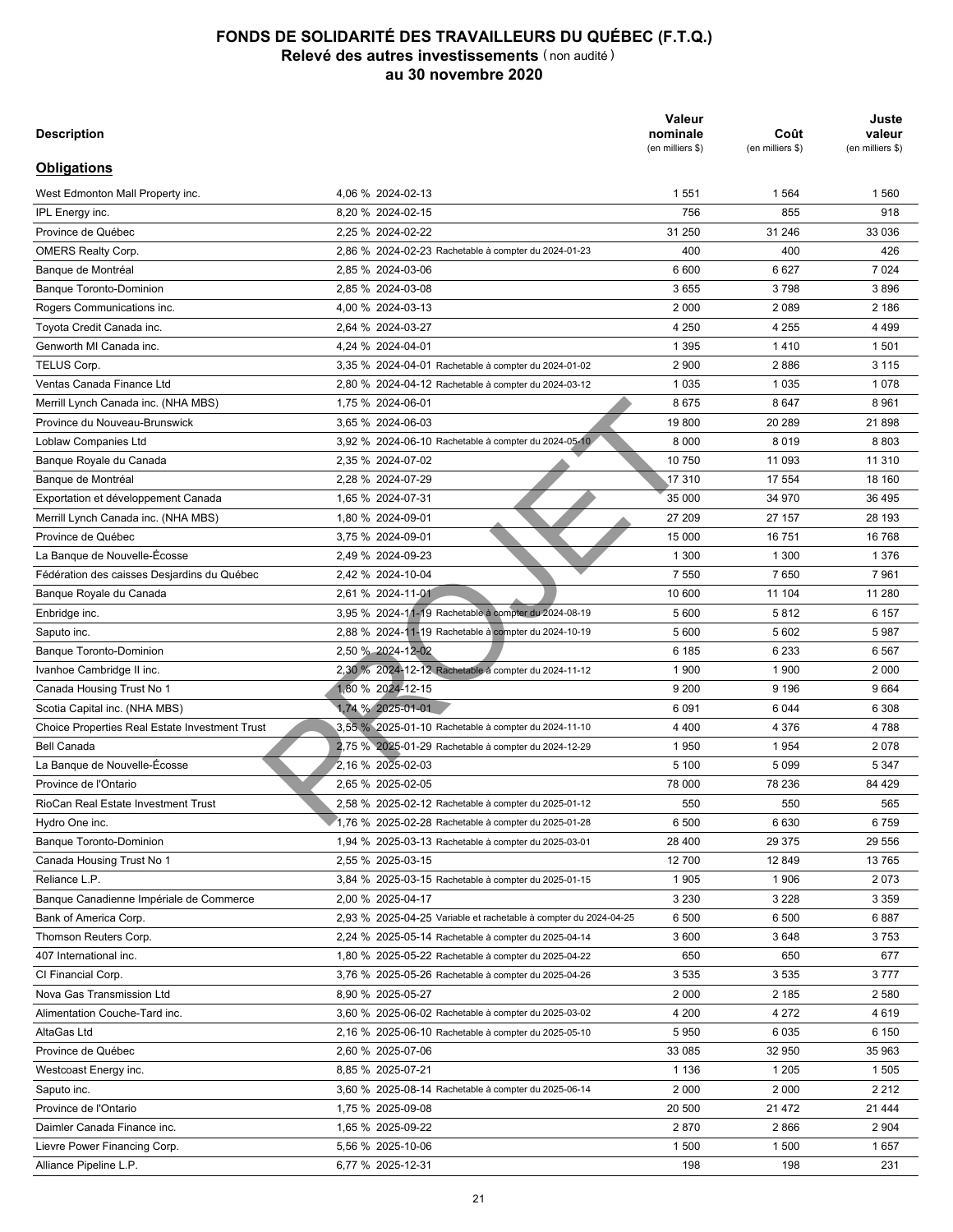| <b>Description</b>                                 |                                                                  | Valeur<br>nominale<br>(en milliers \$) | Coût<br>(en milliers \$) | Juste<br>valeur<br>(en milliers \$) |
|----------------------------------------------------|------------------------------------------------------------------|----------------------------------------|--------------------------|-------------------------------------|
| <b>Obligations</b>                                 |                                                                  |                                        |                          |                                     |
| Brookfield Asset Management inc.                   | 4.82 % 2026-01-28                                                | 475                                    | 484                      | 547                                 |
| Sienna Senior Living                               | 3,45 % 2026-02-27 Rachetable à compter du 2026-01-27             | 1 1 1 5                                | 1 1 1 6                  | 1 1 3 7                             |
| <b>Bell Canada</b>                                 | 3,55 % 2026-03-02 Rachetable à compter du 2025-12-02             | 4 3 5 0                                | 4 5 22                   | 4819                                |
| TELUS Corp.                                        | 3,75 % 2026-03-10 Rachetable à compter du 2025-12-10             | 4 2 5 0                                | 4 2 3 8                  | 4 7 4 3                             |
| Reliance L.P.                                      | 3,75 % 2026-03-15 Rachetable à compter du 2026-01-15             | 550                                    | 549                      | 601                                 |
| Honda Canada Finance inc.                          | 1,34 % 2026-03-17                                                | 4 2 4 5                                | 4 2 4 3                  | 4 2 5 6                             |
| Bank of America Corp.                              | 3,52 % 2026-03-24 Variable et rachetable à compter du 2025-03-24 | 3 1 5 0                                | 3431                     | 3 4 4 2                             |
| Altagas Canada inc.                                | 3,15 % 2026-04-06 Rachetable à compter du 2026-02-06             | 5680                                   | 5881                     | 6 190                               |
| North West Redwater Partnership                    | 3,20 % 2026-04-24 Rachetable à compter du 2026-01-24             | 1 300                                  | 1 2 9 8                  | 1 4 0 7                             |
| First Capital Realty inc.                          | 3,60 % 2026-05-06 Rachetable à compter du 2026-02-06             | 2 2 1 5                                | 2 2 1 4                  | 2 3 3 0                             |
| Wells Fargo & Co.                                  | 2,98 % 2026-05-19                                                | 3 9 5 0                                | 4 0 3 3                  | 4 2 3 3                             |
| <b>CT Real Estate Investment Trust</b>             | 3,29 % 2026-06-01 Rachetable à compter du 2026-03-01             | 5 1 3 0                                | 5 1 4 7                  | 5496                                |
| Province du Manitoba                               | 2,55 % 2026-06-02                                                | 23 800                                 | 23 755                   | 25 888                              |
| Saputo inc.                                        | 1,42 % 2026-06-19 Rachetable à compter du 2026-05-19             | 2400                                   | 2 4 0 4                  | 2 4 0 8                             |
| TELUS Corp.                                        | 2,75 % 2026-07-08 Rachetable à compter du 2026-05-08             | 1 500                                  | 1 547                    | 1608                                |
| Enbridge Gas inc.                                  | 2,50 % 2026-08-05 Rachetable à compter du 2026-05-05             | 1 500                                  | 1451                     | 1615                                |
| <b>Bell Canada</b>                                 | 2,90 % 2026-08-12 Rachetable à compter du 2026-05-12             | 3700                                   | 3694                     | 3993                                |
| Banque Nationale du Canada                         | 1,57 % 2026-08-18 Rachetable à compter du 2025-08-18             | 4575                                   | 4576                     | 4 6 5 0                             |
| Canada Housing Trust No 1                          | 1,90 % 2026-09-15                                                | 25 700                                 | 25 4 48                  | 27410                               |
| Capital Desjardins inc.                            | 4,95 % 2026-12-15 Variable et rachetable à compter du 2021-12-15 | 5 0 0 0                                | 5433                     | 5 2 1 9                             |
| First Capital Real Estate Investment Trust         | 3,46 % 2027-01-22 Rachetable à compter du 2026-11-22             | 1 0 0 0                                | 1 0 0 4                  | 1 0 4 7                             |
| <b>OPB Finance Trust</b>                           | 2,98 % 2027-01-25 Rachetable à compter du 2026-10-25             | 10 000                                 | 10 206                   | 11 059                              |
| Banque Royale du Canada                            | 2,33 % 2027-01-28                                                | 1800                                   | 1832                     | 1913                                |
| Province de l'Ontario                              | 1,85 % 2027-02-01                                                | 42 905                                 | 44 538                   | 45 284                              |
| Wells Fargo & Co.                                  | 2,49 % 2027-02-18                                                | 600                                    | 617                      | 628                                 |
| Genworth MI Canada inc.                            | 2,96 % 2027-03-01 Rachetable à compter du 2027-01-01             | 1450                                   | 1450                     | 1492                                |
| RioCan Real Estate Investment Trust                | 2,36 % 2027-03-10                                                | 3500                                   | 3 500                    | 3516                                |
| Brookfield Asset Management inc.                   | 3,80 % 2027-03-16 Rachetable à compter du 2026-12-16             | 4 4 3 5                                | 4 4 3 7                  | 4 9 4 2                             |
| Rogers Communications inc.                         | 3,65 % 2027-03-31                                                | 625                                    | 622                      | 702                                 |
| Énergir inc.                                       | 2,10 % 2027-04-16 Rachetable à compter du 2027-02-16             | 1800                                   | 1800                     | 1 9 0 8                             |
| Alectra inc.                                       | 2,49 % 2027-05-17 Rachetable à compter du 2027-02-17             | 4 200                                  | 4 200                    | 4 5 5 2                             |
| Gouvernement du Canada                             | 1,00 % 2027-06-01                                                | 3655                                   | 3521                     | 3 7 7 4                             |
| Province de l'Alberta                              | 2,55 % 2027-06-01                                                | 31 500                                 | 31 263                   | 34 411                              |
|                                                    |                                                                  |                                        |                          |                                     |
| Granite Real Estate Investment Trust Holdings L.P. | 3,06 % 2027-06-04 Rachetable à compter du 2027-04-04             | 1895                                   | 1895                     | 2 0 4 8                             |
| Enbridge inc.                                      | 3,20 % 2027-06-08                                                | 5 1 9 0                                | 5 3 8 6                  | 5 6 21                              |
| Canada Housing Trust No 1                          | 2,35 % 2027-06-15                                                | 4 300                                  | 4 641                    | 4 7 2 6                             |
| Saputo inc.                                        | 2,24 % 2027-06-16 Rachetable à compter du 2027-04-16             | 4 4 0 0                                | 4 4 9 7                  | 4 5 8 7                             |
| First Capital Real Estate Investment Trust         | 3,75 % 2027-07-12 Rachetable à compter du 2027-04-12             | 1 0 0 5                                | 1 0 3 1                  | 1 0 6 5                             |
| Gibson Energy inc.                                 | 2,85 % 2027-07-14 Rachetable à compter du 2027-05-14             | 1 100                                  | 1 100                    | 1 1 4 8                             |
| Province du Nouveau-Brunswick                      | 2,35 % 2027-08-14                                                | 10 000                                 | 9998                     | 10815                               |
| Bell Canada                                        | 1,65 % 2027-08-16 Rachetable à compter du 2027-06-16             | 1 0 0 0                                | 1 0 0 0                  | 1 0 0 6                             |
| Dollarama inc.                                     | 1,51 % 2027-09-20 Rachetable à compter du 2027-07-20             | 2970                                   | 2970                     | 2973                                |
| AltaGas Ltd                                        | 3,98 % 2027-10-04 Rachetable à compter du 2027-07-04             | 900                                    | 968                      | 1 0 2 1                             |
| Stantec inc.                                       | 2,05 % 2027-10-08 Rachetable à compter du 2027-08-08             | 2 180                                  | 2 180                    | 2 1 9 5                             |
| La Banque de Nouvelle-Écosse                       | 1,40 % 2027-11-01                                                | 5 0 0 0                                | 4982                     | 4 9 9 9                             |
| Loblaw Companies Ltd                               | 6,65 % 2027-11-08                                                | 400                                    | 466                      | 526                                 |
| Reliance L.P.                                      | 2,68 % 2027-12-01 Rachetable à compter du 2027-10-01             | 1650                                   | 1652                     | 1718                                |
| Metro inc.                                         | 3,39 % 2027-12-06 Rachetable à compter du 2027-09-06             | 400                                    | 398                      | 449                                 |
| TELUS Corp.                                        | 2,35 % 2028-01-27 Rachetable à compter du 2027-11-27             | 800                                    | 808                      | 836                                 |
| Loblaw Companies Ltd                               | 6,45 % 2028-02-09                                                | 2 2 4 0                                | 2 2 8 4                  | 2928                                |
| First Capital Real Estate Investment Trust         | 3,45 % 2028-03-01 Rachetable à compter du 2028-01-01             | 3680                                   | 3708                     | 3818                                |
| Canada Housing Trust No 1                          | 2,65 % 2028-03-15                                                | 8 2 0 0                                | 8577                     | 9 2 3 7                             |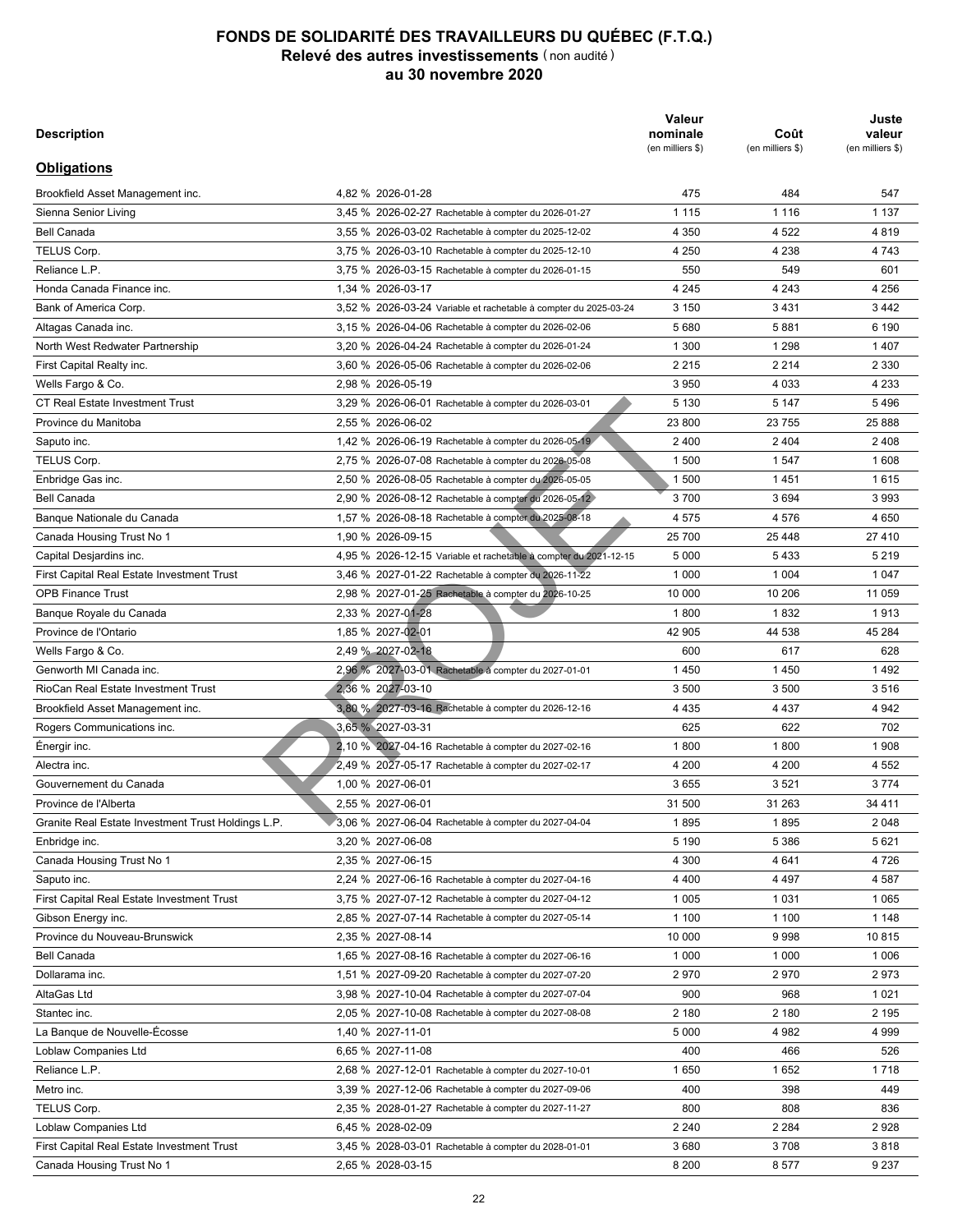| <b>Description</b>                                           |                                                                  | Valeur<br>nominale<br>(en milliers \$) | Coût<br>(en milliers \$) | Juste<br>valeur<br>(en milliers \$) |
|--------------------------------------------------------------|------------------------------------------------------------------|----------------------------------------|--------------------------|-------------------------------------|
| <b>Obligations</b>                                           |                                                                  |                                        |                          |                                     |
| Pembina Pipeline Corp.                                       | 4.02 % 2028-03-27 Rachetable à compter du 2027-12-27             | 1 600                                  | 1727                     | 1797                                |
| <b>Greater Toronto Airports Authority</b>                    | 1,54 % 2028-05-03 Rachetable à compter du 2028-03-03             | 3800                                   | 3798                     | 3863                                |
| Manulife Financial Corp.                                     | 3,32 % 2028-05-09 Variable et rachetable à compter du 2023-05-09 | 12 380                                 | 12 493                   | 13 066                              |
| AltaGas Ltd                                                  | 2,08 % 2028-05-30 Rachetable à compter du 2028-03-30             | 2400                                   | 2 4 0 0                  | 2416                                |
| Province de l'Ontario                                        | 2,90 % 2028-06-02                                                | 17 100                                 | 17 956                   | 19 28 6                             |
| CPPIB Capital inc.                                           | 3,00 % 2028-06-15                                                | 23 000                                 | 22 950                   | 26 145                              |
| Province de Québec                                           | 2,75 % 2028-09-01                                                | 35 100                                 | 37 377                   | 39 402                              |
| <b>Banque Toronto-Dominion</b>                               | 3,59 % 2028-09-14 Rachetable à compter du 2023-09-14             | 2 0 0 0                                | 2012                     | 2 141                               |
| Industrielle Alliance, Assurance et services financiers inc. | 3,30 % 2028-09-15 Variable et rachetable à compter du 2023-09-15 | 7705                                   | 7968                     | 8 1 5 3                             |
| Sun Life Financial inc.                                      | 3,05 % 2028-09-19 Variable et rachetable à compter du 2023-09-19 | 6 5 6 0                                | 6575                     | 6948                                |
| Shaw Communications inc.                                     | 4,40 % 2028-11-02 Rachetable à compter du 2028-08-02             | 5700                                   | 5766                     | 6708                                |
| South Coast British Columbia Transportation Authority        | 3,25 % 2028-11-23                                                | 17 000                                 | 16 980                   | 19613                               |
| Province de la Saskatchewan                                  | 3,05 % 2028-12-02                                                | 12 000                                 | 12 511                   | 13 659                              |
| Canada Housing Trust No 1                                    | 2,65 % 2028-12-15                                                | 4 2 5 0                                | 4 4 2 3                  | 4 8 20                              |
| Melancthon Wolfe Wind L.P.                                   | 3,83 % 2028-12-31                                                | 728                                    | 729                      | 780                                 |
| <b>Brookfield Renewable Partners ULC</b>                     | 4,25 % 2029-01-15 Rachetable à compter du 2028-10-15             | 5400                                   | 5631                     | 6 3 3 4                             |
| Algonquin Power Co.                                          | 4,60 % 2029-01-29 Rachetable à compter du 2028-10-29             | 1755                                   | 1802                     | 2073                                |
| <b>Bell Canada</b>                                           | 6,55 % 2029-05-01                                                | 2 1 4 3                                | 1987                     | 2884                                |
| Rogers Communications inc.                                   | 3,25 % 2029-05-01 Rachetable à compter du 2029-02-01             | 2 500                                  | 2496                     | 2767                                |
| TELUS Corp.                                                  | 3,30 % 2029-05-02 Rachetable à compter du 2029-02-02             | 2 500                                  | 2 5 6 1                  | 2775                                |
| <b>OMERS Finance Trust</b>                                   | 2,60 % 2029-05-14                                                | 6485                                   | 6479                     | 7 0 9 8                             |
| <b>Choice Properties Real Estate Investment Trust</b>        | 3,53 % 2029-06-11 Rachetable à compter du 2029-03-11             | 3750                                   | 3750                     | 4 1 5 3                             |
| Province de la Colombie-Britannique                          | 5,70 % 2029-06-18                                                | 30 155                                 | 36 738                   | 41 128                              |
| Banque Canadienne Impériale de Commerce                      | 2,95 % 2029-06-19 Variable et rachetable à compter du 2024-06-19 | 11 600                                 | 11 633                   | 12 2 8 8                            |
| La Banque de Nouvelle-Écosse                                 | 2,84 % 2029-07-03 Variable et rachetable à compter du 2024-07-03 | 1 2 8 0                                | 1 2 7 9                  | 1 3 5 2                             |
| Sun Life Financial inc.                                      | 2,38 % 2029-08-13 Variable et rachetable à compter du 2024-08-13 | 3 3 0 0                                | 3 3 0 2                  | 3 4 5 4                             |
| Manulife Financial Corp.                                     | 3,05 % 2029-08-20 Variable et rachetable à compter du 2024-08-20 | 14 850                                 | 15411                    | 15 843                              |
| Province du Manitoba                                         | 3,25 % 2029-09-05                                                | 4850                                   | 4989                     | 5 6 23                              |
| <b>Bell Canada</b>                                           |                                                                  | 1 500                                  | 1560                     | 1619                                |
|                                                              | 2,90 % 2029-09-10 Rachetable à compter du 2029-06-10             | 750                                    |                          |                                     |
| Banque de Montréal                                           | 2,88 % 2029-09-17 Variable et rachetable à compter du 2024-09-17 |                                        | 750                      | 795                                 |
| Gibson Energy inc.                                           | 3,60 % 2029-09-17 Rachetable à compter du 2029-06-17             | 490                                    | 489                      | 531                                 |
| TransCanada PipeLines Ltd                                    | 3,00 % 2029-09-18 Rachetable à compter du 2029-06-18             | 4 6 5 5                                | 4 7 4 4                  | 4988                                |
| Enbridge inc.                                                | 2.99 % 2029-10-03 Rachetable à compter du 2029-07-03             | 5700                                   | 5962                     | 6 0 9 3                             |
| Ontario School Boards Financing Corp.                        | 5,48 % 2029-11-26                                                | 1 1 9 6                                | 1 1 9 6                  | 1436                                |
| Shaw Communications inc.                                     | 3,30 % 2029-12-10 Rachetable à compter du 2029-09-10             | 4 2 5 0                                | 4 5 1 3                  | 4 6 63                              |
| <b>SmartCentres Real Estate Investment Trust</b>             | 3,53 % 2029-12-20 Rachetable à compter du 2029-09-20             | 10 575                                 | 10 931                   | 11 310                              |
| Banque Royale du Canada                                      | 2,88 % 2029-12-23 Variable et rachetable à compter du 2024-12-23 | 6 0 0 0                                | 5999                     | 6 3 8 0                             |
| Brookfield Renewable Partners ULC                            | 3,38 % 2030-01-15 Rachetable à compter du 2029-10-15             | 920                                    | 920                      | 1 0 2 6                             |
| PSP Capital inc.                                             | 2,05 % 2030-01-15                                                | 2 500                                  | 2 5 3 1                  | 2662                                |
| Pembina Pipeline Corp.                                       | 3,31 % 2030-02-01 Rachetable à compter du 2029-11-01             | 3485                                   | 3 5 24                   | 3733                                |
| TELUS Corp.                                                  | 3,15 % 2030-02-19 Rachetable à compter du 2029-11-19             | 2400                                   | 2 3 9 3                  | 2640                                |
| Hydro One inc.                                               | 2,16 % 2030-02-28 Rachetable à compter du 2029-11-28             | 1 0 0 0                                | 1 0 0 0                  | 1 0 5 8                             |
| <b>Choice Properties Real Estate Investment Trust</b>        | 2,98 % 2030-03-04 Rachetable à compter du 2029-12-04             | 1 500                                  | 1 5 2 7                  | 1591                                |
| Enbridge Gas inc.                                            | 2,90 % 2030-04-01 Rachetable à compter du 2030-01-01             | 1 1 7 0                                | 1 1 6 9                  | 1 3 0 2                             |
| Ontario Power Generation inc.                                | 3,22 % 2030-04-08 Rachetable à compter du 2030-01-08             | 4 4 0 0                                | 4879                     | 4 9 3 6                             |
| Banque Toronto-Dominion                                      | 3,11 % 2030-04-22 Rachetable à compter du 2025-04-22             | 5755                                   | 5755                     | 6 193                               |
| Loblaw Companies Ltd                                         | 2,28 % 2030-05-07 Rachetable à compter du 2030-02-07             | 2 0 0 0                                | 2 0 4 4                  | 2 0 6 2                             |
| Fédération des caisses Desjardins du Québec                  | 2,86 % 2030-05-26 Variable et rachetable à compter du 2025-05-26 | 4 5 1 0                                | 4 5 3 8                  | 4775                                |
| NAV Canada                                                   | 2,06 % 2030-05-29 Rachetable à compter du 2030-02-28             | 750                                    | 750                      | 786                                 |
| Gouvernement du Canada                                       | 1,25 % 2030-06-01                                                | 2440                                   | 2 5 9 1                  | 2 5 6 9                             |
| Province de l'Alberta                                        | 2,05 % 2030-06-01                                                | 46 300                                 | 46 184                   | 48 538                              |
| Province de l'Ontario                                        | 2,05 % 2030-06-02                                                | 33 350                                 | 35 112                   | 35 459                              |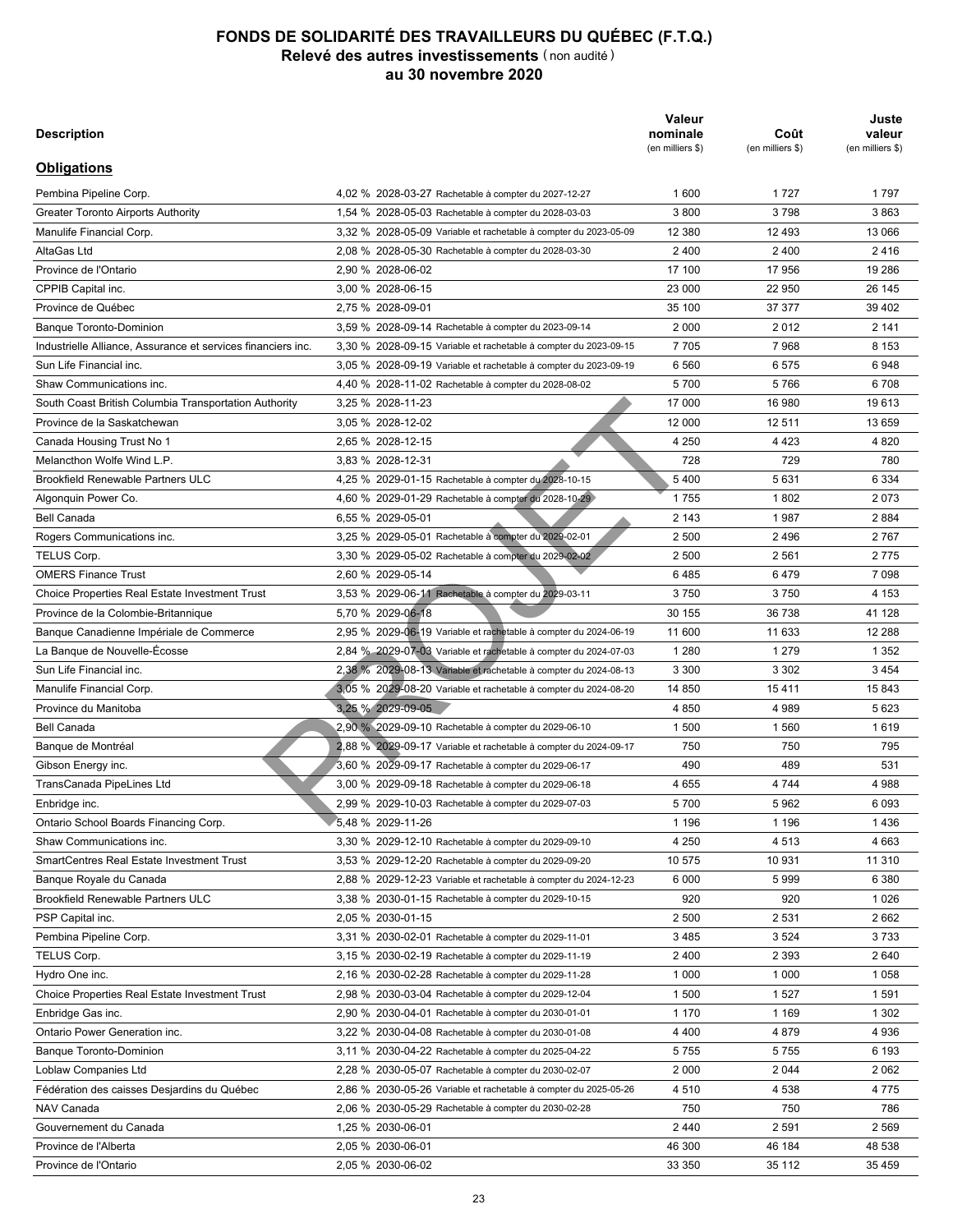| <b>Description</b>                            |                                                                  | Valeur<br>nominale<br>(en milliers \$) | Coût<br>(en milliers \$) | Juste<br>valeur<br>(en milliers \$) |
|-----------------------------------------------|------------------------------------------------------------------|----------------------------------------|--------------------------|-------------------------------------|
| <b>Obligations</b>                            |                                                                  |                                        |                          |                                     |
| Hydro One inc.                                | 7.35 % 2030-06-03                                                | 402                                    | 437                      | 593                                 |
| <b>Greater Toronto Airports Authority</b>     | 7,05 % 2030-06-12                                                | 3 4 3 7                                | 3 5 0 3                  | 4889                                |
| Province de la Colombie-Britannique           | 2,20 % 2030-06-18                                                | 3725                                   | 4 0 6 7                  | 4 0 3 2                             |
| Banque Royale du Canada                       | 2,09 % 2030-06-30 Variable et rachetable à compter du 2025-06-30 | 13 000                                 | 13 168                   | 13 402                              |
| Banque Canadienne Impériale de Commerce       | 2,01 % 2030-07-21 Rachetable à compter du 2025-07-21             | 6970                                   | 6970                     | 7 1 3 9                             |
| Enbridge inc.                                 | 7,22 % 2030-07-24                                                | 3 0 5 0                                | 3502                     | 4 1 5 3                             |
| Ontario School Boards Financing Corp.         | 4,79 % 2030-08-08                                                | 1631                                   | 1630                     | 1917                                |
| Province de Nouvelle-Écosse                   | 2,00 % 2030-09-01                                                | 350                                    | 348                      | 369                                 |
| Province de Québec                            | 1,90 % 2030-09-01                                                | 18 000                                 | 18887                    | 18 963                              |
| Heathrow Funding Ltd                          | 3,78 % 2030-09-04 Rachetable à compter du 2030-06-04             | 570                                    | 570                      | 600                                 |
| Gouvernement du Canada                        | 0,50 % 2030-12-01                                                | 4 2 2 0                                | 4 151                    | 4 1 2 8                             |
| TransCanada PipeLines Ltd                     | 6,50 % 2030-12-09                                                | 1 1 1 5                                | 1 0 5 1                  | 1474                                |
| Ontario School Boards Financing Corp.         | 5,07 % 2031-04-18                                                | 1 0 3 1                                | 1 0 3 1                  | 1 2 3 7                             |
| IA Financial Corp. inc.                       | 3,07 % 2031-09-24 Variable et rachetable à compter du 2026-09-24 | 5630                                   | 5 6 3 0                  | 6 0 62                              |
| Aéroport de Montréal                          | 6,95 % 2032-04-16                                                | 1 3 9 8                                | 1436                     | 1833                                |
| Sun Life Financial inc.                       | 2,58 % 2032-05-10 Rachetable à compter du 2027-05-10             | 10 000                                 | 10 339                   | 10 642                              |
| 407 International inc.                        | 2,59 % 2032-05-25 Rachetable à compter du 2032-02-25             | 2 100                                  | 2 2 4 6                  | 2 2 5 3                             |
| Province de Québec                            | 6,25 % 2032-06-01                                                | 35 540                                 | 47 475                   | 53 262                              |
| North Battleford Power L.P.                   | 4,96 % 2032-12-31                                                | 499                                    | 500                      | 595                                 |
| Province de l'Ontario                         | 5,85 % 2033-03-08                                                | 3 0 0 0                                | 3861                     | 4 4 3 1                             |
| 55 Ontario School Board Trust                 | 5,90 % 2033-06-02                                                | 6 2 6 5                                | 6 3 6 8                  | 9 0 6 0                             |
| Bruce Power L.P.                              | 4,13 % 2033-06-21 Rachetable à compter du 2033-03-21             | 1 100                                  | 1 100                    | 1 2 8 8                             |
| SEC L.P. and Arci Ltd                         | 5,19 % 2033-08-29                                                | 392                                    | 392                      | 423                                 |
| Aéroport de Montréal                          | 6,55 % 2033-10-11                                                | 2600                                   | 2 9 0 6                  | 3826                                |
| Province de l'Alberta                         | 3,90 % 2033-12-01                                                | 4 0 0 0                                | 4 3 3 0                  | 4968                                |
| Financement-Québec                            | 5,25 % 2034-06-01                                                | 17614                                  | 18 613                   | 25 045                              |
| Cordelio Amalco GP I                          |                                                                  |                                        |                          |                                     |
|                                               | 4,09 % 2034-06-30                                                | 546                                    | 546                      | 611                                 |
| University of Ontario Institute of Technology | 6,35 % 2034-10-15                                                | 3 4 3 4                                | 3481                     | 4 4 2 6                             |
| Hydro-Québec                                  | 6.50 % 2035-02-15                                                | 25 540                                 | 32 921                   | 40 935                              |
| Manulife Financial Corp.                      | 2,82 % 2035-05-13 Variable et rachetable à compter du 2030-05-13 | 6980                                   | 7 0 6 2                  | 7 3 7 8                             |
| North West Redwater Partnership               | 3,65 % 2035-06-01 Rachetable à compter du 2034-12-01             | 2 5 2 5                                | 2 5 24                   | 2787                                |
| Province de l'Ontario                         | 5,60 % 2035-06-02                                                | 14 305                                 | 18 662                   | 21 504                              |
| Brookfield Asset Management inc.              | 5,95 % 2035-06-14                                                | 1 200                                  | 1 2 2 3                  | 1600                                |
| <b>Foresters Financial</b>                    | 2,89 % 2035-10-15 Variable et rachetable à compter du 2030-10-15 | 1975                                   | 1975                     | 2017                                |
| Hydro One inc.                                | 5,36 % 2036-05-20                                                | 1 300                                  | 1669                     | 1810                                |
| Gaz Métro inc.                                | 5,70 % 2036-07-10                                                | 1700                                   | 2 1 7 3                  | 2441                                |
| Province de Québec                            | 5,75 % 2036-12-01                                                | 11 100                                 | 14 647                   | 17 323                              |
| Enbridge Pipelines inc.                       | 5,08 % 2036-12-19                                                | 1 1 5 0                                | 1 2 8 6                  | 1406                                |
| Toronto Community Housing Corp.               | 4,88 % 2037-05-11                                                | 1 200                                  | 1 200                    | 1653                                |
| Gouvernement du Canada                        | 5,00 % 2037-06-01                                                | 16 400                                 | 25 660                   | 26 711                              |
| <b>Greater Toronto Airports Authority</b>     | 3,26 % 2037-06-01 Rachetable à compter du 2036-12-01             | 6 900                                  | 6979                     | 7667                                |
| North West Redwater Partnership               | 4,75 % 2037-06-01 Rachetable à compter du 2036-12-01             | 2 0 0 0                                | 1973                     | 2472                                |
| Ontario Infrastructure Projects Corp.         | 4,70 % 2037-06-01                                                | 6 0 0 0                                | 6 0 0 9                  | 8 2 0 9                             |
| Province de l'Ontario                         | 4,70 % 2037-06-02                                                | 15 000                                 | 19 116                   | 21 238                              |
| Province de la Colombie-Britannique           | 4,70 % 2037-06-18                                                | 17 000                                 | 19 3 68                  | 24 228                              |
| Fair Hydro Trust                              | 3,52 % 2038-05-15 Rachetable à compter du 2037-11-15             | 1 500                                  | 1 501                    | 1808                                |
| Province de Québec                            | 5,00 % 2038-12-01                                                | 13 250                                 | 14 8 10                  | 19674                               |
| Ville de Montréal                             | 3,50 % 2038-12-01                                                | 1 0 0 0                                | 1 1 4 3                  | 1 2 0 5                             |
| Province de l'Ontario                         | 4,60 % 2039-06-02                                                | 30 750                                 | 41839                    | 43 881                              |
| Rogers Communications inc.                    | 6,68 % 2039-11-04                                                | 550                                    | 670                      | 820                                 |
| Shaw Communications inc.                      | 6,75 % 2039-11-09                                                | 450                                    | 567                      | 649                                 |
| Enbridge Pipelines inc.                       | 5,33 % 2040-04-06                                                | 2 500                                  | 2 9 0 9                  | 3 1 6 9                             |
|                                               |                                                                  |                                        |                          |                                     |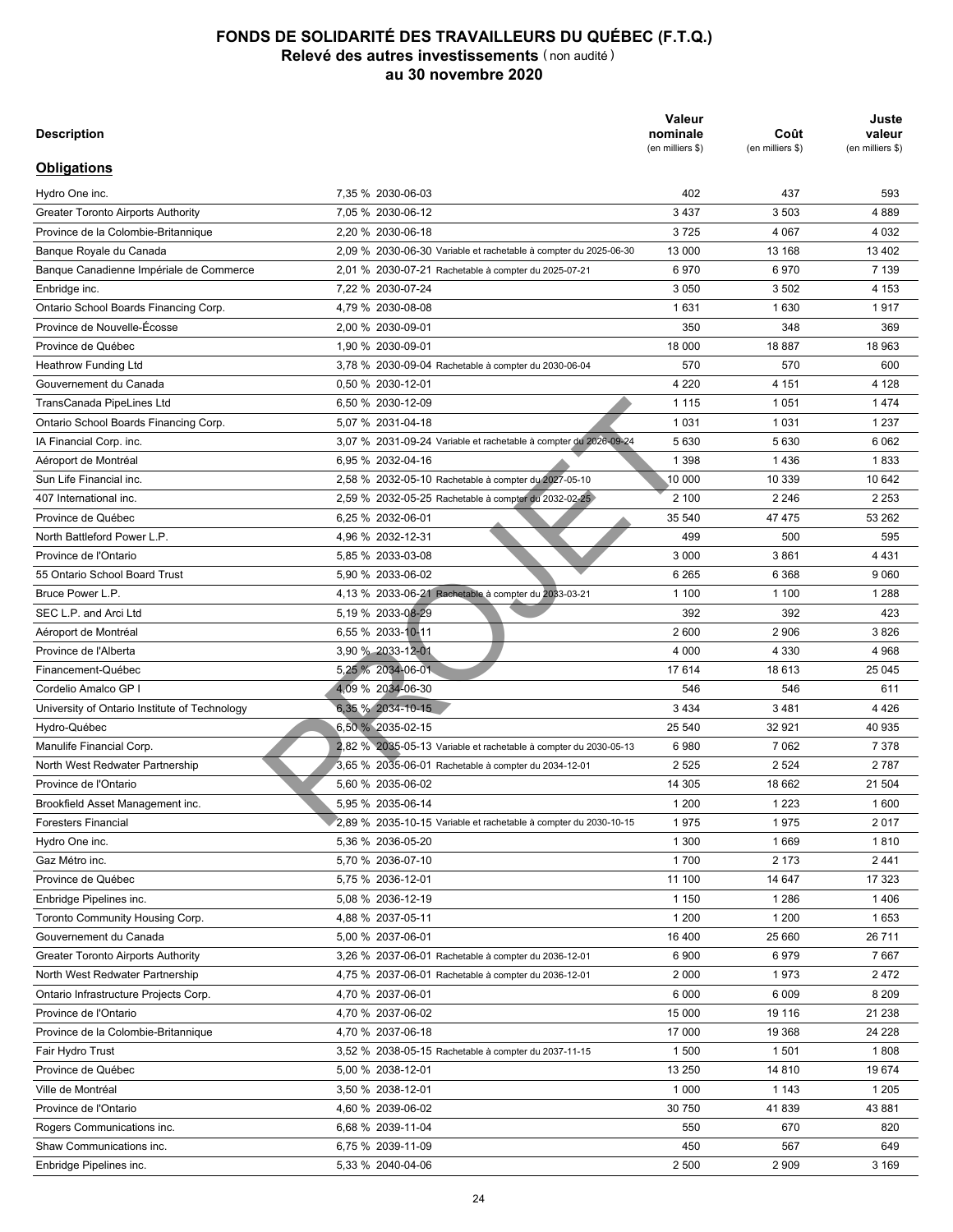| <b>Description</b>                                                        |                                                                  | Valeur<br>nominale<br>(en milliers \$) | Coût<br>(en milliers \$) | Juste<br>valeur<br>(en milliers \$) |
|---------------------------------------------------------------------------|------------------------------------------------------------------|----------------------------------------|--------------------------|-------------------------------------|
| <b>Obligations</b>                                                        |                                                                  |                                        |                          |                                     |
| Canada Post Corp.                                                         | 4,36 % 2040-07-16                                                | 3 0 0 0                                | 3 0 0 0                  | 4 2 9 2                             |
| Hydro One inc.                                                            | 5,49 % 2040-07-16                                                | 1 500                                  | 1856                     | 2 181                               |
| 407 International inc.                                                    | 7.13 % 2040-07-26                                                | 503                                    | 510                      | 827                                 |
| Winnipeg Airport Authority inc.                                           | 5,21 % 2040-09-28                                                | 1014                                   | 1014                     | 1 2 5 2                             |
| <b>Greater Toronto Airports Authority</b>                                 | 5,30 % 2041-02-25                                                | 2 500                                  | 2 501                    | 3576                                |
| Gouvernement du Canada                                                    | 4,00 % 2041-06-01                                                | 16 085                                 | 21 749                   | 24 967                              |
| Province de Nouvelle-Écosse                                               | 4,70 % 2041-06-01                                                | 9 2 0 0                                | 10 940                   | 13 259                              |
| Province de l'Ontario                                                     | 4,65 % 2041-06-02                                                | 57 300                                 | 72 482                   | 83 756                              |
| AltaLink L.P.                                                             | 4,46 % 2041-11-08                                                | 2450                                   | 2837                     | 3 2 3 1                             |
| 407 International inc.                                                    | 4,45 % 2041-11-15                                                | 2 500                                  | 2933                     | 3 2 2 4                             |
| TransCanada PipeLines Ltd                                                 | 4,55 % 2041-11-15                                                | 9 500                                  | 10 006                   | 10825                               |
| Province de Québec                                                        | 5,00 % 2041-12-01                                                | 9 500                                  | 12 444                   | 14 554                              |
| <b>Greater Toronto Airports Authority</b>                                 | 4,53 % 2041-12-02                                                | 2700                                   | 3 2 1 0                  | 3 5 7 3                             |
| Manulife Finance Delaware L.P.                                            | 5.06 % 2041-12-15 Variable et rachetable à compter du 2036-12-15 | 800                                    | 907                      | 1 0 0 4                             |
| <b>EPCOR Utilities inc.</b>                                               | 4,55 % 2042-02-28                                                | 3 500                                  | 3493                     | 4 6 4 6                             |
|                                                                           | 3,37 % 2042-06-30                                                | 1 2 2 9                                | 1 2 2 9                  | 1 3 0 9                             |
| Northern Courier Pipeline Limited Partnership<br><b>OPB Finance Trust</b> | 3,89 % 2042-07-04                                                | 2620                                   | 2629                     | 3 3 4 3                             |
|                                                                           |                                                                  |                                        |                          |                                     |
| Aéroport de Montréal                                                      | 3,92 % 2042-09-26                                                | 1400                                   | 1 3 9 5                  | 1711                                |
| Pembina Pipeline Corp.                                                    | 4.75 % 2043-04-30 Rachetable à compter du 2042-10-30             | 1 100                                  | 1 1 0 5                  | 1 2 3 9                             |
| AltaLink L.P.                                                             | 4,92 % 2043-09-17                                                | 1660                                   | 2022                     | 2 3 5 5                             |
| Hydro One inc.                                                            | 4,59 % 2043-10-09 Rachetable à compter du 2043-04-09             | 2 0 0 0                                | 2 3 6 7                  | 2686                                |
| TELUS Corp.                                                               | 5,15 % 2043-11-26                                                | 1 500                                  | 1619                     | 1925                                |
| Enbridge inc.                                                             | 4,57 % 2044-03-11                                                | 735                                    | 753                      | 843                                 |
| TELUS Corp.                                                               | 4,85 % 2044-04-05 Rachetable à compter du 2043-10-05             | 2 5 8 0                                | 2899                     | 3 1 9 8                             |
| Union Gas Ltd                                                             | 4,20 % 2044-06-02 Rachetable à compter du 2043-12-02             | 4 0 0 0                                | 3 9 6 5                  | 5 1 1 8                             |
| AltaGas Ltd                                                               | 4,50 % 2044-08-15 Rachetable à compter du 2044-02-15             | 550                                    | 556                      | 617                                 |
| CU inc.                                                                   | 4,09 % 2044-09-02 Rachetable à compter du 2044-03-02             | 4 2 5 0                                | 4511                     | 5 3 7 3                             |
| 407 International inc.                                                    | 3,65 % 2044-09-08 Rachetable à compter du 2044-03-08             | 8 0 0 0                                | 8 4 5 0                  | 9446                                |
| Toronto Hydro Corp.                                                       | 4,08 % 2044-09-16 Rachetable à compter du 2044-03-16             | 600                                    | 637                      | 767                                 |
| Hydro-Québec                                                              | 5,00 % 2045-02-15                                                | 26 000                                 | 37 129                   | 40 644                              |
| Province de Nouvelle-Écosse                                               | 3,45 % 2045-06-01                                                | 12 900                                 | 12 806                   | 16 073                              |
| Province de l'Ontario                                                     | 3.45 % 2045-06-02                                                | 47 410                                 | 49 924                   | 60 506                              |
| Province de la Saskatchewan                                               | 3.90 % 2045-06-02                                                | 7 0 0 0                                | 7 0 5 0                  | 9 2 7 7                             |
| Aéroport de Montréal                                                      | 3,92 % 2045-06-12 Rachetable à compter du 2044-12-12             | 2 100                                  | 2 2 8 1                  | 2 5 9 5                             |
| CU inc.                                                                   | 3,96 % 2045-07-27 Rachetable à compter du 2045-01-27             | 950                                    | 1 1 0 9                  | 1 1 8 5                             |
| Province de Québec                                                        | 3,50 % 2045-12-01                                                | 14 000                                 | 15 304                   | 18 098                              |
| Lower Mattagami Energy L.P.                                               | 4,18 % 2046-02-23                                                | 550                                    | 606                      | 718                                 |
| NAV Canada                                                                | 3,53 % 2046-02-23 Rachetable à compter du 2045-08-23             | 1 500                                  | 1623                     | 1801                                |
| Enbridge Pipelines inc.                                                   | 4,13 % 2046-08-09 Rachetable à compter du 2046-02-09             | 4 3 9 0                                | 4 3 8 6                  | 4910                                |
| AltaLink L.P.                                                             | 3,72 % 2046-12-03 Rachetable à compter du 2046-06-03             | 2 500                                  | 2 5 5 1                  | 3 0 7 1                             |
| Pembina Pipeline Corp.                                                    | 4,74 % 2047-01-21 Rachetable à compter du 2046-07-21             | 335                                    | 340                      | 380                                 |
| Bell Canada                                                               | 4,45 % 2047-02-27 Rachetable à compter du 2046-08-27             | 1655                                   | 1782                     | 2 0 0 5                             |
| TransCanada PipeLines Ltd                                                 | 4,33 % 2047-09-16 Rachetable à compter du 2047-03-16             | 575                                    | 575                      | 646                                 |
| Ville d'Ottawa                                                            | 3,25 % 2047-11-10                                                | 14 215                                 | 14 865                   | 16 947                              |
| Enbridge Gas inc.                                                         | 3,51 % 2047-11-29 Rachetable à compter du 2047-05-29             | 2 4 0 0                                | 2 3 9 6                  | 2 8 3 4                             |
| NAV Canada                                                                | 3,29 % 2048-03-30 Rachetable à compter du 2047-09-30             | 1 150                                  | 1 2 2 5                  | 1 3 4 1                             |
| 407 International inc.                                                    | 3,72 % 2048-05-11 Rachetable à compter du 2047-11-11             | 600                                    | 600                      | 728                                 |
| Province de la Saskatchewan                                               | 3,30 % 2048-06-02                                                | 20 615                                 | 21 988                   | 25 377                              |
| Province de la Colombie-Britannique                                       | 2,80 % 2048-06-18                                                | 23 500                                 | 24 276                   | 27 617                              |
| Ontario Power Generation inc.                                             | 3,84 % 2048-06-22 Rachetable à compter du 2047-12-22             | 850                                    | 857                      | 1018                                |
| TransCanada PipeLines Ltd                                                 | 4,18 % 2048-07-03 Rachetable à compter du 2048-01-03             | 1 2 5 0                                | 1 2 5 8                  | 1 3 7 3                             |
| Ville de Toronto                                                          | 3,20 % 2048-08-01                                                | 3 500                                  | 3492                     | 4 1 4 6                             |
|                                                                           |                                                                  |                                        |                          |                                     |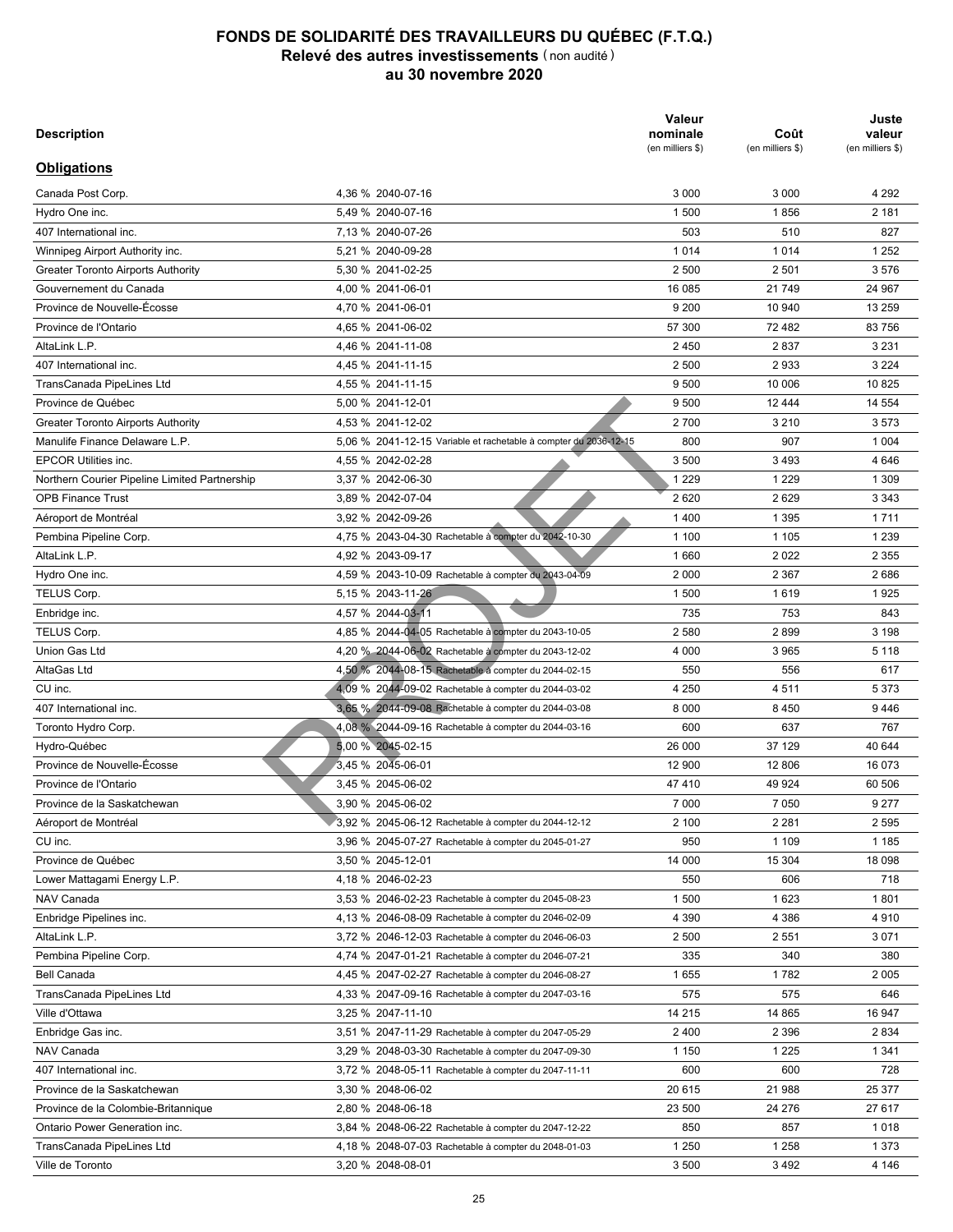| <b>Description</b>                                    |                                                                  | Valeur<br>nominale<br>(en milliers \$) | Coût<br>(en milliers \$) | Juste<br>valeur<br>(en milliers \$) |
|-------------------------------------------------------|------------------------------------------------------------------|----------------------------------------|--------------------------|-------------------------------------|
| <b>Obligations</b>                                    |                                                                  |                                        |                          |                                     |
| FortisAlberta inc.                                    | 3.73 % 2048-09-18 Rachetable à compter du 2048-03-18             | 1 100                                  | 1 1 6 4                  | 1 3 4 1                             |
| Vancouver Airport Authority                           | 3,66 % 2048-11-23 Rachetable à compter du 2048-05-23             | 1 500                                  | 1500                     | 1821                                |
| Gouvernement du Canada                                | 2,75 % 2048-12-01                                                | 9930                                   | 13 216                   | 13726                               |
| Province de l'Alberta                                 | 3,05 % 2048-12-01                                                | 24 800                                 | 25 4 26                  | 28 679                              |
| Enbridge Pipelines inc.                               | 4,33 % 2049-02-22 Rachetable à compter du 2048-08-22             | 300                                    | 294                      | 348                                 |
| 407 International inc.                                | 3,67 % 2049-03-08 Rachetable à compter du 2048-09-08             | 250                                    | 250                      | 302                                 |
| Pembina Pipeline Corp.                                | 4.54 % 2049-04-03 Rachetable à compter du 2048-10-03             | 3 0 0 0                                | 3 0 7 4                  | 3 3 2 6                             |
| Nova Scotia Power inc.                                | 3,57 % 2049-04-05 Rachetable à compter du 2048-10-05             | 600                                    | 648                      | 695                                 |
| Hydro One inc.                                        | 3,63 % 2049-06-25 Rachetable à compter du 2048-12-25             | 10 375                                 | 11812                    | 12 588                              |
| CU inc.                                               | 2,96 % 2049-09-07 Rachetable à compter du 2049-03-07             | 4510                                   | 4 5 4 3                  | 4 8 8 0                             |
| TransCanada PipeLines Ltd                             | 4,34 % 2049-10-15 Rachetable à compter du 2049-04-15             | 1 2 1 0                                | 1 2 7 2                  | 1 3 6 6                             |
| <b>Brookfield Renewable Partners ULC</b>              | 4,29 % 2049-11-05 Rachetable à compter du 2049-05-05             | 400                                    | 399                      | 484                                 |
| Shaw Communications inc.                              | 4,25 % 2049-12-09 Rachetable à compter du 2049-06-29             | 2035                                   | 2 0 4 1                  | 2 2 9 5                             |
| Canadian National Railway Co.                         | 3,05 % 2050-02-08 Rachetable à compter du 2049-08-08             | 3 0 5 0                                | 3 0 2 7                  | 3 3 5 4                             |
| Hydro-Québec                                          | 5.00 % 2050-02-15                                                | 5 3 6 5                                | 7 1 3 2                  | 8837                                |
| TELUS Corp.                                           | 3,95 % 2050-02-16 Rachetable à compter du 2049-08-16             | 3 500                                  | 3691                     | 3895                                |
| Hydro One inc.                                        | 2,71 % 2050-02-28 Rachetable à compter du 2049-08-28             | 1 500                                  | 1 505                    | 1555                                |
| Metro inc.                                            | 3,41 % 2050-02-28 Rachetable à compter du 2049-08-28             | 4 2 5 0                                | 4 2 5 6                  | 4 4 3 6                             |
| Province du Manitoba                                  | 3,20 % 2050-03-05                                                | 8800                                   | 9442                     | 10 743                              |
| 407 International inc.                                | 2,84 % 2050-03-07 Rachetable à compter du 2049-09-07             | 300                                    | 317                      | 313                                 |
| IGM Financial inc.                                    | 4,21 % 2050-03-21 Rachetable à compter du 2049-09-21             | 2 185                                  | 2 185                    | 2 5 8 5                             |
| Aéroport de Montréal                                  | 3,03 % 2050-04-21 Rachetable à compter du 2049-10-21             | 950                                    | 967                      | 1 0 4 1                             |
| Nova Scotia Power inc.                                | 3,31 % 2050-04-25                                                | 3 3 3 0                                | 3609                     | 3711                                |
| <b>EPCOR Utilities inc.</b>                           |                                                                  | 390                                    | 391                      | 416                                 |
|                                                       | 2,90 % 2050-05-19 Rachetable à compter du 2049-11-19             | 3800                                   | 4 0 3 3                  | 4 2 9 1                             |
| Pembina Pipeline Corp.<br>Province de l'Alberta       | 4,67 % 2050-05-28 Rachetable à compter du 2049-11-28             | 7 0 0 0                                | 6892                     | 8 2 3 1                             |
| Province de la Saskatchewan                           | 3,10 % 2050-06-01                                                |                                        |                          | 1629                                |
|                                                       | 3,10 % 2050-06-02                                                | 1 3 5 5                                | 1442                     |                                     |
| Province de la Colombie-Britannique                   | 2,95 % 2050-06-18                                                | 15 350                                 | 17 330                   | 18747                               |
| <b>Brookfield Renewable Partners ULC</b>              | 3,33 % 2050-08-13 Rachetable à compter du 2050-02-13             | 1660                                   | 1659                     | 1699                                |
| Vancouver Airport Authority                           | 2,80 % 2050-09-21 Rachetable à compter du 2050-03-21             | 1 500                                  | 1 500                    | 1581                                |
| <b>Bell Canada</b>                                    | 3,50 % 2050-09-30 Rachetable à compter du 2050-03-30             | 8 1 4 0                                | 8 2 4 9                  | 8 5 5 2                             |
| Province de Terre-Neuve                               | 2,65 % 2050-10-17                                                | 2400                                   | 2 2 6 8                  | 2421                                |
| South Coast British Columbia Transportation Authority | 2,65 % 2050-10-29                                                | 2800                                   | 2 7 9 4                  | 3 0 2 1                             |
| Province de l'Ontario                                 | 2,65 % 2050-12-02                                                | 48 580                                 | 54 131                   | 55 661                              |
| NAV Canada                                            | 2,92 % 2051-09-29 Rachetable à compter du 2051-03-29             | 750                                    | 750                      | 822                                 |
| Gouvernement du Canada                                | 2,00 % 2051-12-01                                                | 26 200                                 | 31 688                   | 31 835                              |
| Province de Nouvelle-Écosse                           | 3,15 % 2051-12-01                                                | 4 0 0 0                                | 4 9 0 9                  | 4917                                |
| Province de Québec                                    | 3,10 % 2051-12-01                                                | 30 620                                 | 36 803                   | 38 528                              |
| Province de l'Ontario                                 | 1,90 % 2051-12-02                                                | 3985                                   | 3918                     | 3 9 0 4                             |
| Sun Life Capital Trust                                | 7,09 % 2052-06-30 Rachetable à compter du 2032-06-30             | 615                                    | 669                      | 854                                 |
| Hydro-Québec                                          | 4,00 % 2055-02-15                                                | 500                                    | 708                      | 741                                 |
| CU inc.                                               | 4,21 % 2055-10-29                                                | 1 1 7 5                                | 1 1 7 5                  | 1584                                |
| Scotia Capital Trust                                  | 5,65 % 2056-12-31 Variable et rachetable à compter du 2036-12-31 | 1 2 1 0                                | 1687                     | 1451                                |
| The Hospital for Sick Children                        | 3,42 % 2057-12-07 Rachetable à compter du 2057-06-07             | 5 0 0 0                                | 5 0 0 0                  | 6088                                |
| University of Ottawa                                  | 2,64 % 2060-02-13                                                | 1 2 5 0                                | 1 2 5 0                  | 1 2 5 4                             |
| TransCanada Trust                                     | 4,65 % 2077-05-18 Variable et rachetable à compter du 2027-05-18 | 705                                    | 669                      | 705                                 |
| Enbridge inc.                                         | 5,38 % 2077-09-27 Variable et rachetable à compter du 2027-09-27 | 315                                    | 317                      | 321                                 |
| <b>ATCO Ltd</b>                                       | 5,50 % 2078-11-01 Variable et rachetable à compter du 2028-11-01 | 630                                    | 630                      | 702                                 |
| <b>Total - obligations</b>                            |                                                                  | 2642225                                | 2815233                  | 3 041 565                           |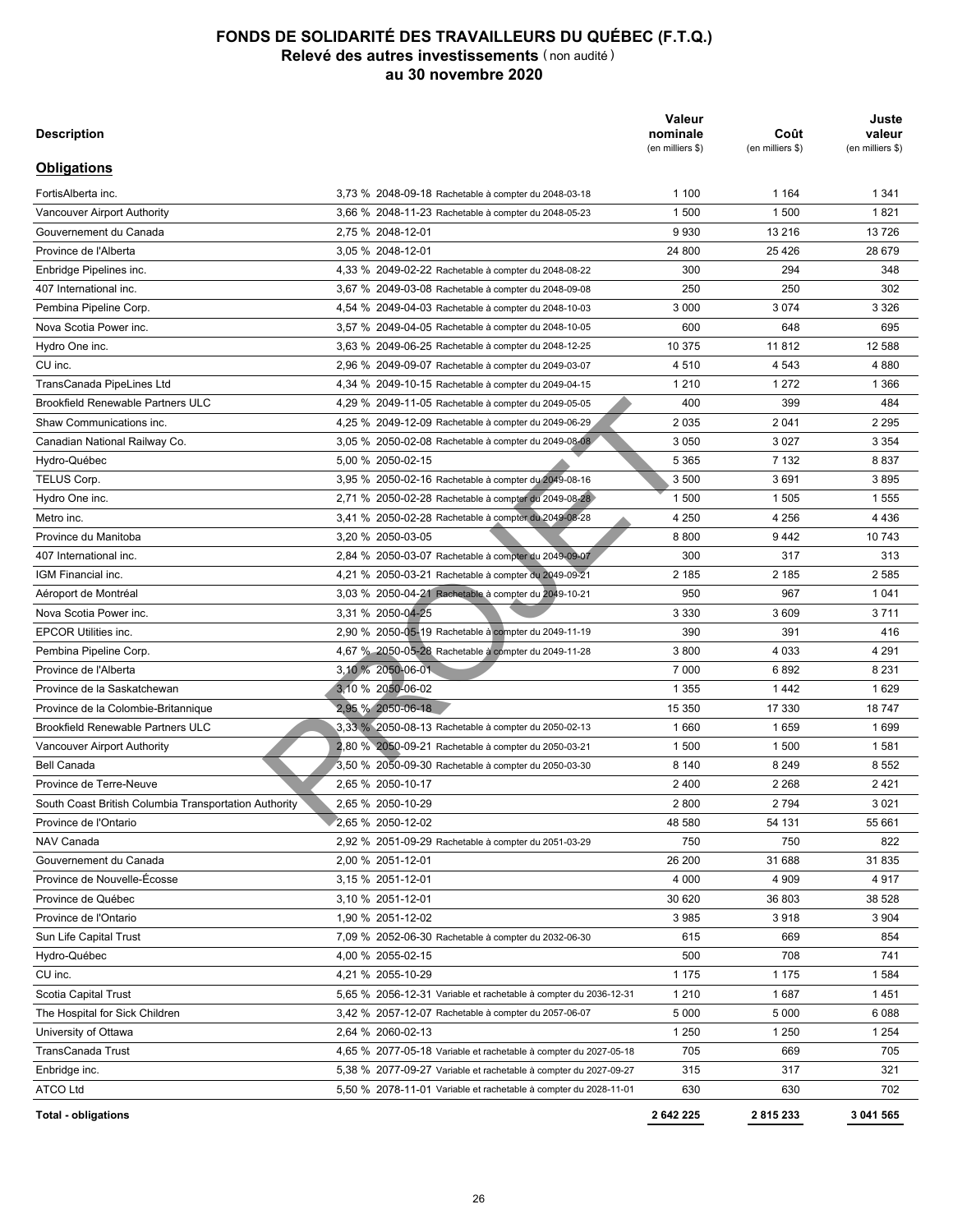| <b>Description</b>                                               |                      | Valeur<br>nominale<br>(en milliers \$) | Coût<br>(en milliers \$) | Juste<br>valeur<br>(en milliers \$) |
|------------------------------------------------------------------|----------------------|----------------------------------------|--------------------------|-------------------------------------|
| Instruments du marché monétaire                                  |                      |                                        |                          |                                     |
| Gouvernement du Canada, bon du trésor                            | 0.09 % 2020-12-03    | 2575                                   | 2 5 7 4                  | 2 5 7 4                             |
| Banque Nationale du Canada, acceptation bancaire                 | 0.40 % 2020-12-20    | 2 4 0 0                                | 2 3 9 8                  | 2 4 0 0                             |
| Gouvernement du Canada, bon du trésor                            | 0,10 % 2020-12-23    | 245                                    | 245                      | 245                                 |
| Province de l'Ontario, bon du trésor                             | 0.18 % 2020-12-23    | 410                                    | 410                      | 410                                 |
| Banque Nationale du Canada, acceptation bancaire                 | 0.35 % 2020-12-31    | 3 600                                  | 3598                     | 3 5 9 9                             |
| La Banque de Nouvelle-Écosse, acceptation bancaire               | 0,22 % 2021-01-05    | 8800                                   | 8795                     | 8798                                |
| Province de Québec, bon du trésor                                | 0.12 % 2021-01-08    | 1 940                                  | 1 9 3 9                  | 1 940                               |
| Banque Royale du Canada, acceptation bancaire                    | 0,24 % 2021-01-20    | 5 100                                  | 5 0 9 7                  | 5 0 9 8                             |
| Gouvernement du Canada, bon du trésor                            | 0,09 % 2021-01-21    | 18 755                                 | 18751                    | 18752                               |
| Province de l'Ontario, bon du trésor                             | 0,12 % 2021-01-27    | 2 5 8 0                                | 2 5 8 0                  | 2 5 8 0                             |
| Gouvernement du Canada, bon du trésor                            | 0.09 % 2021-01-28    | 25 000                                 | 24 995                   | 24 996                              |
| Province de Québec, bon du trésor                                | 0.12 % 2021-01-29    | 225                                    | 225                      | 225                                 |
| Province de Québec, bon du trésor                                | 0.13 % 2021-01-29    | 2 3 0 5                                | 2 3 0 4                  | 2 3 0 5                             |
| Province de Québec, bon du trésor                                | 0.13 % 2021-02-05    | 400                                    | 400                      | 400                                 |
| Province de l'Ontario, bon du trésor                             | 0.15 % 2021-02-10    | 35 985                                 | 35 972                   | 35 975                              |
| Banque de Montréal, acceptation bancaire                         | 0,25 % 2021-02-15    | 5 5 6 0                                | 5 5 5 7                  | 5 5 5 7                             |
| Banque Canadienne Impériale de Commerce,<br>acceptation bancaire | 0.23 % 2021-02-16    | 20 000                                 | 19 989                   | 19 990                              |
| La Banque de Nouvelle-Écosse, acceptation bancaire               | 0.22 % 2021-02-16    | 10 900                                 | 10 894                   | 10897                               |
| Gouvernement du Canada, bon du trésor                            | $0.10 \%$ 2021-02-18 | 44 500                                 | 44 489                   | 44 489                              |
| Province de la Saskatchewan, note promissoire                    | 0.15 % 2021-02-18    | 7 180                                  | 7 1 7 7                  | 7 1 7 9                             |
| Province de l'Ontario, bon du trésor                             | 0.18 % 2021-02-24    | 50 000                                 | 49 978                   | 49 984                              |
| Province de Québec, bon du trésor                                | 0.16 % 2021-02-26    | 2 0 0 0                                | 1 9 9 9                  | 1999                                |
| Province de l'Alberta, note promissoire                          | 0.15 % 2021-03-12    | 165                                    | 165                      | 165                                 |
| Province de l'Alberta, note promissoire                          | 0,16 % 2021-03-12    | 475                                    | 475                      | 475                                 |
| Gouvernement du Canada, bon du trésor                            | 0,10 % 2021-03-18    | 1750                                   | 1749                     | 1749                                |
| Banque de Montréal, acceptation bancaire                         | 0,25 % 2021-04-12    | 3 500                                  | 3497                     | 3496                                |
| Province de l'Ontario, bon du trésor                             | 0.14 % 2021-04-14    | 21 300                                 | 21 287                   | 21 289                              |
| Banque Canadienne Impériale de Commerce,<br>acceptation bancaire | 0,26 % 2021-04-23    | 20 000                                 | 19 976                   | 19 976                              |
| Banque de Montréal, acceptation bancaire                         | 0.32 % 2021-04-23    | 5 0 0 0                                | 4 9 9 2                  | 4 9 9 4                             |
| Province de Québec, bon du trésor                                | 0.15 % 2021-04-30    | 30 600                                 | 30 578                   | 30 585                              |
| Total - instruments du marché monétaire                          |                      | 333 250                                | 333 085                  | 333 121                             |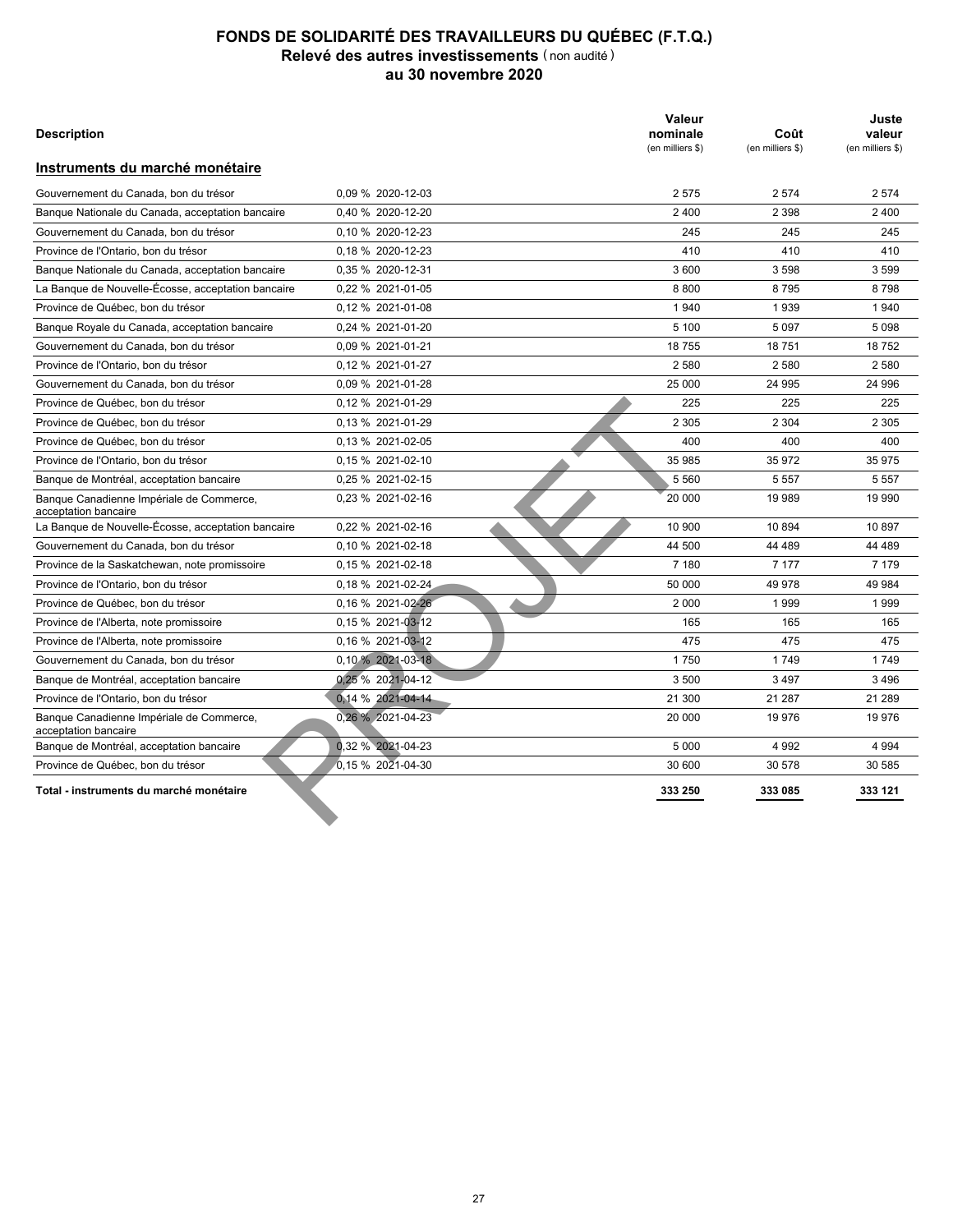|                                                                                                                                           | Prix de                  |                           |                          |                                           |                              |                                     |
|-------------------------------------------------------------------------------------------------------------------------------------------|--------------------------|---------------------------|--------------------------|-------------------------------------------|------------------------------|-------------------------------------|
| Élément sous-jacent                                                                                                                       | contrat ou<br>d'exercice | <b>Nombre</b><br>d'unités | Echéance /<br>livraison  | Valeur<br>notionnelle<br>(en milliers \$) | Coût<br>(en milliers \$)     | Juste<br>valeur<br>(en milliers \$) |
| Contrats à terme - position acheteur                                                                                                      |                          |                           |                          |                                           |                              |                                     |
| Gouvernement du Canada, 0,25 %, 2022-08-01                                                                                                | 100,03 CAD               | 50 000 000                | 2020-12-10               | 50 017                                    | $\overline{\phantom{a}}$     | 5                                   |
| Gouvernement du Canada, 0,50 %, 2025-09-01                                                                                                | 100,28 CAD               | 26 400 000                | 2020-12-10               | 26 473                                    | $\overline{a}$               | 14                                  |
| Gouvernement du Canada, 2,00 %, 2051-12-01                                                                                                | 118,80 CAD               | 29 940 000                | 2020-12-10               | 35 570                                    | ä,                           | 798                                 |
| Province de l'Ontario, 1,35 %, 2030-12-02                                                                                                 | 99,04 CAD                | 4700000                   | 2020-12-10               | 4 6 5 5                                   | $\overline{a}$               | 27                                  |
| Total - contrats à terme - position acheteur                                                                                              |                          |                           |                          | 116 715                                   |                              | 844                                 |
| Contrats à terme - position vendeur                                                                                                       |                          |                           |                          |                                           |                              |                                     |
| Dollar américain                                                                                                                          | 1,31 CAD                 | 200 000 000               | 2020-12-09               | 261 216                                   |                              | 2043                                |
| Dollar américain                                                                                                                          | 1,31 CAD                 | 200 000 000               | 2020-12-09               | 261 260                                   |                              | 2086                                |
| Dollar américain                                                                                                                          | 1,30 CAD                 | 162 000 000               | 2020-12-09               | 211 384                                   | $\overline{a}$               | 1453                                |
| Dollar américain                                                                                                                          | 1.30 CAD                 | 50 000 000                | 2020-12-09               | 65 091                                    | $\overline{a}$               | 297                                 |
| Gouvernement du Canada, 1,25 %, 2030-06-01                                                                                                | 104,96 CAD               | 21 540 000                | 2020-12-10               | 22 608                                    | $\overline{a}$               | (65)                                |
| Gouvernement du Canada, 2,00 %, 2051-12-01                                                                                                | 119,10 CAD               | 11 400 000                | 2020-12-10               | 13 577                                    | $\qquad \qquad \blacksquare$ | (271)                               |
| Livre sterling                                                                                                                            | 1,71 CAD                 | 6 257 000                 | 2020-12-09               | 10 694                                    | $\overline{a}$               | (132)                               |
| Total - contrats à terme - position vendeur                                                                                               |                          |                           |                          | 845 830                                   |                              | 5 411                               |
| <b>Contrats d'options - position acheteur</b>                                                                                             |                          |                           |                          |                                           |                              |                                     |
| Investissements en capital de développement - Secteur<br>d'activité : Finance                                                             | 0,01 CAD                 | 57 249                    | Indéterminée             | $\mathbf{1}$                              | 2                            | 121                                 |
| Investissements en capital de développement - Secteur<br>d'activité : Industries                                                          | 14,53 CAD                | 250 000                   | 2021-07-02               | 3633                                      | 475                          | 329                                 |
| Investissements en capital de développement - Secteur<br>d'activité : Industries                                                          | 15,42 CAD                | 240 000                   | 2021-07-15               | 3701                                      | 473                          | 440                                 |
| Investissements en capital de développement - Secteur<br>d'activité : Industries                                                          | 20,98 CAD                | 550 000                   | 2021-01-15               | 11 539                                    | 1925                         | 43                                  |
| Investissements en capital de développement - Secteur<br>d'activité : Industries                                                          | 29,82 CAD                | 225 000                   | 2021-11-10               | 6710                                      | 1 0 0 8                      | 1 2 2 3                             |
| Total - contrats d'options - position acheteur                                                                                            |                          |                           |                          | 25 584                                    | 3883                         | 2 1 5 6                             |
| <b>Contrats d'options - position vendeur</b>                                                                                              |                          |                           |                          |                                           |                              |                                     |
| Investissements en capital de développement - Secteur<br>d`activité : Industries                                                          | 13,08 CAD                | 250 000                   | 2021-07-02               | 3 2 7 0                                   | (275)                        | (189)                               |
| Investissements en capital de développement - Secteur<br>d'activité : Industries                                                          | 15,84 CAD                | 250 000                   | 2021-07-02               | 3 9 6 0                                   | (200)                        | (177)                               |
| Investissements en capital de développement - Secteur<br>d'activité : Industries                                                          | 16,81 CAD                | 240 000                   | 2021-07-15               | 4 0 3 4                                   | (202)                        | (112)                               |
| Investissements en capital de développement - Secteur<br>d'activité : Industries                                                          | 13,88 CAD                | 240 000                   | 2021-07-15               | 3 3 3 1                                   | (271)                        | (258)                               |
| Investissements en capital de développement - Secteur<br>d'activité : Industries                                                          | 24,55 CAD                | 550 000                   | 2021-01-15               | 13 503                                    | (880)                        | (3901)                              |
| Investissements en capital de développement - Secteur<br>d'activité : Industries                                                          | 17,84 CAD                | 550 000                   | 2021-01-15               | 9812                                      | (1 045)                      | (18)                                |
| Investissements en capital de développement - Secteur<br>d'activité : Industries<br>Investissements en capital de développement - Secteur | 25,35 CAD<br>35,41 CAD   | 225 000<br>225 000        | 2021-11-10<br>2021-11-10 | 5 7 0 4<br>7967                           | (536)<br>(473)               | (457)<br>(680)                      |
| d'activité : Industries<br>Investissements en capital de développement - Secteur                                                          | 8,00 CAD                 | 373816                    | 2021-05-21               | 2991                                      | (505)                        | (181)                               |
| d'activité : Matériaux<br>Investissements en capital de développement - Secteur                                                           | 16,50 CAD                | 49 500                    | 2021-03-10               | 817                                       | (78)                         | (21)                                |
| d'activité : Matériaux<br>Investissements en capital de développement - Secteur                                                           | 15,50 CAD                | 239 000                   | 2021-01-18               | 3705                                      | (379)                        | (85)                                |
| d'activité : Matériaux<br>Investissements en capital de développement - Secteur                                                           | 15,50 CAD                | 261 000                   | 2021-01-18               | 4 0 4 6                                   | (402)                        | (92)                                |
| d'activité : Matériaux<br>Investissements en capital de développement - Secteur                                                           | 16,00 CAD                | 81700                     | 2021-07-20               | 1 3 0 7                                   | (168)                        | (88)                                |
| d'activité : Matériaux<br>Investissements en capital de développement - Secteur<br>d'activité : Matériaux                                 | 16,50 CAD                | 46 200                    | 2021-07-30               | 762                                       | (92)                         | (45)                                |
|                                                                                                                                           |                          |                           |                          |                                           |                              |                                     |